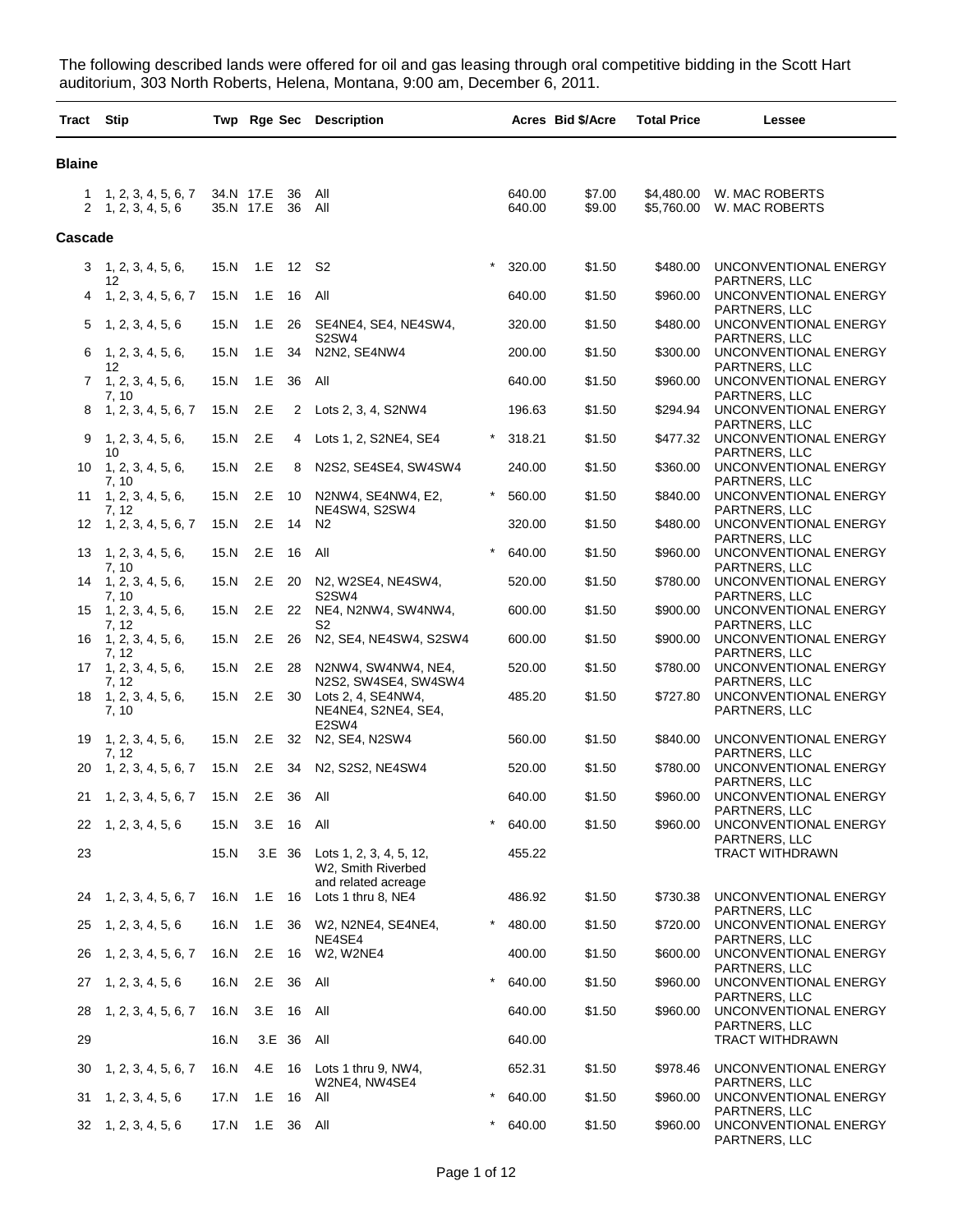| Tract         | <b>Stip</b>                                |                        |                  |                | Twp Rge Sec Description                              |           |                  | Acres Bid \$/Acre  | <b>Total Price</b>         | Lessee                                                  |
|---------------|--------------------------------------------|------------------------|------------------|----------------|------------------------------------------------------|-----------|------------------|--------------------|----------------------------|---------------------------------------------------------|
| 33            | 1, 2, 3, 4, 5, 6,<br>13, 16                | 17.N                   | 2.E              | 2              | Lot 4, SW4NW4, NW4SW4,<br>Smith Riverbed and related |           | 116.80           | \$1.50             | \$175.20                   | UNCONVENTIONAL ENERGY<br>PARTNERS, LLC                  |
| 34            | 1, 2, 3, 4, 5, 6                           | 17.N                   | 2.E              | 16             | acreage<br>All                                       | $\star$   | 640.00           | \$1.50             | \$960.00                   | UNCONVENTIONAL ENERGY                                   |
| 35            | 1, 2, 3, 4, 5, 6,<br>10                    | 17.N                   | 2.E              | 36             | All                                                  |           | 640.00           | \$1.50             | \$960.00                   | PARTNERS, LLC<br>UNCONVENTIONAL ENERGY<br>PARTNERS, LLC |
| 36            | 1, 2, 3, 4, 5, 6                           | 17.N                   | 3.E              | 16             | All                                                  | $\star$   | 640.00           | \$1.50             | \$960.00                   | UNCONVENTIONAL ENERGY<br>PARTNERS, LLC                  |
| 37            | 1, 2, 3, 4, 5, 6, 7                        | 17.N                   | 3.E              | 36             | All                                                  | $\star$   | 640.00           | \$1.50             | \$960.00                   | UNCONVENTIONAL ENERGY<br>PARTNERS, LLC                  |
| 38            | 1, 2, 3, 4, 5, 6, 7                        | 17.N                   | 4.E              | 16             | All                                                  | $\star$   | 640.00           | \$1.50             | \$960.00                   | UNCONVENTIONAL ENERGY<br>PARTNERS, LLC                  |
| 39            | 1, 2, 3, 4, 5, 6                           | 17.N                   | 4.E              | 36             | All                                                  |           | 640.00           | \$1.50             | \$960.00                   | UNCONVENTIONAL ENERGY<br>PARTNERS, LLC                  |
| 40            | 1, 2, 3, 4, 5, 6                           | 18.N                   | 3.E              | 16             | All                                                  | $\star$   | 640.00           | \$1.50             | \$960.00                   | UNCONVENTIONAL ENERGY<br>PARTNERS, LLC                  |
| 41            | 1, 2, 3, 4, 5, 6, 7                        | 18.N                   | 3.E              | 36             | All                                                  |           | 640.00           | \$1.50             | \$960.00                   | UNCONVENTIONAL ENERGY<br>PARTNERS, LLC                  |
| 42            | 1, 2, 3, 4, 5, 6, 7                        | 18.N                   | 4.E              | - 16           | All                                                  |           | 640.00           | \$1.50             | \$960.00                   | UNCONVENTIONAL ENERGY<br>PARTNERS, LLC                  |
| 43            | 1, 2, 3, 4, 5, 6                           | 18.N                   | 4.E              | 36             | All                                                  |           | 640.00           | \$1.50             | \$960.00                   | UNCONVENTIONAL ENERGY<br>PARTNERS, LLC                  |
| 44<br>45      | 1, 2, 3, 4, 5, 6<br>1, 2, 3, 4, 5, 6, 7    | 18.N<br>18.N           | 2.W<br>2.W       | 2<br>16        | Lots 1, 2, 3, 4<br>All                               |           | 209.48<br>640.00 | \$1.50<br>\$1.50   | \$314.22<br>\$960.00       | REDBIRD ROYALTIES, LLC<br>REDBIRD ROYALTIES, LLC        |
| 46            | 1, 2, 3, 4, 5, 6, 7                        | 18.N 2.W               |                  | 36             | All                                                  |           | 640.00           | \$1.50             | \$960.00                   | REDBIRD ROYALTIES, LLC                                  |
| Chouteau      |                                            |                        |                  |                |                                                      |           |                  |                    |                            |                                                         |
| 47            | 1, 2, 3, 4, 5, 6                           | 25.N                   | 4.E              | 4              | SE4                                                  |           | 160.00           | \$15.00            | \$2,400.00                 | <b>TOMMY C. CRAIGHEAD</b>                               |
| 48            | 1, 2, 3, 4, 5, 6                           | 25.N                   | 4.E              | $\overline{7}$ | NE4                                                  |           | 160.00           | \$1.50             | \$240.00                   | <b>TOMMY C. CRAIGHEAD</b>                               |
| 49<br>50      | 1, 2, 3, 4, 5, 6<br>1, 2, 3, 4, 5, 6, 7    | 25.N<br>25.N           | 4.E<br>4.E       | 9<br>13        | N2, N2SE4, SW4SE4, SW4<br>NW4NE4                     |           | 600.00<br>40.00  | \$21.00<br>\$5.00  | \$12,600.00<br>\$200.00    | <b>TOMMY C. CRAIGHEAD</b><br>TOMMY C. CRAIGHEAD         |
| 51            | 1, 2, 3, 4, 5, 6,                          | 25.N                   | 4.E              | 26             | S2NE4, SE4, Teton                                    |           | 250.00           | \$23.00            | \$5,750.00                 | TOMMY C. CRAIGHEAD                                      |
|               | 7, 10, 13, 16                              |                        |                  |                | Riverbed and related                                 |           |                  |                    |                            |                                                         |
| 52            | 1, 2, 3, 4, 5, 6                           | 25.N                   | 4.E              | 27             | acreage<br>N <sub>2</sub>                            |           | 320.00           | \$25.00            | \$8,000.00                 | TOMMY C. CRAIGHEAD                                      |
| 53            | 1, 2, 3, 4, 5, 6,<br>7, 10, 13, 16         | 25.N                   | 4.E              | 35             | N2NE4, Teton Riverbed<br>and related acreage         |           | 86.00            | \$1.50             | \$129.00                   | TOMMY C. CRAIGHEAD                                      |
| 54            | 1, 2, 3, 4, 5, 6                           | 25.N                   | 4.E              | 36             | All                                                  |           | 640.00           | \$30.00            | \$19,200.00                | TOMMY C. CRAIGHEAD                                      |
| 55            | 1, 2, 3, 4, 5, 6                           | 26.N                   | 4.E              | 16             | All                                                  |           | 640.00           | \$26.00            | \$16,640.00                | SLACK LEASING, LLC                                      |
| 56            | 1, 2, 3, 4, 5, 6, 7                        | 26.N                   | 8.E              | 16             | All                                                  |           | 640.00           | \$16.00            | \$10,240.00                | <b>SLACK LEASING, LLC</b>                               |
| 57<br>58      | 1, 2, 3, 4, 5, 6, 7<br>1, 2, 3, 4, 5, 6    | 26.N<br>26.N           | 8.E<br>9.E       | 36<br>16       | Lots 1 thru 8, N2, N2S2<br>All                       |           | 699.10<br>640.00 | \$16.00<br>\$16.00 | \$11,185.60<br>\$10,240.00 | <b>SLACK LEASING, LLC</b><br><b>SLACK LEASING, LLC</b>  |
| 59            | 1, 2, 3, 4, 5, 6, 7                        | 26.N                   | 9.E              | 36             | All                                                  |           | 640.00           | \$17.00            | \$10,880.00                | <b>SLACK LEASING, LLC</b>                               |
| 60            | 1, 2, 3, 4, 5, 6                           | 27.N                   | 4.E              | 19             | Lots 1, 2, E2NW4                                     |           | 122.00           | \$15.00            | \$1,830.00                 | TOMMY C. CRAIGHEAD                                      |
| 61            | 1, 2, 3, 4, 5, 6                           | 27.N                   | 4.E              | 20             | NW4                                                  |           | 160.00           | \$13.00            | \$2,080.00                 | TOMMY C. CRAIGHEAD                                      |
| 62            | 1, 2, 3, 4, 5, 6                           | 27.N                   | 6.E              | - 21           | All                                                  |           | 640.00           | \$26.00            | \$16,640.00                | SLACK LEASING, LLC                                      |
| 63            | 1, 2, 3, 4, 5, 6                           | 27.N                   | 6.E              | 28             | NW4                                                  |           | 160.00           | \$17.00            | \$2,720.00                 | TOMMY C. CRAIGHEAD                                      |
| 64<br>65      | 1, 2, 3, 4, 5, 6, 8<br>1, 2, 3, 4, 5, 6, 7 | 27.N<br>27.N           | 6.E<br>7.E       | 29<br>25       | All<br>W2, SW4NE4, W2SE4                             |           | 640.00<br>440.00 | \$30.00<br>\$16.00 | \$19,200.00<br>\$7,040.00  | TOMMY C. CRAIGHEAD<br><b>SLACK LEASING, LLC</b>         |
| 66            | 1, 2, 3, 4, 5, 6, 7                        | 27.N                   | 7.E              | 26             | N2, N2SE4, NW4SW4                                    |           | 440.00           | \$23.00            | \$10,120.00                | TOMMY C. CRAIGHEAD                                      |
| 67            | 1, 2, 3, 4, 5, 6                           | 27.N                   | 8.E              | 30             | E2W2, E2                                             |           | 480.00           | \$16.00            | \$7,680.00                 | SLACK LEASING, LLC                                      |
| 68            | 1, 2, 3, 4, 5, 6                           | 27.N                   | 8.E              | 31             | NE4, E2SE4                                           |           | 240.00           | \$15.00            | \$3,600.00                 | <b>TOMMY C. CRAIGHEAD</b>                               |
| 69            | 1, 2, 3, 4, 5, 6                           | 27.N                   | 8.E              | 32             | All                                                  |           | 640.00           | \$26.00            | \$16,640.00                | SLACK LEASING, LLC                                      |
| 70<br>71      | 1, 2, 3, 4, 5, 6<br>1, 2, 3, 4, 5, 6       | 27.N 11.E<br>27.N 11.E |                  | 24<br>36       | W2<br>All                                            | $^{\ast}$ | 320.00<br>640.00 | \$11.00<br>\$28.00 | \$3,520.00<br>\$17,920.00  | <b>SLACK LEASING, LLC</b><br>SLACK LEASING, LLC         |
| 72            | 1, 2, 3, 4, 5, 6, 7                        | 28.N                   | 8.E              | 16             | All                                                  |           | 640.00           | \$26.00            | \$16,640.00                | <b>SLACK LEASING, LLC</b>                               |
| 73            | 1, 2, 3, 4, 5, 6,                          |                        | 28.N 8.E 36      |                | Lots 1 thru 8, NE4NE4,                               |           | 609.48           | \$30.00            | \$18,284.40                | TOMMY C. CRAIGHEAD                                      |
|               | 7, 10, 15, 16                              |                        |                  |                | S2NE4, SE4, NE4SW4,<br>S2SW4                         |           |                  |                    |                            |                                                         |
|               | 74 1, 2, 3, 4, 5, 6                        |                        | 28.N 11.E 36 All |                |                                                      |           | 640.00           | \$31.00            | \$19,840.00                | <b>SLACK LEASING, LLC</b>                               |
| <b>Dawson</b> |                                            |                        |                  |                |                                                      |           |                  |                    |                            |                                                         |
|               | 75 1, 2, 3, 4, 5, 6,<br>11                 | 15.N 51.E              |                  |                | 6 Lots 2, 3, SE4NW4,<br>SW4NE4, NW4SE4               |           | 200.00           | \$32.00            | \$6,400.00                 | HARVEY MINERAL<br>PARTNERS, LP                          |
| 76            | 1, 2, 3, 4, 5, 6,<br>11                    |                        | 15.N 51.E 16 S2  |                |                                                      |           | 320.00           | \$43.00            | \$13,760.00                | <b>HARVEY MINERAL</b><br>PARTNERS, LP                   |
|               | 77 1, 2, 3, 4, 5, 6,<br>11                 |                        | 15.N 51.E 36 All |                |                                                      |           | 640.00           | \$46.00            | \$29,440.00                | UNCONVENTIONAL ENERGY<br>PARTNERS, LLC                  |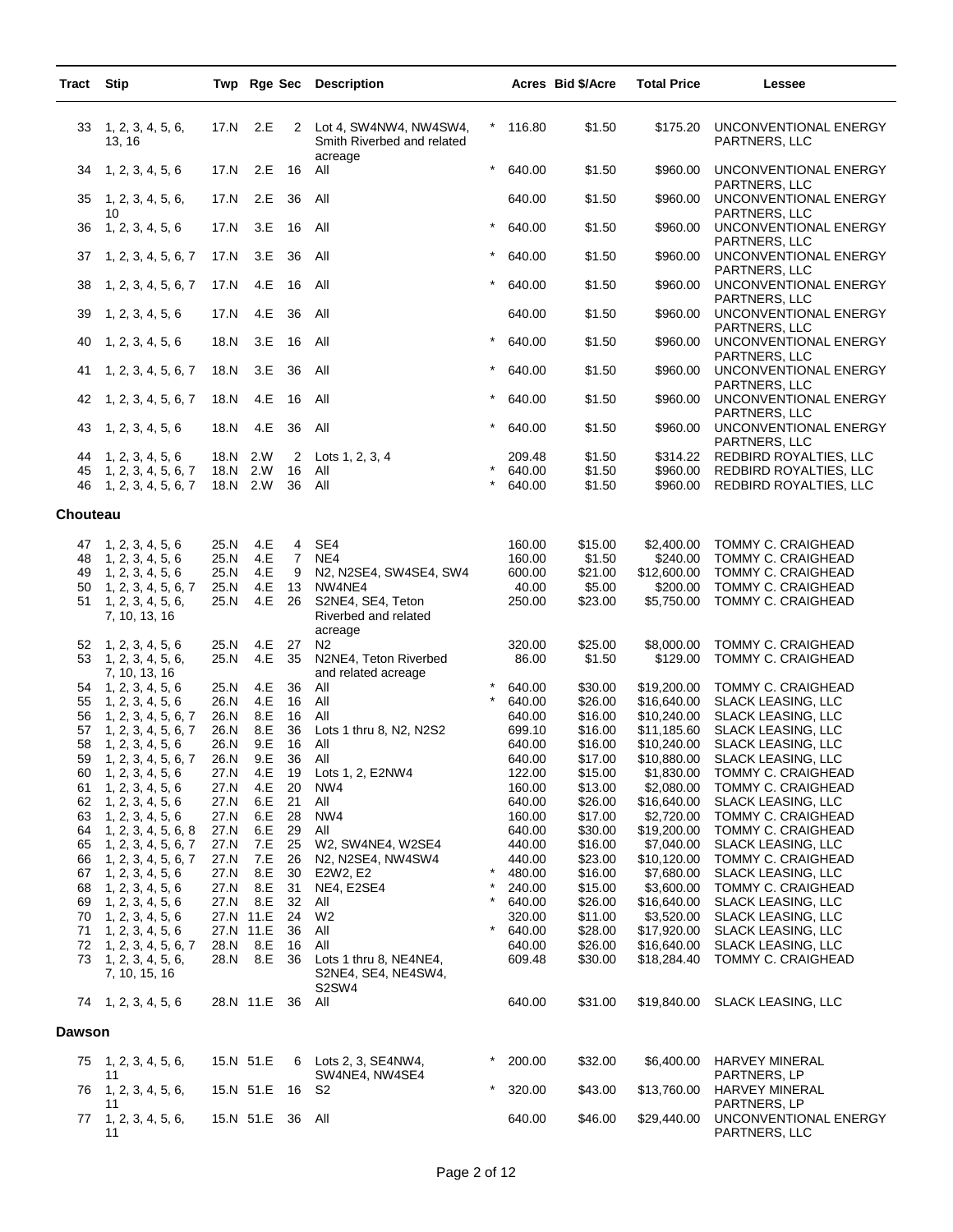| Tract      | <b>Stip</b>                                 |                        |                        |          | Twp Rge Sec Description                 |                   |                  | Acres Bid \$/Acre    | <b>Total Price</b>          | Lessee                                                        |
|------------|---------------------------------------------|------------------------|------------------------|----------|-----------------------------------------|-------------------|------------------|----------------------|-----------------------------|---------------------------------------------------------------|
| 78         | 1, 2, 3, 4, 5, 6                            |                        | 15.N 52.E              | 14       | N <sub>2</sub>                          |                   | 320.00           | \$48.00              | \$15,360.00                 | <b>HARVEY MINERAL</b>                                         |
| 79         | 1, 2, 3, 4, 5, 6, 7                         |                        | 15.N 52.E              | 16       | All                                     |                   | 640.00           | \$49.00              | \$31,360.00                 | PARTNERS, LP<br>UNCONVENTIONAL ENERGY<br>PARTNERS, LLC        |
| 80         | 1, 2, 3, 4, 5, 6                            |                        | 15.N 52.E              | 18       | N <sub>2</sub>                          |                   | 320.00           | \$49.00              | \$15,680.00                 | HARVEY MINERAL<br>PARTNERS, LP                                |
| 81         | 1, 2, 3, 4, 5, 6                            |                        | 15.N 52.E              | 36       | Lots 1, 2, 3, 4, W2, W2E2               |                   | 645.80           | \$56.00              | \$36,164.80                 | HARVEY MINERAL<br>PARTNERS, LP                                |
| 82<br>83   | 1, 2, 3, 4, 5, 6<br>1, 2, 3, 4, 5, 6,<br>10 | 17.N 52.E<br>21.N 50.E |                        | 14<br>6  | SE4<br>Lots 1, 2, 3, 4                  | $\star$           | 160.00<br>159.23 | \$320.00<br>\$145.00 | \$51,200.00<br>\$23,088.35  | WASAABEE ENERGY INC.<br><b>HARVEY MINERAL</b><br>PARTNERS, LP |
| 84<br>85   | 1, 2, 3, 4, 5, 6<br>1, 2, 3, 4, 5, 6        |                        | 21.N 50.E<br>21.N 50.E | 16<br>32 | All<br>E <sub>2</sub>                   |                   | 640.00<br>320.00 | \$175.00<br>\$195.00 | \$112,000.00<br>\$62,400.00 | WASAABEE ENERGY INC.<br>WASAABEE ENERGY INC.                  |
| 86         | 1, 2, 3, 4, 5, 6                            | 21.N 50.E              |                        | 36       | All                                     |                   | 640.00           | \$220.00             | \$140,800.00                | WASAABEE ENERGY INC.                                          |
| 87         | 1, 2, 3, 4, 5, 6,<br>10                     | 22.N 50.E              |                        | 16       | N2NW4, SE4NW4,<br>E2, S2SW4             |                   | 520.00           | \$100.00             | \$52,000.00                 | UNCONVENTIONAL ENERGY<br>PARTNERS, LLC                        |
| 88         | 1, 2, 3, 4, 5, 6,<br>10                     |                        | 22.N 50.E              | 22       | N <sub>2</sub>                          |                   | 320.00           | \$90.00              | \$28,800.00                 | <b>HARVEY MINERAL</b><br>PARTNERS, LP                         |
| 89         | 1, 2, 3, 4, 5, 6,<br>10                     |                        | 22.N 50.E              | 29       | SW4NW4, NW4SW4,<br>S2SW4                | $^\star$          | 160.00           | \$145.00             | \$23,200.00                 | <b>HARVEY MINERAL</b><br>PARTNERS, LP                         |
| 90         | 1, 2, 3, 4, 5, 6,<br>10                     |                        | 22.N 50.E              | 31       | Lot 4, E2E2                             | $^\star$          | 198.41           | \$145.00             | \$28,769.45                 | <b>HARVEY MINERAL</b><br>PARTNERS, LP                         |
| 91         | 1, 2, 3, 4, 5, 6,<br>10                     |                        | 22.N 50.E              | 32       | NW4, NW4SW4                             | $\star$           | 200.00           | \$160.00             | \$32,000.00                 | UNCONVENTIONAL ENERGY<br>PARTNERS, LLC                        |
| 92         | 1, 2, 3, 4, 5, 6, 7                         |                        | 22.N 50.E              | - 36     | All                                     |                   | 640.00           | \$175.00             | \$112,000.00                | UNCONVENTIONAL ENERGY<br>PARTNERS, LLC                        |
| Hill       |                                             |                        |                        |          |                                         |                   |                  |                      |                             |                                                               |
| 93<br>94   | 1, 2, 3, 4, 5, 6, 8<br>1, 2, 3, 4, 5, 6     | 34.N<br>34.N           | 8.E<br>8.E             | 8<br>13  | SE4<br>S <sub>2</sub>                   |                   | 160.00<br>320.00 | \$6.00<br>\$6.00     | \$960.00<br>\$1,920.00      | <b>CSG PARTNERS, LLC</b><br><b>CSG PARTNERS, LLC</b>          |
| 95         | 1, 2, 3, 4, 5, 6                            | 34.N                   | 8.E                    | 16       | All                                     | $\star$           | 640.00           | \$6.00               | \$3,840.00                  | <b>CSG PARTNERS, LLC</b>                                      |
| 96<br>97   | 1, 2, 3, 4, 5, 6<br>1, 2, 3, 4, 5, 6,       | 34.N<br>34.N           | 8.E<br>8.E             | 19<br>21 | NE4SW4<br>N2NE4                         |                   | 40.00<br>80.00   | \$6.00<br>\$6.00     | \$240.00<br>\$480.00        | <b>CSG PARTNERS, LLC</b><br><b>CSG PARTNERS, LLC</b>          |
| 98         | 11<br>1, 2, 3, 4, 5, 6                      | 34.N                   | 8.E                    | 24       | E2SE4                                   |                   | 80.00            | \$6.00               | \$480.00                    | <b>CSG PARTNERS, LLC</b>                                      |
| 99<br>100  | 1, 2, 3, 4, 5, 6<br>1, 2, 3, 4, 5, 6        | 34.N<br>34.N           | 8.E<br>9.E             | 36<br>14 | All<br>All                              |                   | 640.00<br>640.00 | \$8.00<br>\$8.00     | \$5,120.00<br>\$5,120.00    | <b>CSG PARTNERS, LLC</b><br><b>CSG PARTNERS, LLC</b>          |
| 101        | 1, 2, 3, 4, 5, 6                            | 34.N                   | 9.E<br>9.E             | 16       | All                                     |                   | 640.00           | \$10.00              | \$6,400.00                  | <b>CSG PARTNERS, LLC</b>                                      |
| 102<br>103 | 1, 2, 3, 4, 5, 6<br>1, 2, 3, 4, 5, 6, 8     | 34.N<br>34.N           | 9.E                    | 18<br>36 | Lots 3, 4, SE4, E2SW4<br>All            |                   | 312.53<br>640.00 | \$8.00<br>\$10.00    | \$2,500.24<br>\$6,400.00    | CSG PARTNERS, LLC<br><b>CSG PARTNERS, LLC</b>                 |
| 104        | 1, 2, 3, 4, 5, 6,<br>7, 11                  |                        | 34.N 10.E              | 3        | Lots 3, 4, SW4NW4,<br>W2SE4, N2SW4      |                   | 280.81           | \$8.00               | \$2,246.48                  | <b>CSG PARTNERS, LLC</b>                                      |
| 105        | 1, 2, 3, 4, 5, 6,<br>7, 11                  |                        | 34.N 10.E              | 10       | N <sub>2</sub> N <sub>E4</sub>          |                   | 80.00            | \$8.00               | \$640.00                    | <b>CSG PARTNERS, LLC</b>                                      |
| 106        | 1, 2, 3, 4, 5, 6                            | 34.N 10.E              |                        | 16       | All                                     | $\star$           | 640.00           | \$8.00               | \$5,120.00                  | CSG PARTNERS, LLC                                             |
| 107<br>108 | 1, 2, 3, 4, 5, 6<br>1, 2, 3, 4, 5, 6,       |                        | 34.N 10.E<br>34.N 10.E | 31<br>36 | W <sub>2</sub><br>All                   |                   | 320.00<br>640.00 | \$9.00<br>\$8.00     | \$2,880.00<br>\$5,120.00    | <b>CSG PARTNERS, LLC</b><br>CSG PARTNERS, LLC                 |
| 109        | 7, 11<br>1, 2, 3, 4, 5, 6                   |                        | 34.N 12.E              | 32       | N2                                      |                   | 320.00           | \$4.75               | \$1,520.00                  | <b>CSG PARTNERS, LLC</b>                                      |
| 110<br>111 | 1, 2, 3, 4, 5, 6<br>1, 2, 3, 4, 5, 6        |                        | 34.N 12.E<br>34.N 13.E | 36<br>12 | W2, NW4NE4, SW4SE4<br>S2NE4, SE4, E2SW4 |                   | 400.00<br>320.00 | \$6.00<br>\$12.00    | \$2,400.00<br>\$3,840.00    | <b>CSG PARTNERS, LLC</b><br><b>CSG PARTNERS, LLC</b>          |
| 112        | 1, 2, 3, 4, 5, 6                            |                        | 34.N 13.E              | 13       | NW4                                     |                   | 160.00           | \$6.00               | \$960.00                    | <b>CSG PARTNERS, LLC</b>                                      |
| 113<br>114 | 1, 2, 3, 4, 5, 6<br>1, 2, 3, 4, 5, 6,       |                        | 34.N 13.E<br>34.N 13.E | 14<br>16 | NE4<br>All                              |                   | 160.00<br>640.00 | \$6.00<br>\$11.00    | \$960.00<br>\$7,040.00      | CSG PARTNERS, LLC<br>THREE FORKS                              |
| 115        | 7, 10<br>1, 2, 3, 4, 5, 6                   |                        | 34.N 13.E              | 19       | Lots 3, 4, SE4, E2SW4                   |                   | 315.59           | \$12.00              | \$3,787.08                  | RESERVES, LLC<br>CSG PARTNERS, LLC                            |
| 116        | 1, 2, 3, 4, 5, 6                            |                        | 34.N 13.E              | 20       | S <sub>2</sub>                          |                   | 320.00           | \$12.00              | \$3,840.00<br>\$1,920.00    | <b>CSG PARTNERS, LLC</b>                                      |
| 117<br>118 | 1, 2, 3, 4, 5, 6<br>1, 2, 3, 4, 5, 6        |                        | 34.N 13.E<br>34.N 13.E | 29<br>30 | N <sub>2</sub><br>Lot 1, E2W2           |                   | 320.00<br>197.89 | \$6.00<br>\$6.00     | \$1,187.34                  | <b>CSG PARTNERS, LLC</b><br><b>CSG PARTNERS, LLC</b>          |
| 119        | 1, 2, 3, 4, 5, 6,<br>7, 10                  |                        | 34.N 13.E              | 36       | All                                     |                   | 640.00           | \$8.00               | \$5,120.00                  | CSG PARTNERS, LLC                                             |
| 120<br>121 | 1, 2, 3, 4, 5, 6                            | 34.N 14.E              | 34.N 14.E              | 7<br>16  | Lots 1, 2, 3, 4, E2W2<br>All            |                   | 305.20<br>640.00 | \$8.00<br>\$10.00    | \$2,441.60<br>\$6,400.00    | CSG PARTNERS, LLC<br><b>CSG PARTNERS, LLC</b>                 |
| 122        | 1, 2, 3, 4, 5, 6<br>1, 2, 3, 4, 5, 6        |                        | 34.N 15.E              | 16       | All                                     |                   | 640.00           | \$10.00              | \$6,400.00                  | <b>CSG PARTNERS, LLC</b>                                      |
| 123        | 1, 2, 3, 4, 5, 6                            |                        | 34.N 15.E              | 20       | All                                     | $\star$           | 640.00           | \$10.00              | \$6,400.00                  | <b>CSG PARTNERS, LLC</b>                                      |
| 124<br>125 | 1, 2, 3, 4, 5, 6<br>1, 2, 3, 4, 5, 6, 7     | 34.N 16.E              | 34.N 15.E              | 36<br>16 | All<br>All                              |                   | 640.00<br>640.00 | \$10.00<br>\$9.00    | \$6,400.00<br>\$5,760.00    | <b>CSG PARTNERS, LLC</b><br><b>CSG PARTNERS, LLC</b>          |
| 126        | 1, 2, 3, 4, 5, 6                            |                        | 34.N 16.E              | 31       | Lots 1, 2, 3, 4, E2W2, E2               |                   | 631.20           | \$10.00              | \$6,312.00                  | <b>CSG PARTNERS, LLC</b>                                      |
| 127<br>128 | 1, 2, 3, 4, 5, 6<br>1, 2, 3, 4, 5, 6        | 35.N                   | 34.N 16.E<br>8.E       | 32<br>9  | All<br>S <sub>2</sub>                   | $\star$<br>$\ast$ | 640.00<br>320.00 | \$10.00<br>\$9.00    | \$6,400.00<br>\$2,880.00    | CSG PARTNERS, LLC<br>HANNA OIL AND GAS<br><b>COMPANY</b>      |

L,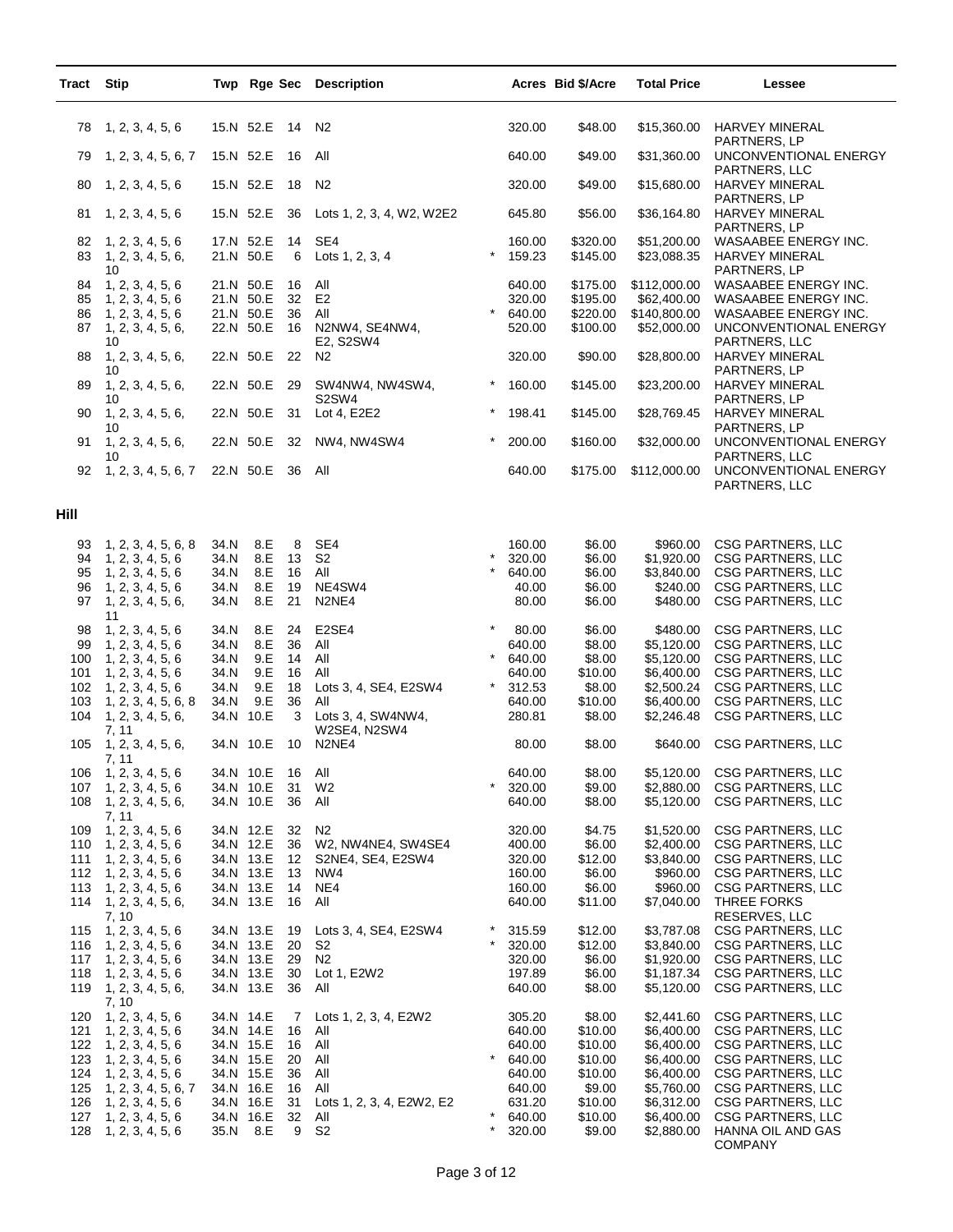| Tract | <b>Stip</b>                |           |     |                | Twp Rge Sec Description                               |          |        | Acres Bid \$/Acre | <b>Total Price</b> | Lessee                                               |
|-------|----------------------------|-----------|-----|----------------|-------------------------------------------------------|----------|--------|-------------------|--------------------|------------------------------------------------------|
| 129   | 1, 2, 3, 4, 5, 6           | 35.N      | 8.E | 10             | S2SE4                                                 |          | 80.00  | \$10.00           | \$800.00           | <b>CSG PARTNERS, LLC</b>                             |
| 130   | 1, 2, 3, 4, 5, 6           | 35.N      | 8.E | 15             | NE4, N2SE4                                            | $\star$  | 240.00 | \$10.00           | \$2,400.00         | <b>CSG PARTNERS, LLC</b>                             |
| 131   | 1, 2, 3, 4, 5, 6           | 35.N      | 8.E | 16             | All                                                   |          | 640.00 | \$10.00           | \$6,400.00         | <b>CSG PARTNERS, LLC</b>                             |
| 132   | 1, 2, 3, 4, 5, 6           | 35.N      | 8.E | 17             | N2, N2S2                                              |          | 480.00 | \$10.00           | \$4,800.00         | <b>CSG PARTNERS, LLC</b>                             |
| 133   | 1, 2, 3, 4, 5, 6           | 35.N      | 8.E | 18             | N <sub>2</sub> SE4                                    |          | 80.00  | \$9.00            | \$720.00           | HANNA OIL AND GAS                                    |
|       |                            |           |     |                |                                                       |          |        |                   |                    | <b>COMPANY</b>                                       |
| 134   | 1, 2, 3, 4, 5, 6,<br>7, 11 | 35.N      | 8.E | 19             | Lots 2, 3, SE4NW4,<br>SE4NE4, NE4SE4, S2SE4,<br>E2SW4 |          | 354.30 | \$10.00           | \$3,543.00         | <b>CSG PARTNERS, LLC</b>                             |
| 135   | 1, 2, 3, 4, 5, 6           | 35.N      | 8.E | 20             | S2N2, NE4NE4, SW4                                     |          | 360.00 | \$10.00           | \$3,600.00         | <b>CSG PARTNERS, LLC</b>                             |
| 136   | 1, 2, 3, 4, 5, 6, 8        | 35.N      | 8.E | 21             | NW4NW4, S2N2, S2                                      |          | 520.00 | \$10.00           | \$5,200.00         | CSG PARTNERS, LLC                                    |
| 137   | 1, 2, 3, 4, 5, 6, 8        | 35.N      | 8.E | 28             | E2                                                    |          | 320.00 | \$10.00           | \$3,200.00         | <b>CSG PARTNERS, LLC</b>                             |
| 138   | 1, 2, 3, 4, 5, 6, 8        | 35.N      | 8.E | 29             | All                                                   |          | 640.00 | \$10.00           | \$6,400.00         | <b>CSG PARTNERS, LLC</b>                             |
| 139   | 1, 2, 3, 4, 5, 6           | 35.N      | 8.E | 36             | All                                                   |          | 640.00 | \$11.00           | \$7,040.00         | <b>CSG PARTNERS, LLC</b>                             |
| 140   | 1, 2, 3, 4, 5, 6, 7        | 35.N      | 9.E | 2              | S2SW4                                                 |          | 80.00  | \$8.00            | \$640.00           | <b>CSG PARTNERS, LLC</b>                             |
| 141   | 1, 2, 3, 4, 5, 6, 7        | 35.N      | 9.E | 3              | NW4SE4, S2SE4,<br>N2SW4, SE4SW4                       |          | 240.00 | \$8.00            | \$1,920.00         | CSG PARTNERS, LLC                                    |
| 142   | 1, 2, 3, 4, 5, 6, 7        | 35.N      | 9.E | 10             | NE4NE4                                                |          | 40.00  | \$4.00            | \$160.00           | THREE FORKS<br>RESERVES, LLC                         |
| 143   | 1, 2, 3, 4, 5, 6,<br>7, 11 | 35.N      | 9.E | 11             | SE4SE4                                                |          | 40.00  | \$6.00            | \$240.00           | <b>CSG PARTNERS, LLC</b>                             |
| 144   | 1, 2, 3, 4, 5, 6,<br>7, 11 | 35.N      | 9.E | 12             | W2SW4                                                 |          | 80.00  | \$6.00            | \$480.00           | <b>CSG PARTNERS, LLC</b>                             |
| 145   | 1, 2, 3, 4, 5, 6,<br>7, 11 | 35.N      | 9.E | -13            | W2NW4, W2SE4,<br>N2SW4, SE4SW4                        |          | 280.00 | \$8.00            | \$2,240.00         | <b>CSG PARTNERS, LLC</b>                             |
| 146   | 1, 2, 3, 4, 5, 6           | 35.N      | 9.E | 16             | All                                                   |          | 640.00 | \$10.00           | \$6,400.00         | <b>CSG PARTNERS, LLC</b>                             |
| 147   | 1, 2, 3, 4, 5, 6           | 35.N      | 9.E | 20             | N2                                                    |          | 320.00 | \$8.00            | \$2,560.00         | <b>CSG PARTNERS, LLC</b>                             |
| 148   | 1, 2, 3, 4, 5, 6,<br>7, 11 | 35.N      | 9.E | 24             | NE4                                                   |          | 160.00 | \$9.00            | \$1,440.00         | HANNA OIL AND GAS<br><b>COMPANY</b>                  |
| 149   | 1, 2, 3, 4, 5, 6           | 35.N      | 9.E | 25             | SW <sub>4</sub>                                       |          | 160.00 | \$10.00           | \$1,600.00         | <b>CSG PARTNERS, LLC</b>                             |
| 150   | 1, 2, 3, 4, 5, 6           | 35.N      | 9.E | 26             | N2, SE4, S2SW4                                        |          | 560.00 | \$12.00           | \$6,720.00         | <b>CSG PARTNERS, LLC</b>                             |
| 151   | 1, 2, 3, 4, 5, 6           | 35.N      | 9.E | 27             | S <sub>2</sub> SE <sub>4</sub>                        |          | 80.00  | \$10.00           | \$800.00           | THREE FORKS                                          |
| 152   | 1, 2, 3, 4, 5, 6           | 35.N      | 9.E | 29             | S <sub>2</sub> SW <sub>4</sub>                        | $\star$  | 80.00  | \$7.00            | \$560.00           | RESERVES, LLC<br>HANNA OIL AND GAS<br><b>COMPANY</b> |
| 153   | 1, 2, 3, 4, 5, 6           | 35.N      | 9.E | 32             | NE4NW4, NW4NE4                                        |          | 80.00  | \$8.00            | \$640.00           | <b>CSG PARTNERS, LLC</b>                             |
| 154   | 1, 2, 3, 4, 5, 6           | 35.N      | 9.E | 33             | E2NW4, N2NE4                                          |          | 160.00 | \$10.00           | \$1,600.00         | <b>CSG PARTNERS, LLC</b>                             |
| 155   | 1, 2, 3, 4, 5, 6           | 35.N      | 9.E | 34             | N2NW4, NW4NE4                                         |          | 120.00 | \$9.00            | \$1,080.00         | HANNA OIL AND GAS<br><b>COMPANY</b>                  |
| 156   | 1, 2, 3, 4, 5, 6, 8        | 35.N      | 9.E | 36             | All                                                   |          | 640.00 | \$10.00           | \$6,400.00         | <b>CSG PARTNERS, LLC</b>                             |
| 157   | 1, 2, 3, 4, 5, 6           | 35.N 10.E |     | $\overline{1}$ | Lots 1, 2, S2NE4, SE4                                 |          | 320.06 | \$10.00           | \$3,200.60         | <b>CSG PARTNERS, LLC</b>                             |
| 158   | 1, 2, 3, 4, 5, 6, 8        | 35.N 10.E |     | 15             | E <sub>2</sub>                                        |          | 320.00 | \$10.00           | \$3,200.00         | <b>CSG PARTNERS, LLC</b>                             |
| 159   | 1, 2, 3, 4, 5, 6           | 35.N 10.E |     | 16             | All                                                   |          | 640.00 | \$12.00           | \$7,680.00         | <b>CSG PARTNERS, LLC</b>                             |
| 160   | 1, 2, 3, 4, 5, 6           | 35.N 10.E |     | 17             | NE4                                                   |          | 160.00 | \$10.00           | \$1,600.00         | <b>CSG PARTNERS, LLC</b>                             |
| 161   | 1, 2, 3, 4, 5, 6,<br>7, 11 | 35.N 10.E |     | 19             | Lots 2, 3, SW4SE4, E2SW4                              |          | 191.64 | \$11.00           | \$2,108.04         | CSG PARTNERS, LLC                                    |
| 162   | 1, 2, 3, 4, 5, 6           | 35.N 10.E |     | 20             | NE4, E2SE4                                            |          | 240.00 | \$10.00           | \$2,400.00         | <b>CSG PARTNERS, LLC</b>                             |
| 163   | 1, 2, 3, 4, 5, 6           | 35.N 10.E |     | 21             | W2NW4                                                 |          | 80.00  | \$6.00            | \$480.00           | <b>CSG PARTNERS, LLC</b>                             |
| 164   | 1, 2, 3, 4, 5, 6           | 35.N 10.E |     | 26             | E <sub>2</sub>                                        | $^\star$ | 320.00 | \$6.00            | \$1,920.00         | <b>CSG PARTNERS, LLC</b>                             |
| 165   | 1, 2, 3, 4, 5, 6,<br>7, 11 | 35.N 10.E |     | 29             | NW4NW4, NE4NE4,<br>S2N2, N2SE4, SW4                   |          | 480.00 | \$10.00           | \$4,800.00         | CSG PARTNERS, LLC                                    |
| 166   | 1, 2, 3, 4, 5, 6, 7        | 35.N 10.E |     | 30             | SE4NW4, E2, E2SW4                                     |          | 440.00 | \$12.00           | \$5,280.00         | <b>CSG PARTNERS, LLC</b>                             |
| 167   | 1, 2, 3, 4, 5, 6, 7        | 35.N 10.E |     | 32             | NW4, W2NE4, NW4SE4                                    |          | 280.00 | \$10.00           | \$2,800.00         | <b>CSG PARTNERS, LLC</b>                             |
| 168   | 1, 2, 3, 4, 5, 6           | 35.N 10.E |     | 36             | All                                                   |          | 640.00 | \$10.00           | \$6,400.00         | <b>CSG PARTNERS, LLC</b>                             |
| 169   | 1, 2, 3, 4, 5, 6           | 35.N 11.E |     | 1              | SW4                                                   |          | 160.00 | \$10.00           | \$1,600.00         | CSG PARTNERS, LLC                                    |
| 170   | 1, 2, 3, 4, 5, 6           | 35.N 11.E |     | 8              | NE4NE4                                                | $\star$  | 40.00  | \$4.00            | \$160.00           | HANNA OIL AND GAS<br><b>COMPANY</b>                  |
| 171   | 1, 2, 3, 4, 5, 6           | 35.N 11.E |     | 9              | SW4NW4, NW4SW4,<br>SE4SW4                             |          | 120.00 | \$6.00            | \$720.00           | HANNA OIL AND GAS<br><b>COMPANY</b>                  |
| 172   | 1, 2, 3, 4, 5, 6           | 35.N 11.E |     | 10             | E <sub>2</sub>                                        |          | 320.00 | \$10.00           | \$3,200.00         | CSG PARTNERS, LLC                                    |
| 173   | 1, 2, 3, 4, 5, 6           | 35.N 11.E |     | 14             | E <sub>2</sub>                                        |          | 320.00 | \$10.00           | \$3,200.00         | CSG PARTNERS, LLC                                    |
| 174   | 1, 2, 3, 4, 5, 6           | 35.N 11.E |     | 15             | N2NW4, SE4NW4,                                        | $\star$  | 520.00 | \$10.00           | \$5,200.00         | CSG PARTNERS, LLC                                    |
| 175   | 1, 2, 3, 4, 5, 6           | 35.N 11.E |     | 16             | W2NE4, S2<br>All                                      |          | 640.00 | \$11.00           | \$7,040.00         | HANNA OIL AND GAS<br><b>COMPANY</b>                  |
| 176   | 1, 2, 3, 4, 5, 6           | 35.N 11.E |     | 18             | Lots 1, 2, 3, 4, E2W2                                 |          | 316.24 | \$10.00           | \$3,162.40         | <b>CSG PARTNERS, LLC</b>                             |
| 177   | 1, 2, 3, 4, 5, 6           | 35.N 11.E |     | 28             | All                                                   | $\ast$   | 640.00 | \$10.00           | \$6,400.00         | CSG PARTNERS, LLC                                    |
| 178   | 1, 2, 3, 4, 5, 6           | 35.N 11.E |     | 31             | Lots 1, 2, 3, 4, E2W2                                 |          | 315.16 | \$10.00           | \$3,151.60         | CSG PARTNERS, LLC                                    |
| 179   | 1, 2, 3, 4, 5, 6           | 35.N 11.E |     | 32             | E2                                                    |          | 320.00 | \$10.00           | \$3,200.00         | CSG PARTNERS, LLC                                    |
| 180   | 1, 2, 3, 4, 5, 6           | 35.N 11.E |     | 36             | All                                                   |          | 640.00 | \$10.00           | \$6,400.00         | <b>CSG PARTNERS, LLC</b>                             |
| 181   | 1, 2, 3, 4, 5, 6           | 35.N 12.E |     | 19             | Lots 1, 2, 3, 4, E2W2                                 |          | 303.12 | \$6.00            | \$1,818.72         | <b>CSG PARTNERS, LLC</b>                             |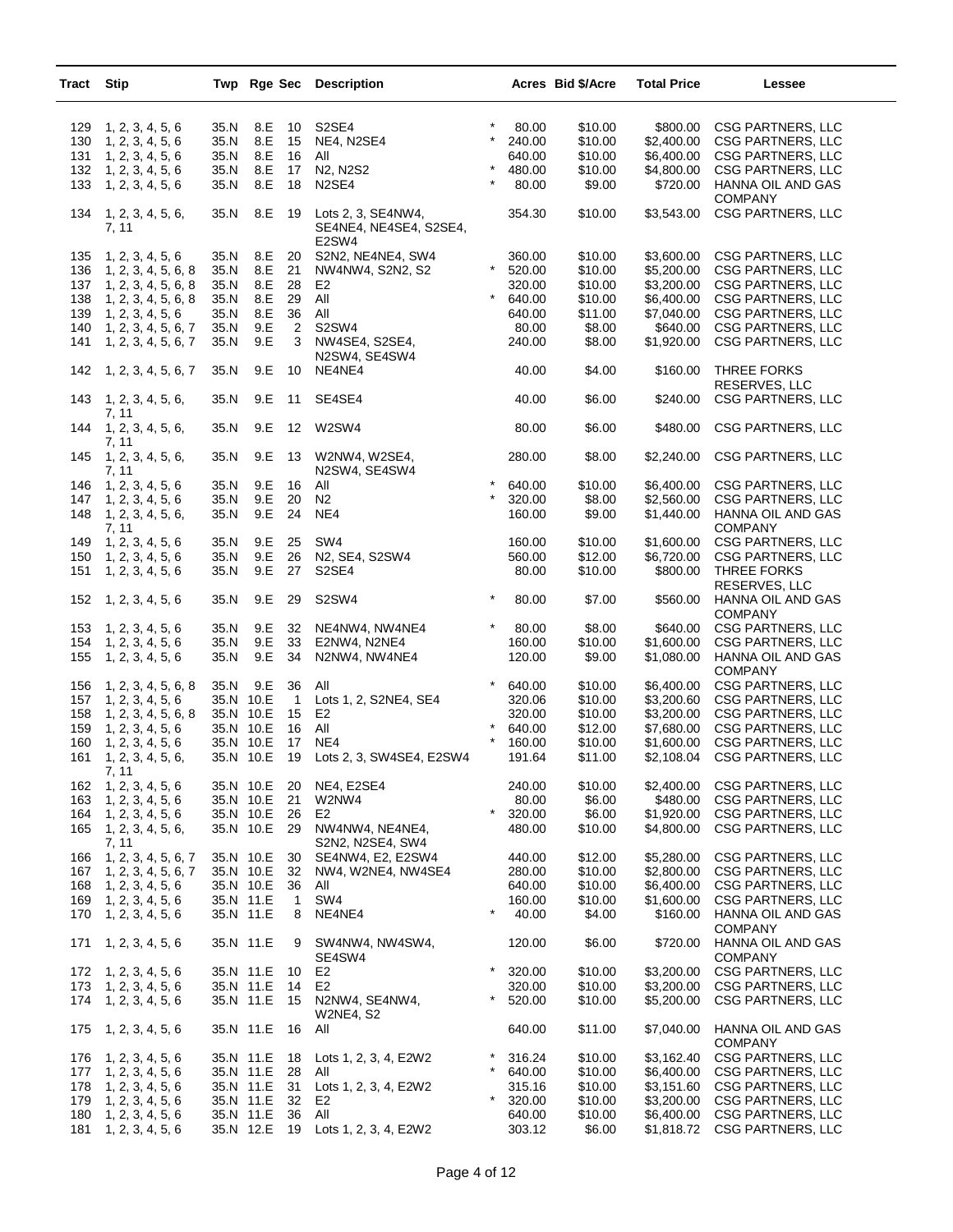| Tract Stip |                                            |                        |            |                     | Twp Rge Sec Description                                       |                    |                  | Acres Bid \$/Acre  | <b>Total Price</b>       | Lessee                                                          |
|------------|--------------------------------------------|------------------------|------------|---------------------|---------------------------------------------------------------|--------------------|------------------|--------------------|--------------------------|-----------------------------------------------------------------|
| 182        | 1, 2, 3, 4, 5, 6,<br>10                    | 35.N 12.E              |            | 36                  | N2, N2SE4, SE4SE4                                             |                    | 440.00           | \$11.00            | \$4,840.00               | THREE FORKS<br>RESERVES, LLC                                    |
| 183        | 1, 2, 3, 4, 5, 6                           | 35.N 13.E              |            | 16                  | All                                                           |                    | 640.00           | \$13.00            | \$8,320.00               | <b>THREE FORKS</b><br>RESERVES, LLC                             |
| 184        | 1, 2, 3, 4, 5, 6, 8                        | 35.N 13.E              |            | 28                  | E <sub>2</sub>                                                |                    | 320.00           | \$15.00            | \$4,800.00               | <b>THREE FORKS</b><br>RESERVES, LLC                             |
| 185        | 1, 2, 3, 4, 5, 6                           | 35.N 13.E              |            | 36                  | All                                                           |                    | 640.00           | \$12.00            | \$7,680.00               | CSG PARTNERS, LLC                                               |
| 186<br>187 | 1, 2, 3, 4, 5, 6<br>1, 2, 3, 4, 5, 6       | 35.N 14.E<br>35.N 14.E |            | 16<br>23            | All<br>S <sub>2</sub>                                         | $\star$            | 640.00<br>320.00 | \$12.00<br>\$14.00 | \$7,680.00<br>\$4,480.00 | <b>CSG PARTNERS, LLC</b><br>THREE FORKS                         |
| 188        | 1, 2, 3, 4, 5, 6                           | 35.N 14.E              |            | 36                  | All                                                           |                    | 640.00           | \$13.00            | \$8,320.00               | RESERVES, LLC<br>CSG PARTNERS, LLC                              |
| 189        | 1, 2, 3, 4, 5, 6                           | 35.N 15.E              |            | 16                  | All                                                           |                    | 640.00           | \$6.00             | \$3,840.00               | CSG PARTNERS, LLC                                               |
| 190        | 1, 2, 3, 4, 5, 6                           | 35.N 15.E              |            | 23                  | S2SE4                                                         |                    | 80.00            | \$7.00             | \$560.00                 | WILLIS OIL & GAS, INC.                                          |
| 191<br>192 | 1, 2, 3, 4, 5, 6<br>2, 3, 4, 5, 6, 18      | 35.N 16.E<br>35.N 16.E |            | 20<br>36            | N <sub>2</sub><br>E <sub>2</sub>                              | $\star$<br>$\star$ | 320.00<br>320.00 | \$12.00<br>\$13.00 | \$3,840.00<br>\$4,160.00 | CSG PARTNERS, LLC<br>NFR BEAR PAW BASIN LLC                     |
| 193        | 1, 2, 3, 4, 5, 6                           | 35.N 17.E              |            | 16                  | All                                                           |                    | 640.00           | \$10.00            | \$6,400.00               | <b>CSG PARTNERS, LLC</b>                                        |
| 194        | 1, 2, 3, 4, 5, 6                           | 36.N                   | 8.E        | 3                   | Lots 1, 2, S2NE4, S2                                          |                    | 478.06           | \$10.00            | \$4,780.60               | <b>CSG PARTNERS, LLC</b>                                        |
| 195        | 1, 2, 3, 4, 5, 6                           | 36.N                   | 8.E        | 11                  | N <sub>2</sub>                                                | $\star$            | 320.00           | \$10.00            | \$3,200.00               | <b>CSG PARTNERS, LLC</b>                                        |
| 196        | 1, 2, 3, 4, 5, 6                           | 36.N                   | 8.E        | 12                  | N2                                                            | $\star$            | 320.00           | \$10.00            | \$3,200.00               | CSG PARTNERS, LLC                                               |
| 197        | 1, 2, 3, 4, 5, 6                           | 36.N                   | 8.E        | 18                  | SE4SE4                                                        |                    | 40.00            | \$6.00             | \$240.00                 | <b>CSG PARTNERS, LLC</b>                                        |
| 198        | 1, 2, 3, 4, 5, 6                           | 36.N                   | 8.E        | 19                  | Lots 2, 3, 4, SE4NW4,<br>NE4NE4, W2SE4, E2SW4                 | $^\star$           | 344.17           | \$10.00            | \$3,441.70               | <b>CSG PARTNERS, LLC</b>                                        |
| 199        | 1, 2, 3, 4, 5, 6                           | 36.N                   | 8.E        | 20                  | NW4, NW4SE4, NE4SW4                                           | $\star$            | 240.00           | \$10.00            | \$2,400.00               | CSG PARTNERS, LLC                                               |
| 200<br>201 | 1, 2, 3, 4, 5, 6<br>1, 2, 3, 4, 5, 6       | 36.N<br>36.N           | 8.E<br>8.E | 25<br>26            | All<br>E <sub>2</sub>                                         |                    | 640.00<br>320.00 | \$12.00<br>\$12.00 | \$7,680.00<br>\$3,840.00 | CSG PARTNERS, LLC<br>CSG PARTNERS, LLC                          |
| 202        | 1, 2, 3, 4, 5, 6, 7                        | 36.N                   | 8.E        | 27                  | N2NE4, SE4NE4, SE4                                            |                    | 280.00           | \$12.00            | \$3,360.00               | CSG PARTNERS, LLC                                               |
| 203        | 1, 2, 3, 4, 5, 6, 7                        | 36.N                   | 8.E        | 34                  | NW4NE4                                                        |                    | 40.00            | \$10.00            | \$400.00                 | HANNA OIL AND GAS<br><b>COMPANY</b>                             |
| 204        | 1, 2, 3, 4, 5, 6                           | 36.N                   | 8.E        | 35                  | NE4SE4, S2SE4                                                 |                    | 120.00           | \$12.00            | \$1,440.00               | CSG PARTNERS, LLC                                               |
| 205        | 1, 2, 3, 4, 5, 6, 7                        | 36.N                   | 8.E        | 36                  | All                                                           |                    | 640.00           | \$12.00            | \$7,680.00               | CSG PARTNERS, LLC                                               |
| 206        | 1, 2, 3, 4, 5, 6, 8                        | 36.N                   | 9.E        | $\mathbf{1}$        | S <sub>2</sub>                                                | $^\star$           | 320.00           | \$6.00             | \$1,920.00               | CSG PARTNERS, LLC                                               |
| 207        | 1, 2, 3, 4, 5, 6                           | 36.N                   | 9.E<br>9.E | 6<br>$\overline{7}$ | Lots 1 thru 7, SE4NW4,<br>S2NE4, SE4, E2SW4<br>E <sub>2</sub> | $\star$            | 620.98<br>320.00 | \$12.00<br>\$12.00 | \$7,451.76<br>\$3,840.00 | CSG PARTNERS, LLC<br><b>CSG PARTNERS, LLC</b>                   |
| 208<br>209 | 1, 2, 3, 4, 5, 6<br>1, 2, 3, 4, 5, 6, 8    | 36.N<br>36.N           | 9.E        | 16                  | All                                                           |                    | 640.00           | \$11.00            | \$7,040.00               | <b>CSG PARTNERS, LLC</b>                                        |
| 210        | 1, 2, 3, 4, 5, 6                           | 36.N                   | 9.E        | 30                  | E2                                                            |                    | 320.00           | \$10.00            | \$3,200.00               | <b>CSG PARTNERS, LLC</b>                                        |
| 211        | 1, 2, 3, 4, 5, 6, 8                        | 36.N                   | 9.E        | 36                  | All                                                           |                    | 640.00           | \$13.00            | \$8,320.00               | CSG PARTNERS, LLC                                               |
| 212        | 1, 2, 3, 4, 5, 6                           | 36.N 10.E              |            | $\mathbf{1}$        | S <sub>2</sub>                                                |                    | 320.00           | \$10.00            | \$3,200.00               | CSG PARTNERS, LLC                                               |
| 213        | 1, 2, 3, 4, 5, 6, 8                        | 36.N 10.E              |            | 3                   | S <sub>2</sub>                                                | $^\star$           | 320.00           | \$10.00            | \$3,200.00               | <b>CSG PARTNERS, LLC</b>                                        |
| 214<br>215 | 1, 2, 3, 4, 5, 6<br>1, 2, 3, 4, 5, 6       | 36.N 10.E<br>36.N 10.E |            | 5<br>9              | Lots 3, 4, S2NW4, SW4<br>S <sub>2</sub>                       | $\star$            | 317.73<br>320.00 | \$10.00<br>\$11.00 | \$3,177.30<br>\$3,520.00 | CSG PARTNERS, LLC<br><b>CSG PARTNERS, LLC</b>                   |
| 216        | 1, 2, 3, 4, 5, 6                           | 36.N 10.E              |            | 15                  | W <sub>2</sub>                                                | $\star$            | 320.00           | \$12.00            | \$3,840.00               | <b>CSG PARTNERS, LLC</b>                                        |
| 217        | 1, 2, 3, 4, 5, 6, 8                        | 36.N 10.E              |            | 16                  | All                                                           |                    | 640.00           | \$12.00            | \$7,680.00               | CSG PARTNERS, LLC                                               |
| 218        | 1, 2, 3, 4, 5, 6, 8                        | 36.N 10.E              |            | 22                  | N <sub>2</sub>                                                |                    | 320.00           | \$12.00            | \$3,840.00               | CSG PARTNERS, LLC                                               |
| 219        | 1, 2, 3, 4, 5, 6                           | 36.N 10.E              |            | 25                  | E2NE4, SE4, N2SW4                                             |                    | 320.00           | \$13.00            | \$4,160.00               | CSG PARTNERS, LLC                                               |
| 220<br>221 | 1, 2, 3, 4, 5, 6, 8<br>1, 2, 3, 4, 5, 6    | 36.N 10.E<br>36.N 10.E |            | 35<br>36            | W2<br>All                                                     |                    | 320.00<br>640.00 | \$13.00<br>\$13.00 | \$4,160.00<br>\$8,320.00 | <b>CSG PARTNERS, LLC</b><br><b>CSG PARTNERS, LLC</b>            |
| 222        | 1, 2, 3, 4, 5, 6, 7                        | 36.N 11.E              |            | 5                   | Lot 1                                                         | $\star$            | 39.57            | \$2.53             | \$100.00                 | <b>CSG PARTNERS, LLC</b>                                        |
| 223        | 1, 2, 3, 4, 5, 6, 8                        | 36.N 11.E              |            | 15                  | SW4                                                           |                    | 160.00           | \$12.00            | \$1,920.00               | CSG PARTNERS, LLC                                               |
| 224        | 1, 2, 3, 4, 5, 6                           | 36.N 11.E              |            | 16                  | All                                                           |                    | 640.00           | \$13.00            | \$8,320.00               | CSG PARTNERS, LLC                                               |
| 225        | 1, 2, 3, 4, 5, 6, 8                        | 36.N 11.E              |            | 20                  | W <sub>2</sub>                                                |                    | 320.00           | \$13.00            | \$4,160.00               | <b>CSG PARTNERS, LLC</b>                                        |
| 226<br>227 | 1, 2, 3, 4, 5, 6, 8<br>1, 2, 3, 4, 5, 6    | 36.N 11.E<br>36.N 11.E |            | 22<br>25            | NW4, E2<br>SE4                                                | $\star$            | 480.00<br>160.00 | \$13.00<br>\$8.00  | \$6,240.00<br>\$1,280.00 | <b>CSG PARTNERS, LLC</b><br>HANNA OIL AND GAS<br><b>COMPANY</b> |
| 228        | 1, 2, 3, 4, 5, 6                           | 36.N 11.E              |            | 29                  | N2                                                            |                    | 320.00           | \$10.00            | \$3,200.00               | <b>CSG PARTNERS, LLC</b>                                        |
| 229        | 1, 2, 3, 4, 5, 6                           | 36.N 11.E              |            | 30                  | Lots 1, 2, E2NW4, E2                                          |                    | 473.79           | \$12.00            | \$5,685.48               | CSG PARTNERS, LLC                                               |
| 230        | 1, 2, 3, 4, 5, 6                           | 36.N 11.E              |            | 31                  | Lots 1, 2, 3, 4, E2W2                                         |                    | 308.76           | \$11.00            | \$3,396.36               | CSG PARTNERS, LLC                                               |
| 231        | 1, 2, 3, 4, 5, 6                           | 36.N 11.E              |            | 36                  | All                                                           |                    | 640.00           | \$13.00            | \$8,320.00               | <b>CSG PARTNERS, LLC</b>                                        |
| 232        | 1, 2, 3, 4, 5, 6, 7                        | 36.N 12.E              |            | 7                   | Lots 1, 2, 3, E2W2                                            | $\star$            | 266.13           | \$6.00             | \$1,596.78               | <b>CSG PARTNERS, LLC</b>                                        |
| 233<br>234 | 1, 2, 3, 4, 5, 6<br>1, 2, 3, 4, 5, 6, 8    | 36.N 12.E<br>36.N 12.E |            | 14<br>16            | SE4SW4<br>All                                                 |                    | 40.00<br>640.00  | \$2.50<br>\$5.00   | \$100.00<br>\$3,200.00   | CSG PARTNERS, LLC<br><b>CSG PARTNERS, LLC</b>                   |
| 235        | 1, 2, 3, 4, 5, 6                           | 36.N 12.E              |            | 18                  | N2NE4, SE4NE4                                                 |                    | 120.00           | \$6.00             | \$720.00                 | <b>CSG PARTNERS, LLC</b>                                        |
| 236        | 1, 2, 3, 4, 5, 6                           |                        | 36.N 12.E  | 27                  | NW4                                                           | $\star$            | 160.00           | \$6.00             | \$960.00                 | <b>CSG PARTNERS, LLC</b>                                        |
| 237        | 1, 2, 3, 4, 5, 6                           |                        | 36.N 12.E  | 28                  | N2N2, SW4NW4,<br>SE4NE4, NE4SW4                               | $\star$            | 280.00           | \$6.00             | \$1,680.00               | CSG PARTNERS, LLC                                               |
| 238        | 1, 2, 3, 4, 5, 6,<br>10                    | 36.N 12.E              |            | 29                  | NE4NE4                                                        | $\star$            | 40.00            | \$2.50             | \$100.00                 | <b>CSG PARTNERS, LLC</b>                                        |
| 239        | 1, 2, 3, 4, 5, 6,<br>10                    | 36.N 12.E              |            | 30                  | NW4NE4                                                        |                    | 40.00            | \$2.50             | \$100.00                 | <b>CSG PARTNERS, LLC</b>                                        |
| 240<br>241 | 1, 2, 3, 4, 5, 6, 7<br>1, 2, 3, 4, 5, 6, 8 | 36.N 12.E              | 36.N 12.E  | 33<br>36 All        | S2SW4                                                         | $\star$            | 80.00<br>640.00  | \$1.50<br>\$6.00   | \$120.00<br>\$3,840.00   | CSG PARTNERS, LLC<br>CSG PARTNERS, LLC                          |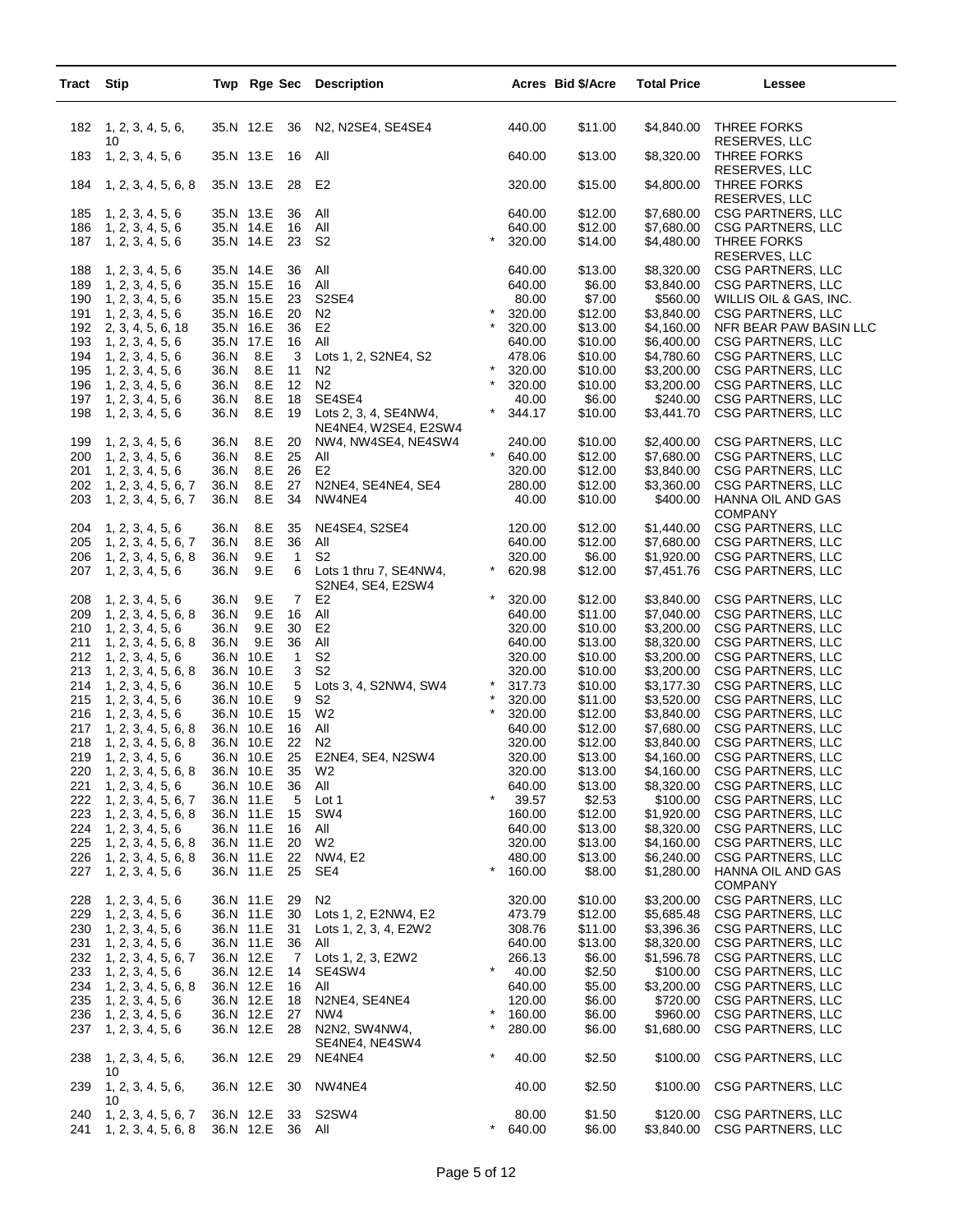| <b>Tract Stip</b> |                                            |                        |                         | Twp Rge Sec Description                |          |                  | Acres Bid \$/Acre  | <b>Total Price</b>        | Lessee                                                |
|-------------------|--------------------------------------------|------------------------|-------------------------|----------------------------------------|----------|------------------|--------------------|---------------------------|-------------------------------------------------------|
|                   | 242 1, 2, 3, 4, 5, 6                       | 36.N 13.E              | 36                      | All                                    |          | 640.00           | \$12.00            | \$7,680.00                | THREE FORKS<br>RESERVES, LLC                          |
| 243               | 1, 2, 3, 4, 5, 6, 7                        | 36.N 14.E              | 16                      | All                                    |          | 640.00           | \$33.00            | \$21,120.00               | NFR BEAR PAW BASIN LLC                                |
| 244               | 1, 2, 3, 4, 5, 6, 7                        | 36.N 14.E              | 36                      | All                                    |          | 640.00           | \$5.00             | \$3,200.00                | <b>CSG PARTNERS, LLC</b>                              |
| 245               | 1, 2, 3, 4, 5, 6                           | 36.N 15.E              | 8                       | S <sub>2</sub>                         |          | 320.00           | \$11.00            | \$3,520.00                | WILLIS OIL & GAS, INC.                                |
| 246               | 1, 2, 3, 4, 5, 6,<br>12                    | 36.N 16.E              | 4                       | Lots 1, 2, S2NE4, SE4                  | $^\star$ | 287.79           | \$16.00            | \$4,604.64                | CSG PARTNERS, LLC                                     |
| 247               | 1, 2, 3, 4, 5, 6,<br>12                    | 36.N 16.E              | 15                      | NE4                                    |          | 160.00           | \$16.00            | \$2,560.00                | <b>CSG PARTNERS, LLC</b>                              |
| 248               | 1, 2, 3, 4, 5, 6                           | 36.N 16.E              | 16                      | All                                    |          | 640.00           | \$20.00            | \$12,800.00               | CSG PARTNERS, LLC                                     |
| 249               | 1, 2, 3, 4, 5, 6                           | 36.N 16.E              | 36                      | All                                    |          | 640.00           | \$6.00             | \$3,840.00                | CSG PARTNERS, LLC                                     |
| 250<br>251        | 1, 2, 3, 4, 5, 6<br>1, 2, 3, 4, 5, 6       | 36.N 17.E<br>36.N 17.E | 16<br>31                | All<br>Lot 2                           | $\star$  | 640.00<br>34.12  | \$6.00<br>\$2.93   | \$3,840.00<br>\$100.00    | <b>CSG PARTNERS, LLC</b><br><b>CSG PARTNERS, LLC</b>  |
| 252               | 1, 2, 3, 4, 5, 6                           | 37.N                   | 8.E<br>30               | Lot 2                                  | $\star$  | 39.57            | \$2.53             | \$100.00                  | <b>CSG PARTNERS, LLC</b>                              |
| 253               | 1, 2, 3, 4, 5, 6                           | 37.N                   | 8.E<br>36               | All                                    |          | 640.00           | \$6.00             | \$3,840.00                | CSG PARTNERS, LLC                                     |
| 254               | 1, 2, 3, 4, 5, 6, 7                        | 37.N                   | 9.E<br>$\mathbf{1}$     | Lots 9, 10, 11, 12                     |          | 61.32            | \$1.63             | \$100.00                  | CSG PARTNERS, LLC                                     |
| 255               | 1, 2, 3, 4, 5, 6, 8                        | 37.N                   | 9.E<br>9                | All                                    |          | 640.00           | \$12.00            | \$7,680.00                | <b>CSG PARTNERS, LLC</b>                              |
| 256               | 1, 2, 3, 4, 5, 6,                          | 37.N                   | 9.E<br>11               | NE4NE4                                 | $\star$  | 40.00            | \$2.75             | \$110.00                  | CSG PARTNERS, LLC                                     |
| 257               | 7, 10<br>1, 2, 3, 4, 5, 6                  | 37.N                   | 9.E<br>15               | All                                    |          | 640.00           | \$13.00            | \$8,320.00                | <b>CSG PARTNERS, LLC</b>                              |
| 258               | 1, 2, 3, 4, 5, 6,                          | 37.N                   | 9.E<br>16               | All                                    | $\star$  | 640.00           | \$13.00            | \$8,320.00                | <b>CSG PARTNERS, LLC</b>                              |
|                   | 7,8                                        |                        |                         |                                        |          |                  |                    |                           |                                                       |
| 259               | 1, 2, 3, 4, 5, 6, 8                        | 37.N                   | 9.E<br>20               | N2                                     | $\star$  | 320.00           | \$13.00            | \$4,160.00                | CSG PARTNERS, LLC<br><b>CSG PARTNERS, LLC</b>         |
| 260<br>261        | 1, 2, 3, 4, 5, 6                           | 37.N<br>37.N           | 9.E<br>21<br>9.E<br>36  | E <sub>2</sub><br>All                  | $\star$  | 320.00<br>640.00 | \$13.00<br>\$11.00 | \$4,160.00<br>\$7,040.00  | CSG PARTNERS, LLC                                     |
| 262               | 1, 2, 3, 4, 5, 6, 8<br>1, 2, 3, 4, 5, 6, 7 | 37.N 10.E              | $\overline{2}$          | SW4SW4                                 |          | 40.00            | \$2.50             | \$100.00                  | <b>CSG PARTNERS, LLC</b>                              |
| 263               | 1, 2, 3, 4, 5, 6,                          | 37.N 10.E              | $\overline{7}$          | Lot 1                                  |          | 39.95            | \$2.50             | \$100.00                  | <b>CSG PARTNERS, LLC</b>                              |
| 264               | 7, 10<br>1, 2, 3, 4, 5, 6,                 | 37.N 10.E              | 16                      | All                                    |          | 640.00           | \$14.00            | \$8,960.00                | CSG PARTNERS, LLC                                     |
| 265               | 7, 8, 10<br>1, 2, 3, 4, 5, 6, 8            | 37.N 10.E              | 21                      | All                                    |          | 640.00           | \$14.00            | \$8,960.00                | CSG PARTNERS, LLC                                     |
| 266               | 1, 2, 3, 4, 5, 6, 7                        | 37.N 10.E              | 36                      | All                                    | $\star$  | 640.00           | \$12.00            | \$7,680.00                | <b>CSG PARTNERS, LLC</b>                              |
| 267               | 1, 2, 3, 4, 5, 6                           | 37.N 11.E              | 16                      | All                                    |          | 640.00           | \$11.00            | \$7,040.00                | <b>CSG PARTNERS, LLC</b>                              |
| 268               | 1, 2, 3, 4, 5, 6                           | 37.N 11.E              | 36                      | Lots 1, 2, 3, 4, W2, W2E2              |          | 643.11           | \$11.00            | \$7,074.21                | <b>CSG PARTNERS, LLC</b>                              |
| 269               | 1, 2, 3, 4, 5, 6, 7                        | 37.N 12.E              | 16                      | All                                    | $\star$  | 640.00           | \$6.00             | \$3,840.00                | <b>CSG PARTNERS, LLC</b>                              |
| 270               | 1, 2, 3, 4, 5, 6, 7                        | 37.N 12.E              | 20                      | SE4NE4, E2SE4, SW4SE4                  | $\star$  | 160.00           | \$6.00             | \$960.00                  | <b>CSG PARTNERS, LLC</b>                              |
| 271               | 1, 2, 3, 4, 5, 6                           | 37.N 12.E              | 21                      | N <sub>2</sub>                         |          | 320.00           | \$6.00             | \$1,920.00                | <b>CSG PARTNERS, LLC</b>                              |
| 272               | 1, 2, 3, 4, 5, 6, 7                        | 37.N 12.E              | 27                      | NE4SW4                                 | $\star$  | 40.00            | \$2.50             | \$100.00                  | <b>CSG PARTNERS, LLC</b>                              |
| 273               | 1, 2, 3, 4, 5, 6                           | 37.N 12.E              | 28                      | SW4SW4                                 |          | 40.00            | \$2.50             | \$100.00                  | CSG PARTNERS, LLC                                     |
| 274               | 1, 2, 3, 4, 5, 6                           | 37.N 12.E              | 29                      | E <sub>2</sub>                         |          | 320.00           | \$6.00             | \$1,920.00                | CSG PARTNERS, LLC                                     |
| 275               | 1, 2, 3, 4, 5, 6                           | 37.N 12.E              | 34                      | SE4, N2SW4                             |          | 240.00           | \$6.00             | \$1,440.00                | <b>CSG PARTNERS, LLC</b>                              |
| 276               | 1, 2, 3, 4, 5, 6                           | 37.N 12.E              | 36                      | All                                    |          | 640.00           | \$6.00             | \$3,840.00                | <b>CSG PARTNERS, LLC</b>                              |
| 277               | 1, 2, 3, 4, 5, 6, 7                        | 37.N 13.E              | 16                      | All                                    |          | 640.00           | \$6.00             | \$3,840.00                | <b>CSG PARTNERS, LLC</b>                              |
| 278<br>279        | 1, 2, 3, 4, 5, 6<br>1, 2, 3, 4, 5, 6       | 37.N 13.E<br>37.N 14.E | 36<br>16                | All<br>All                             |          | 640.00<br>640.00 | \$6.00<br>\$6.00   | \$3,840.00<br>\$3,840.00  | CSG PARTNERS, LLC<br><b>CSG PARTNERS, LLC</b>         |
| 280               | 1, 2, 3, 4, 5, 6                           |                        | 37.N 14.E<br>24         | E2                                     |          | 320.00           | \$6.00             |                           | \$1,920.00 CSG PARTNERS, LLC                          |
| 281               | 1, 2, 3, 4, 5, 6                           |                        | 37.N 14.E               | 36 All                                 |          | 640.00           | \$6.00             |                           | \$3,840.00 CSG PARTNERS, LLC                          |
|                   | 282 1, 2, 3, 4, 5, 6,                      |                        | 37.N 16.E<br>16 All     |                                        |          | 640.00           | \$6.00             | \$3,840.00                | CSG PARTNERS, LLC                                     |
|                   | 12                                         |                        |                         |                                        |          |                  |                    |                           |                                                       |
| 283<br>284        | 1, 2, 3, 4, 5, 6<br>1, 2, 3, 4, 5, 6, 7    | 37.N 16.E              | -36<br>37.N 17.E 16 All | All                                    |          | 640.00<br>640.00 | \$6.00<br>\$6.00   | \$3,840.00<br>\$3,840.00  | CSG PARTNERS, LLC<br><b>CSG PARTNERS, LLC</b>         |
|                   |                                            |                        |                         |                                        |          |                  |                    |                           |                                                       |
|                   | <b>Lewis and Clark</b>                     |                        |                         |                                        |          |                  |                    |                           |                                                       |
|                   | 285 1, 2, 3, 4, 5, 6                       |                        | 19.N 5.W<br>14          | W2SW4                                  |          | 80.00            | \$30.00            | \$2,400.00                | K2 AMERICA CORP.                                      |
|                   | 286 1, 2, 3, 4, 5, 6                       |                        | 19.N 5.W<br>30          | NE4                                    | $^\star$ | 160.00           | \$26.00            | \$4,160.00                | K2 AMERICA CORP.                                      |
|                   | 287 2, 3, 4, 5, 6, 19                      | 19.N 6.W               | 9                       | N2NE4, SW4NE4                          |          | 120.00           | \$32.00            | \$3.840.00                | <b>BAKKENQUEST OIL, LLC</b>                           |
| 288               | 1, 2, 3, 4, 5, 6,                          | 19.N 6.W               | 10                      | NE4NE4                                 |          | 40.00            | \$22.00            | \$880.00                  | <b>BAKKENQUEST OIL, LLC</b>                           |
| 289               | 7, 10<br>1, 2, 3, 4, 5, 6,<br>10           | 19.N 6.W               | 11                      | NW4NW4                                 |          | 40.00            | \$25.00            | \$1,000.00                | TETON RESOURCES<br>USA, LLC                           |
| 290               | 1, 2, 3, 4, 5, 6, 7                        | 19.N 6.W               | 14                      | NW4SE4, S2SE4, SW4                     |          | 280.00           | \$37.00            | \$10,360.00               | REDBIRD ROYALTIES, LLC                                |
| 291               | 2, 3, 4, 5, 6, 19                          |                        | 19.N 6.W                | 15 S2                                  |          | 320.00           | \$41.00            | \$13,120.00               | <b>TETON RESOURCES</b><br>USA, LLC                    |
| 293               | 292 2, 3, 4, 5, 6, 19<br>2, 3, 4, 5, 6, 19 | 19.N 6.W<br>19.N 6.W   | 16<br>18                | All<br>Lot 2, SE4NW4                   |          | 640.00<br>76.36  | \$50.00<br>\$45.00 | \$32,000.00<br>\$3,436.20 | <b>BAKKENQUEST OIL, LLC</b><br><b>TETON RESOURCES</b> |
|                   |                                            |                        |                         |                                        |          |                  |                    |                           | USA, LLC                                              |
| 294               | 2, 3, 4, 5, 6, 19                          |                        | 19.N 6.W<br>19          | Lots 1, 2, 3, 4, E2NW4,<br>NE4, NE4SW4 | $\ast$   | 423.55           | \$40.00            | \$16,942.00               | <b>BAKKENQUEST OIL, LLC</b>                           |
|                   | 295 2, 3, 4, 5, 6, 19                      |                        | 19.N 6.W 20             | N2, SE4, N2SW4, SE4SW4                 | $^\star$ | 600.00           | \$38.00            | \$22,800.00               | <b>BAKKENQUEST OIL, LLC</b>                           |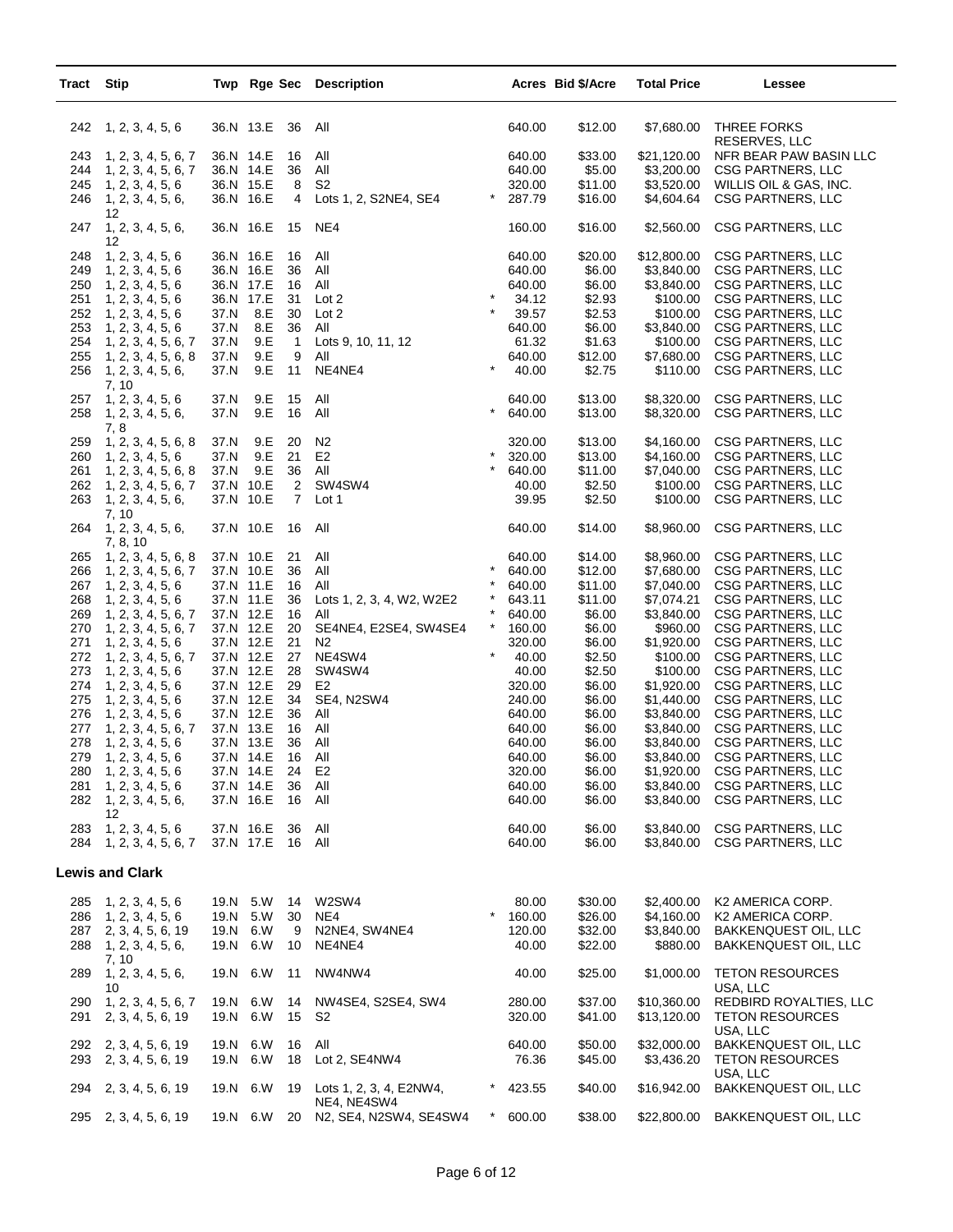| 19.N 6.W<br>N2, N2SE4, SW4SE4, SW4<br>$\ast$<br>600.00<br>\$49.00<br>\$29,400.00<br><b>TETON RESOURCES</b><br>2, 3, 4, 5, 6, 19<br>21<br>296<br>USA, LLC<br>19.N 6.W<br>22<br>S2NE4, N2SE4<br>160.00<br>\$51.00<br>\$8,160.00<br><b>TETON RESOURCES</b><br>297<br>2, 3, 4, 5, 6, 19<br>USA, LLC<br>19.N 6.W<br>23<br>E <sub>2</sub><br>320.00<br>\$45.00<br>\$14,400.00<br><b>BAKKENQUEST OIL, LLC</b><br>298<br>1, 2, 3, 4, 5, 6<br>24<br>\$11,200.00<br>299<br>1, 2, 3, 4, 5, 6<br>19.N 6.W<br>W2NW4, S2S2, NW4SW4<br>280.00<br>\$40.00<br>REDBIRD ROYALTIES, LLC<br>$^{\star}$<br>19.N 6.W<br>\$52.00<br>300 2, 3, 4, 5, 6, 19<br>26<br>480.00<br>\$24,960.00<br><b>BAKKENQUEST OIL, LLC</b><br>W2NW4, E2NE4, S2<br>19.N 6.W<br>28<br>\$34.00<br>\$21,760.00<br>301<br>All<br>640.00<br><b>BAKKENQUEST OIL, LLC</b><br>2, 3, 4, 5, 6, 19<br>$^{\star}$<br>19.N 6.W<br>NW4<br>34<br>160.00<br>\$33.00<br>\$5,280.00<br><b>TETON RESOURCES</b><br>302 2, 3, 4, 5, 6, 19<br>USA, LLC<br>$\star$<br>20.N 6.W<br>303<br>E2SE4<br>80.00<br>\$35.00<br>\$2,800.00<br>K2 AMERICA CORP.<br>1, 2, 3, 4, 5, 6,<br>$\mathbf{1}$<br>10, 17<br>2, 3, 4, 5, 6, 19<br>20.N 6.W<br>226.83<br>\$42.00<br>\$9,526.86<br>BAKKENQUEST OIL, LLC<br>304<br>Lots 2, 3, 4, SE4NW4,<br>$\mathbf{7}$<br>E2SW4<br>20.N 6.W<br>12 <sup>12</sup><br>SE4SE4<br>40.00<br>\$50.00<br>\$2,000.00<br>K2 AMERICA CORP.<br>305<br>1, 2, 3, 4, 5, 6<br>\$19,600.00<br>20.N 6.W<br>13<br>560.00<br>\$35.00<br>306<br>1, 2, 3, 4, 5, 6,<br>E2NW4, NE4, S2<br>BAKKENQUEST OIL, LLC<br>17<br>307<br>1, 2, 3, 4, 5, 6<br>20.N 6.W<br>14<br>S <sub>2</sub> SE <sub>4</sub><br>80.00<br>\$35.00<br>\$2,800.00<br>REDBIRD ROYALTIES, LLC<br>\$30.00<br>\$16,800.00<br>308<br>2, 3, 4, 5, 6, 18<br>20.N 6.W<br>16<br>E2NW4, NE4, S2<br>560.00<br><b>BAKKENQUEST OIL, LLC</b><br>\$32.00<br>\$2,424.96<br>20.N 6.W<br>18<br>75.78<br><b>BAKKENQUEST OIL, LLC</b><br>309 2, 3, 4, 5, 6, 19<br>Lot 1, NE4NW4<br>20.N 7.W<br>20<br>$\ast$<br>\$21,600.00<br>310 2, 3, 4, 5, 6, 19<br>NW4NW4, S2NW4,<br>600.00<br>\$36.00<br><b>BIG HORN OIL &amp; GAS</b><br>E2, SW4<br>20.N 7.W<br>28<br>W <sub>2</sub><br>320.00<br>\$40.00<br>\$12,800.00<br><b>BAKKENQUEST OIL, LLC</b><br>311<br>2, 3, 4, 5, 6, 19<br>20.N 7.W<br>\$42.00<br>312 2, 3, 4, 5, 6, 19<br>29<br>All<br>640.00<br>\$26,880.00<br><b>BAKKENQUEST OIL, LLC</b><br>20.N 7.W<br>NE4<br>\$40.00<br>\$6,400.00<br>313 2, 3, 4, 5, 6, 19<br>30<br>160.00<br>BAKKENQUEST OIL, LLC<br>Liberty<br>$^\star$<br>\$20.00<br>$314$ 1, 2, 3, 4, 5, 6<br>34.N<br>6.E<br>16<br>All<br>640.00<br>\$12,800.00<br>HANNA OIL AND GAS<br><b>COMPANY</b><br>6.E<br>27<br><b>S2</b><br>$\ast$<br>34.N<br>320.00<br>\$16.00<br>\$5,120.00<br>315<br>1, 2, 3, 4, 5, 6<br>HANNA OIL AND GAS<br><b>COMPANY</b><br>6.E<br>$\ast$<br>1, 2, 3, 4, 5, 6<br>34.N<br>30<br>Lots 1, 2, 4<br>107.05<br>\$14.00<br>\$1,498.70<br>HANNA OIL AND GAS<br>316<br><b>COMPANY</b><br>34.N<br>6.E<br>35<br>N <sub>2</sub><br>320.00<br>\$21.00<br>\$6,720.00<br><b>CSG PARTNERS, LLC</b><br>317<br>1, 2, 3, 4, 5, 6<br>6.E<br>36<br>\$21.00<br>\$13,440.00<br>34.N<br>All<br>640.00<br><b>CSG PARTNERS, LLC</b><br>318<br>1, 2, 3, 4, 5, 6<br>1, 2, 3, 4, 5, 6<br>34.N<br>7.E<br>$\mathbf{1}$<br>Lot 4, SW4NW4<br>79.84<br>\$20.00<br>\$1,596.80<br>HANNA OIL AND GAS<br>319<br><b>COMPANY</b><br>$\ast$<br>7.E<br>\$24.00<br>\$10,530.24<br>THE 8 GROUP, LLC<br>320<br>1, 2, 3, 4, 5, 6<br>34.N<br>2<br>Lots 1, 2, 3, 4, S2N2,<br>438.76<br>N2SE4, NW4SW4<br>7.E<br>$\ast$<br>1, 2, 3, 4, 5, 6<br>34.N<br>3<br>358.48<br>\$23.00<br>\$8,245.04<br>THE 8 GROUP, LLC<br>321<br>Lots 1, 2, 3, 4, S2N2,<br>NE4SE4<br>34.N<br>7.E<br>20<br>\$25.00<br>\$7,000.00<br>THE 8 GROUP, LLC<br>322<br>1, 2, 3, 4, 5, 6<br>NW4, W2NE4, NE4NE4<br>280.00<br>21<br>323<br>34.N<br>7.E<br>NW4NW4<br>40.00<br>\$2.50<br>\$100.00<br><b>CSG PARTNERS, LLC</b><br>1, 2, 3, 4, 5, 6<br>$^{\star}$<br>324 1, 2, 3, 4, 5, 6<br>34.N<br>7.E<br>- 23<br>\$3,840.00<br>SW4<br>160.00<br>\$24.00<br>HANNA OIL AND GAS<br>COMPANY<br>E2SW4<br>\$25.00<br>\$2,000.00<br>THE 8 GROUP, LLC<br>325<br>1, 2, 3, 4, 5, 6<br>34.N<br>7.E<br>24<br>80.00<br>$\star$<br>326<br>34.N<br>7.E<br>26<br>NW4<br>\$25.00<br>\$4,000.00<br>THE 8 GROUP, LLC<br>1, 2, 3, 4, 5, 6<br>160.00<br>$\star$<br>327<br>34.N<br>7.E<br>27<br>E2<br>320.00<br>\$24.00<br>\$7,680.00<br><b>CSG PARTNERS, LLC</b><br>1, 2, 3, 4, 5, 6<br>$\star$<br>328<br>34.N<br>7.E<br>29<br>S2<br>\$25.00<br>\$8,000.00<br>CSG PARTNERS, LLC<br>1, 2, 3, 4, 5, 6<br>320.00<br>*<br>\$7,811.75<br>329<br>34.N<br>7.E<br>31<br>Lots 1, 2, E2NW4, NE4<br>312.47<br>\$25.00<br><b>CSG PARTNERS, LLC</b><br>1, 2, 3, 4, 5, 6<br>$\star$<br>7.E<br>36<br>\$15,360.00<br>330<br>1, 2, 3, 4, 5, 6<br>34.N<br>All<br>640.00<br>\$24.00<br><b>CSG PARTNERS, LLC</b><br>$^{\star}$<br>6.E<br>3<br>SW4NW4, NW4SE4,<br>\$12.00<br>\$1,440.00<br><b>CSG PARTNERS, LLC</b><br>331<br>1, 2, 3, 4, 5, 6<br>35.N<br>120.00<br>NE4SW4<br>1, 2, 3, 4, 5, 6<br>6.E<br>\$1.67<br>\$100.00<br><b>CSG PARTNERS, LLC</b><br>332<br>35.N<br>19<br>Lots $3, 4$<br>60.03<br>$\star$<br>333<br>1, 2, 3, 4, 5, 6<br>35.N<br>6.E<br>28<br>E <sub>2</sub> SE <sub>4</sub><br>80.00<br>\$12.00<br>\$960.00<br>CSG PARTNERS, LLC<br>6.E<br>36<br>All<br>\$12.00<br>\$7,680.00<br><b>CSG PARTNERS, LLC</b><br>334<br>1, 2, 3, 4, 5, 6<br>35.N<br>640.00<br>$\star$<br>35.N<br>7.E<br>14<br>S2NW4, E2, N2SW4<br>480.00<br>\$24.00<br>\$11,520.00<br><b>CSG PARTNERS, LLC</b><br>335<br>1, 2, 3, 4, 5, 6,<br>11<br>1, 2, 3, 4, 5, 6<br>$^\star$<br>\$2.50<br><b>CSG PARTNERS, LLC</b><br>336<br>35.N<br>7.E<br>SE4NE4<br>40.00<br>\$100.00<br>15<br>$\star$<br>7.E<br>22<br>320.00<br>\$23.00<br>\$7,360.00<br><b>CSG PARTNERS, LLC</b><br>337<br>35.N<br>E2<br>1, 2, 3, 4, 5, 6<br>$\star$<br>\$24.00<br>338<br>35.N<br>7.E<br>23<br>E2NE4<br>80.00<br>\$1,920.00<br><b>CSG PARTNERS, LLC</b><br>1, 2, 3, 4, 5, 6, 7<br>$^{\star}$<br>35.N<br>7.E<br>24<br>NW4<br>160.00<br>\$24.00<br>\$3,840.00<br>339<br>1, 2, 3, 4, 5, 6,<br>CSG PARTNERS, LLC<br>11<br>$\star$<br>340<br>35.N<br>NE4NW4<br>40.00<br>\$12.00<br>\$480.00<br><b>CSG PARTNERS, LLC</b><br>1, 2, 3, 4, 5, 6<br>7.E<br>28<br>$\star$<br>7.E<br>34<br>SE4SE4<br>40.00<br>\$13.00<br>\$520.00<br><b>CSG PARTNERS, LLC</b><br>341<br>35.N<br>1, 2, 3, 4, 5, 6<br>$\star$<br>35<br>\$2.50<br>342<br>35.N<br>7.E<br>SW4SW4<br>40.00<br>\$100.00<br><b>CSG PARTNERS, LLC</b><br>1, 2, 3, 4, 5, 6<br>$^{\star}$<br>36<br>\$24.00<br>343<br>1, 2, 3, 4, 5, 6<br>35.N<br>7.E<br>All<br>640.00<br>\$15,360.00<br>CSG PARTNERS, LLC<br>$\star$<br>6.E<br>16<br>All<br>640.00<br>\$24.00<br>\$15,360.00<br><b>CSG PARTNERS, LLC</b><br>344<br>1, 2, 3, 4, 5, 6<br>36.N<br>Lot 3, SW4SE4<br><b>CSG PARTNERS, LLC</b><br>345<br>1, 2, 3, 4, 5, 6<br>36.N<br>6.E<br>19<br>66.00<br>\$1.52<br>\$100.00<br>29<br>346<br>1, 2, 3, 4, 5, 6<br>36.N<br>6.E<br>NW4NW4<br>40.00<br>\$2.50<br>\$100.00<br>CSG PARTNERS, LLC | Tract | <b>Stip</b> |  | Twp Rge Sec Description |  | Acres Bid \$/Acre | <b>Total Price</b> | Lessee |
|------------------------------------------------------------------------------------------------------------------------------------------------------------------------------------------------------------------------------------------------------------------------------------------------------------------------------------------------------------------------------------------------------------------------------------------------------------------------------------------------------------------------------------------------------------------------------------------------------------------------------------------------------------------------------------------------------------------------------------------------------------------------------------------------------------------------------------------------------------------------------------------------------------------------------------------------------------------------------------------------------------------------------------------------------------------------------------------------------------------------------------------------------------------------------------------------------------------------------------------------------------------------------------------------------------------------------------------------------------------------------------------------------------------------------------------------------------------------------------------------------------------------------------------------------------------------------------------------------------------------------------------------------------------------------------------------------------------------------------------------------------------------------------------------------------------------------------------------------------------------------------------------------------------------------------------------------------------------------------------------------------------------------------------------------------------------------------------------------------------------------------------------------------------------------------------------------------------------------------------------------------------------------------------------------------------------------------------------------------------------------------------------------------------------------------------------------------------------------------------------------------------------------------------------------------------------------------------------------------------------------------------------------------------------------------------------------------------------------------------------------------------------------------------------------------------------------------------------------------------------------------------------------------------------------------------------------------------------------------------------------------------------------------------------------------------------------------------------------------------------------------------------------------------------------------------------------------------------------------------------------------------------------------------------------------------------------------------------------------------------------------------------------------------------------------------------------------------------------------------------------------------------------------------------------------------------------------------------------------------------------------------------------------------------------------------------------------------------------------------------------------------------------------------------------------------------------------------------------------------------------------------------------------------------------------------------------------------------------------------------------------------------------------------------------------------------------------------------------------------------------------------------------------------------------------------------------------------------------------------------------------------------------------------------------------------------------------------------------------------------------------------------------------------------------------------------------------------------------------------------------------------------------------------------------------------------------------------------------------------------------------------------------------------------------------------------------------------------------------------------------------------------------------------------------------------------------------------------------------------------------------------------------------------------------------------------------------------------------------------------------------------------------------------------------------------------------------------------------------------------------------------------------------------------------------------------------------------------------------------------------------------------------------------------------------------------------------------------------------------------------------------------------------------------------------------------------------------------------------------------------------------------------------------------------------------------------------------------------------------------------------------------------------------------------------------------------------------------------------------------------------------------------------------------------------------------------------------------------------------------------------------------------------------------------------------------------------------------------------------------------------------------------------------------------------------------------------------------------------------------------------------------------------------------------------------------------------------------------------------------------------------------------------------------------------------------------------------------------------------------------------------------------------------------------------------------------------------------------------------------------------------------------------------------------------------------------------------------------------------------------------------------------------------------------------------------------------------------------------------------------------------------------------------------------------------------------------------------------------------------------------------------------------------------------------------------------------------------------------------------------------------------------------|-------|-------------|--|-------------------------|--|-------------------|--------------------|--------|
|                                                                                                                                                                                                                                                                                                                                                                                                                                                                                                                                                                                                                                                                                                                                                                                                                                                                                                                                                                                                                                                                                                                                                                                                                                                                                                                                                                                                                                                                                                                                                                                                                                                                                                                                                                                                                                                                                                                                                                                                                                                                                                                                                                                                                                                                                                                                                                                                                                                                                                                                                                                                                                                                                                                                                                                                                                                                                                                                                                                                                                                                                                                                                                                                                                                                                                                                                                                                                                                                                                                                                                                                                                                                                                                                                                                                                                                                                                                                                                                                                                                                                                                                                                                                                                                                                                                                                                                                                                                                                                                                                                                                                                                                                                                                                                                                                                                                                                                                                                                                                                                                                                                                                                                                                                                                                                                                                                                                                                                                                                                                                                                                                                                                                                                                                                                                                                                                                                                                                                                                                                                                                                                                                                                                                                                                                                                                                                                                                                                                                                                                                                                                                                                                                                                                                                                                                                                                                                                                                                                                                                    |       |             |  |                         |  |                   |                    |        |
|                                                                                                                                                                                                                                                                                                                                                                                                                                                                                                                                                                                                                                                                                                                                                                                                                                                                                                                                                                                                                                                                                                                                                                                                                                                                                                                                                                                                                                                                                                                                                                                                                                                                                                                                                                                                                                                                                                                                                                                                                                                                                                                                                                                                                                                                                                                                                                                                                                                                                                                                                                                                                                                                                                                                                                                                                                                                                                                                                                                                                                                                                                                                                                                                                                                                                                                                                                                                                                                                                                                                                                                                                                                                                                                                                                                                                                                                                                                                                                                                                                                                                                                                                                                                                                                                                                                                                                                                                                                                                                                                                                                                                                                                                                                                                                                                                                                                                                                                                                                                                                                                                                                                                                                                                                                                                                                                                                                                                                                                                                                                                                                                                                                                                                                                                                                                                                                                                                                                                                                                                                                                                                                                                                                                                                                                                                                                                                                                                                                                                                                                                                                                                                                                                                                                                                                                                                                                                                                                                                                                                                    |       |             |  |                         |  |                   |                    |        |
|                                                                                                                                                                                                                                                                                                                                                                                                                                                                                                                                                                                                                                                                                                                                                                                                                                                                                                                                                                                                                                                                                                                                                                                                                                                                                                                                                                                                                                                                                                                                                                                                                                                                                                                                                                                                                                                                                                                                                                                                                                                                                                                                                                                                                                                                                                                                                                                                                                                                                                                                                                                                                                                                                                                                                                                                                                                                                                                                                                                                                                                                                                                                                                                                                                                                                                                                                                                                                                                                                                                                                                                                                                                                                                                                                                                                                                                                                                                                                                                                                                                                                                                                                                                                                                                                                                                                                                                                                                                                                                                                                                                                                                                                                                                                                                                                                                                                                                                                                                                                                                                                                                                                                                                                                                                                                                                                                                                                                                                                                                                                                                                                                                                                                                                                                                                                                                                                                                                                                                                                                                                                                                                                                                                                                                                                                                                                                                                                                                                                                                                                                                                                                                                                                                                                                                                                                                                                                                                                                                                                                                    |       |             |  |                         |  |                   |                    |        |
|                                                                                                                                                                                                                                                                                                                                                                                                                                                                                                                                                                                                                                                                                                                                                                                                                                                                                                                                                                                                                                                                                                                                                                                                                                                                                                                                                                                                                                                                                                                                                                                                                                                                                                                                                                                                                                                                                                                                                                                                                                                                                                                                                                                                                                                                                                                                                                                                                                                                                                                                                                                                                                                                                                                                                                                                                                                                                                                                                                                                                                                                                                                                                                                                                                                                                                                                                                                                                                                                                                                                                                                                                                                                                                                                                                                                                                                                                                                                                                                                                                                                                                                                                                                                                                                                                                                                                                                                                                                                                                                                                                                                                                                                                                                                                                                                                                                                                                                                                                                                                                                                                                                                                                                                                                                                                                                                                                                                                                                                                                                                                                                                                                                                                                                                                                                                                                                                                                                                                                                                                                                                                                                                                                                                                                                                                                                                                                                                                                                                                                                                                                                                                                                                                                                                                                                                                                                                                                                                                                                                                                    |       |             |  |                         |  |                   |                    |        |
|                                                                                                                                                                                                                                                                                                                                                                                                                                                                                                                                                                                                                                                                                                                                                                                                                                                                                                                                                                                                                                                                                                                                                                                                                                                                                                                                                                                                                                                                                                                                                                                                                                                                                                                                                                                                                                                                                                                                                                                                                                                                                                                                                                                                                                                                                                                                                                                                                                                                                                                                                                                                                                                                                                                                                                                                                                                                                                                                                                                                                                                                                                                                                                                                                                                                                                                                                                                                                                                                                                                                                                                                                                                                                                                                                                                                                                                                                                                                                                                                                                                                                                                                                                                                                                                                                                                                                                                                                                                                                                                                                                                                                                                                                                                                                                                                                                                                                                                                                                                                                                                                                                                                                                                                                                                                                                                                                                                                                                                                                                                                                                                                                                                                                                                                                                                                                                                                                                                                                                                                                                                                                                                                                                                                                                                                                                                                                                                                                                                                                                                                                                                                                                                                                                                                                                                                                                                                                                                                                                                                                                    |       |             |  |                         |  |                   |                    |        |
|                                                                                                                                                                                                                                                                                                                                                                                                                                                                                                                                                                                                                                                                                                                                                                                                                                                                                                                                                                                                                                                                                                                                                                                                                                                                                                                                                                                                                                                                                                                                                                                                                                                                                                                                                                                                                                                                                                                                                                                                                                                                                                                                                                                                                                                                                                                                                                                                                                                                                                                                                                                                                                                                                                                                                                                                                                                                                                                                                                                                                                                                                                                                                                                                                                                                                                                                                                                                                                                                                                                                                                                                                                                                                                                                                                                                                                                                                                                                                                                                                                                                                                                                                                                                                                                                                                                                                                                                                                                                                                                                                                                                                                                                                                                                                                                                                                                                                                                                                                                                                                                                                                                                                                                                                                                                                                                                                                                                                                                                                                                                                                                                                                                                                                                                                                                                                                                                                                                                                                                                                                                                                                                                                                                                                                                                                                                                                                                                                                                                                                                                                                                                                                                                                                                                                                                                                                                                                                                                                                                                                                    |       |             |  |                         |  |                   |                    |        |
|                                                                                                                                                                                                                                                                                                                                                                                                                                                                                                                                                                                                                                                                                                                                                                                                                                                                                                                                                                                                                                                                                                                                                                                                                                                                                                                                                                                                                                                                                                                                                                                                                                                                                                                                                                                                                                                                                                                                                                                                                                                                                                                                                                                                                                                                                                                                                                                                                                                                                                                                                                                                                                                                                                                                                                                                                                                                                                                                                                                                                                                                                                                                                                                                                                                                                                                                                                                                                                                                                                                                                                                                                                                                                                                                                                                                                                                                                                                                                                                                                                                                                                                                                                                                                                                                                                                                                                                                                                                                                                                                                                                                                                                                                                                                                                                                                                                                                                                                                                                                                                                                                                                                                                                                                                                                                                                                                                                                                                                                                                                                                                                                                                                                                                                                                                                                                                                                                                                                                                                                                                                                                                                                                                                                                                                                                                                                                                                                                                                                                                                                                                                                                                                                                                                                                                                                                                                                                                                                                                                                                                    |       |             |  |                         |  |                   |                    |        |
|                                                                                                                                                                                                                                                                                                                                                                                                                                                                                                                                                                                                                                                                                                                                                                                                                                                                                                                                                                                                                                                                                                                                                                                                                                                                                                                                                                                                                                                                                                                                                                                                                                                                                                                                                                                                                                                                                                                                                                                                                                                                                                                                                                                                                                                                                                                                                                                                                                                                                                                                                                                                                                                                                                                                                                                                                                                                                                                                                                                                                                                                                                                                                                                                                                                                                                                                                                                                                                                                                                                                                                                                                                                                                                                                                                                                                                                                                                                                                                                                                                                                                                                                                                                                                                                                                                                                                                                                                                                                                                                                                                                                                                                                                                                                                                                                                                                                                                                                                                                                                                                                                                                                                                                                                                                                                                                                                                                                                                                                                                                                                                                                                                                                                                                                                                                                                                                                                                                                                                                                                                                                                                                                                                                                                                                                                                                                                                                                                                                                                                                                                                                                                                                                                                                                                                                                                                                                                                                                                                                                                                    |       |             |  |                         |  |                   |                    |        |
|                                                                                                                                                                                                                                                                                                                                                                                                                                                                                                                                                                                                                                                                                                                                                                                                                                                                                                                                                                                                                                                                                                                                                                                                                                                                                                                                                                                                                                                                                                                                                                                                                                                                                                                                                                                                                                                                                                                                                                                                                                                                                                                                                                                                                                                                                                                                                                                                                                                                                                                                                                                                                                                                                                                                                                                                                                                                                                                                                                                                                                                                                                                                                                                                                                                                                                                                                                                                                                                                                                                                                                                                                                                                                                                                                                                                                                                                                                                                                                                                                                                                                                                                                                                                                                                                                                                                                                                                                                                                                                                                                                                                                                                                                                                                                                                                                                                                                                                                                                                                                                                                                                                                                                                                                                                                                                                                                                                                                                                                                                                                                                                                                                                                                                                                                                                                                                                                                                                                                                                                                                                                                                                                                                                                                                                                                                                                                                                                                                                                                                                                                                                                                                                                                                                                                                                                                                                                                                                                                                                                                                    |       |             |  |                         |  |                   |                    |        |
|                                                                                                                                                                                                                                                                                                                                                                                                                                                                                                                                                                                                                                                                                                                                                                                                                                                                                                                                                                                                                                                                                                                                                                                                                                                                                                                                                                                                                                                                                                                                                                                                                                                                                                                                                                                                                                                                                                                                                                                                                                                                                                                                                                                                                                                                                                                                                                                                                                                                                                                                                                                                                                                                                                                                                                                                                                                                                                                                                                                                                                                                                                                                                                                                                                                                                                                                                                                                                                                                                                                                                                                                                                                                                                                                                                                                                                                                                                                                                                                                                                                                                                                                                                                                                                                                                                                                                                                                                                                                                                                                                                                                                                                                                                                                                                                                                                                                                                                                                                                                                                                                                                                                                                                                                                                                                                                                                                                                                                                                                                                                                                                                                                                                                                                                                                                                                                                                                                                                                                                                                                                                                                                                                                                                                                                                                                                                                                                                                                                                                                                                                                                                                                                                                                                                                                                                                                                                                                                                                                                                                                    |       |             |  |                         |  |                   |                    |        |
|                                                                                                                                                                                                                                                                                                                                                                                                                                                                                                                                                                                                                                                                                                                                                                                                                                                                                                                                                                                                                                                                                                                                                                                                                                                                                                                                                                                                                                                                                                                                                                                                                                                                                                                                                                                                                                                                                                                                                                                                                                                                                                                                                                                                                                                                                                                                                                                                                                                                                                                                                                                                                                                                                                                                                                                                                                                                                                                                                                                                                                                                                                                                                                                                                                                                                                                                                                                                                                                                                                                                                                                                                                                                                                                                                                                                                                                                                                                                                                                                                                                                                                                                                                                                                                                                                                                                                                                                                                                                                                                                                                                                                                                                                                                                                                                                                                                                                                                                                                                                                                                                                                                                                                                                                                                                                                                                                                                                                                                                                                                                                                                                                                                                                                                                                                                                                                                                                                                                                                                                                                                                                                                                                                                                                                                                                                                                                                                                                                                                                                                                                                                                                                                                                                                                                                                                                                                                                                                                                                                                                                    |       |             |  |                         |  |                   |                    |        |
|                                                                                                                                                                                                                                                                                                                                                                                                                                                                                                                                                                                                                                                                                                                                                                                                                                                                                                                                                                                                                                                                                                                                                                                                                                                                                                                                                                                                                                                                                                                                                                                                                                                                                                                                                                                                                                                                                                                                                                                                                                                                                                                                                                                                                                                                                                                                                                                                                                                                                                                                                                                                                                                                                                                                                                                                                                                                                                                                                                                                                                                                                                                                                                                                                                                                                                                                                                                                                                                                                                                                                                                                                                                                                                                                                                                                                                                                                                                                                                                                                                                                                                                                                                                                                                                                                                                                                                                                                                                                                                                                                                                                                                                                                                                                                                                                                                                                                                                                                                                                                                                                                                                                                                                                                                                                                                                                                                                                                                                                                                                                                                                                                                                                                                                                                                                                                                                                                                                                                                                                                                                                                                                                                                                                                                                                                                                                                                                                                                                                                                                                                                                                                                                                                                                                                                                                                                                                                                                                                                                                                                    |       |             |  |                         |  |                   |                    |        |
|                                                                                                                                                                                                                                                                                                                                                                                                                                                                                                                                                                                                                                                                                                                                                                                                                                                                                                                                                                                                                                                                                                                                                                                                                                                                                                                                                                                                                                                                                                                                                                                                                                                                                                                                                                                                                                                                                                                                                                                                                                                                                                                                                                                                                                                                                                                                                                                                                                                                                                                                                                                                                                                                                                                                                                                                                                                                                                                                                                                                                                                                                                                                                                                                                                                                                                                                                                                                                                                                                                                                                                                                                                                                                                                                                                                                                                                                                                                                                                                                                                                                                                                                                                                                                                                                                                                                                                                                                                                                                                                                                                                                                                                                                                                                                                                                                                                                                                                                                                                                                                                                                                                                                                                                                                                                                                                                                                                                                                                                                                                                                                                                                                                                                                                                                                                                                                                                                                                                                                                                                                                                                                                                                                                                                                                                                                                                                                                                                                                                                                                                                                                                                                                                                                                                                                                                                                                                                                                                                                                                                                    |       |             |  |                         |  |                   |                    |        |
|                                                                                                                                                                                                                                                                                                                                                                                                                                                                                                                                                                                                                                                                                                                                                                                                                                                                                                                                                                                                                                                                                                                                                                                                                                                                                                                                                                                                                                                                                                                                                                                                                                                                                                                                                                                                                                                                                                                                                                                                                                                                                                                                                                                                                                                                                                                                                                                                                                                                                                                                                                                                                                                                                                                                                                                                                                                                                                                                                                                                                                                                                                                                                                                                                                                                                                                                                                                                                                                                                                                                                                                                                                                                                                                                                                                                                                                                                                                                                                                                                                                                                                                                                                                                                                                                                                                                                                                                                                                                                                                                                                                                                                                                                                                                                                                                                                                                                                                                                                                                                                                                                                                                                                                                                                                                                                                                                                                                                                                                                                                                                                                                                                                                                                                                                                                                                                                                                                                                                                                                                                                                                                                                                                                                                                                                                                                                                                                                                                                                                                                                                                                                                                                                                                                                                                                                                                                                                                                                                                                                                                    |       |             |  |                         |  |                   |                    |        |
|                                                                                                                                                                                                                                                                                                                                                                                                                                                                                                                                                                                                                                                                                                                                                                                                                                                                                                                                                                                                                                                                                                                                                                                                                                                                                                                                                                                                                                                                                                                                                                                                                                                                                                                                                                                                                                                                                                                                                                                                                                                                                                                                                                                                                                                                                                                                                                                                                                                                                                                                                                                                                                                                                                                                                                                                                                                                                                                                                                                                                                                                                                                                                                                                                                                                                                                                                                                                                                                                                                                                                                                                                                                                                                                                                                                                                                                                                                                                                                                                                                                                                                                                                                                                                                                                                                                                                                                                                                                                                                                                                                                                                                                                                                                                                                                                                                                                                                                                                                                                                                                                                                                                                                                                                                                                                                                                                                                                                                                                                                                                                                                                                                                                                                                                                                                                                                                                                                                                                                                                                                                                                                                                                                                                                                                                                                                                                                                                                                                                                                                                                                                                                                                                                                                                                                                                                                                                                                                                                                                                                                    |       |             |  |                         |  |                   |                    |        |
|                                                                                                                                                                                                                                                                                                                                                                                                                                                                                                                                                                                                                                                                                                                                                                                                                                                                                                                                                                                                                                                                                                                                                                                                                                                                                                                                                                                                                                                                                                                                                                                                                                                                                                                                                                                                                                                                                                                                                                                                                                                                                                                                                                                                                                                                                                                                                                                                                                                                                                                                                                                                                                                                                                                                                                                                                                                                                                                                                                                                                                                                                                                                                                                                                                                                                                                                                                                                                                                                                                                                                                                                                                                                                                                                                                                                                                                                                                                                                                                                                                                                                                                                                                                                                                                                                                                                                                                                                                                                                                                                                                                                                                                                                                                                                                                                                                                                                                                                                                                                                                                                                                                                                                                                                                                                                                                                                                                                                                                                                                                                                                                                                                                                                                                                                                                                                                                                                                                                                                                                                                                                                                                                                                                                                                                                                                                                                                                                                                                                                                                                                                                                                                                                                                                                                                                                                                                                                                                                                                                                                                    |       |             |  |                         |  |                   |                    |        |
|                                                                                                                                                                                                                                                                                                                                                                                                                                                                                                                                                                                                                                                                                                                                                                                                                                                                                                                                                                                                                                                                                                                                                                                                                                                                                                                                                                                                                                                                                                                                                                                                                                                                                                                                                                                                                                                                                                                                                                                                                                                                                                                                                                                                                                                                                                                                                                                                                                                                                                                                                                                                                                                                                                                                                                                                                                                                                                                                                                                                                                                                                                                                                                                                                                                                                                                                                                                                                                                                                                                                                                                                                                                                                                                                                                                                                                                                                                                                                                                                                                                                                                                                                                                                                                                                                                                                                                                                                                                                                                                                                                                                                                                                                                                                                                                                                                                                                                                                                                                                                                                                                                                                                                                                                                                                                                                                                                                                                                                                                                                                                                                                                                                                                                                                                                                                                                                                                                                                                                                                                                                                                                                                                                                                                                                                                                                                                                                                                                                                                                                                                                                                                                                                                                                                                                                                                                                                                                                                                                                                                                    |       |             |  |                         |  |                   |                    |        |
|                                                                                                                                                                                                                                                                                                                                                                                                                                                                                                                                                                                                                                                                                                                                                                                                                                                                                                                                                                                                                                                                                                                                                                                                                                                                                                                                                                                                                                                                                                                                                                                                                                                                                                                                                                                                                                                                                                                                                                                                                                                                                                                                                                                                                                                                                                                                                                                                                                                                                                                                                                                                                                                                                                                                                                                                                                                                                                                                                                                                                                                                                                                                                                                                                                                                                                                                                                                                                                                                                                                                                                                                                                                                                                                                                                                                                                                                                                                                                                                                                                                                                                                                                                                                                                                                                                                                                                                                                                                                                                                                                                                                                                                                                                                                                                                                                                                                                                                                                                                                                                                                                                                                                                                                                                                                                                                                                                                                                                                                                                                                                                                                                                                                                                                                                                                                                                                                                                                                                                                                                                                                                                                                                                                                                                                                                                                                                                                                                                                                                                                                                                                                                                                                                                                                                                                                                                                                                                                                                                                                                                    |       |             |  |                         |  |                   |                    |        |
|                                                                                                                                                                                                                                                                                                                                                                                                                                                                                                                                                                                                                                                                                                                                                                                                                                                                                                                                                                                                                                                                                                                                                                                                                                                                                                                                                                                                                                                                                                                                                                                                                                                                                                                                                                                                                                                                                                                                                                                                                                                                                                                                                                                                                                                                                                                                                                                                                                                                                                                                                                                                                                                                                                                                                                                                                                                                                                                                                                                                                                                                                                                                                                                                                                                                                                                                                                                                                                                                                                                                                                                                                                                                                                                                                                                                                                                                                                                                                                                                                                                                                                                                                                                                                                                                                                                                                                                                                                                                                                                                                                                                                                                                                                                                                                                                                                                                                                                                                                                                                                                                                                                                                                                                                                                                                                                                                                                                                                                                                                                                                                                                                                                                                                                                                                                                                                                                                                                                                                                                                                                                                                                                                                                                                                                                                                                                                                                                                                                                                                                                                                                                                                                                                                                                                                                                                                                                                                                                                                                                                                    |       |             |  |                         |  |                   |                    |        |
|                                                                                                                                                                                                                                                                                                                                                                                                                                                                                                                                                                                                                                                                                                                                                                                                                                                                                                                                                                                                                                                                                                                                                                                                                                                                                                                                                                                                                                                                                                                                                                                                                                                                                                                                                                                                                                                                                                                                                                                                                                                                                                                                                                                                                                                                                                                                                                                                                                                                                                                                                                                                                                                                                                                                                                                                                                                                                                                                                                                                                                                                                                                                                                                                                                                                                                                                                                                                                                                                                                                                                                                                                                                                                                                                                                                                                                                                                                                                                                                                                                                                                                                                                                                                                                                                                                                                                                                                                                                                                                                                                                                                                                                                                                                                                                                                                                                                                                                                                                                                                                                                                                                                                                                                                                                                                                                                                                                                                                                                                                                                                                                                                                                                                                                                                                                                                                                                                                                                                                                                                                                                                                                                                                                                                                                                                                                                                                                                                                                                                                                                                                                                                                                                                                                                                                                                                                                                                                                                                                                                                                    |       |             |  |                         |  |                   |                    |        |
|                                                                                                                                                                                                                                                                                                                                                                                                                                                                                                                                                                                                                                                                                                                                                                                                                                                                                                                                                                                                                                                                                                                                                                                                                                                                                                                                                                                                                                                                                                                                                                                                                                                                                                                                                                                                                                                                                                                                                                                                                                                                                                                                                                                                                                                                                                                                                                                                                                                                                                                                                                                                                                                                                                                                                                                                                                                                                                                                                                                                                                                                                                                                                                                                                                                                                                                                                                                                                                                                                                                                                                                                                                                                                                                                                                                                                                                                                                                                                                                                                                                                                                                                                                                                                                                                                                                                                                                                                                                                                                                                                                                                                                                                                                                                                                                                                                                                                                                                                                                                                                                                                                                                                                                                                                                                                                                                                                                                                                                                                                                                                                                                                                                                                                                                                                                                                                                                                                                                                                                                                                                                                                                                                                                                                                                                                                                                                                                                                                                                                                                                                                                                                                                                                                                                                                                                                                                                                                                                                                                                                                    |       |             |  |                         |  |                   |                    |        |
|                                                                                                                                                                                                                                                                                                                                                                                                                                                                                                                                                                                                                                                                                                                                                                                                                                                                                                                                                                                                                                                                                                                                                                                                                                                                                                                                                                                                                                                                                                                                                                                                                                                                                                                                                                                                                                                                                                                                                                                                                                                                                                                                                                                                                                                                                                                                                                                                                                                                                                                                                                                                                                                                                                                                                                                                                                                                                                                                                                                                                                                                                                                                                                                                                                                                                                                                                                                                                                                                                                                                                                                                                                                                                                                                                                                                                                                                                                                                                                                                                                                                                                                                                                                                                                                                                                                                                                                                                                                                                                                                                                                                                                                                                                                                                                                                                                                                                                                                                                                                                                                                                                                                                                                                                                                                                                                                                                                                                                                                                                                                                                                                                                                                                                                                                                                                                                                                                                                                                                                                                                                                                                                                                                                                                                                                                                                                                                                                                                                                                                                                                                                                                                                                                                                                                                                                                                                                                                                                                                                                                                    |       |             |  |                         |  |                   |                    |        |
|                                                                                                                                                                                                                                                                                                                                                                                                                                                                                                                                                                                                                                                                                                                                                                                                                                                                                                                                                                                                                                                                                                                                                                                                                                                                                                                                                                                                                                                                                                                                                                                                                                                                                                                                                                                                                                                                                                                                                                                                                                                                                                                                                                                                                                                                                                                                                                                                                                                                                                                                                                                                                                                                                                                                                                                                                                                                                                                                                                                                                                                                                                                                                                                                                                                                                                                                                                                                                                                                                                                                                                                                                                                                                                                                                                                                                                                                                                                                                                                                                                                                                                                                                                                                                                                                                                                                                                                                                                                                                                                                                                                                                                                                                                                                                                                                                                                                                                                                                                                                                                                                                                                                                                                                                                                                                                                                                                                                                                                                                                                                                                                                                                                                                                                                                                                                                                                                                                                                                                                                                                                                                                                                                                                                                                                                                                                                                                                                                                                                                                                                                                                                                                                                                                                                                                                                                                                                                                                                                                                                                                    |       |             |  |                         |  |                   |                    |        |
|                                                                                                                                                                                                                                                                                                                                                                                                                                                                                                                                                                                                                                                                                                                                                                                                                                                                                                                                                                                                                                                                                                                                                                                                                                                                                                                                                                                                                                                                                                                                                                                                                                                                                                                                                                                                                                                                                                                                                                                                                                                                                                                                                                                                                                                                                                                                                                                                                                                                                                                                                                                                                                                                                                                                                                                                                                                                                                                                                                                                                                                                                                                                                                                                                                                                                                                                                                                                                                                                                                                                                                                                                                                                                                                                                                                                                                                                                                                                                                                                                                                                                                                                                                                                                                                                                                                                                                                                                                                                                                                                                                                                                                                                                                                                                                                                                                                                                                                                                                                                                                                                                                                                                                                                                                                                                                                                                                                                                                                                                                                                                                                                                                                                                                                                                                                                                                                                                                                                                                                                                                                                                                                                                                                                                                                                                                                                                                                                                                                                                                                                                                                                                                                                                                                                                                                                                                                                                                                                                                                                                                    |       |             |  |                         |  |                   |                    |        |
|                                                                                                                                                                                                                                                                                                                                                                                                                                                                                                                                                                                                                                                                                                                                                                                                                                                                                                                                                                                                                                                                                                                                                                                                                                                                                                                                                                                                                                                                                                                                                                                                                                                                                                                                                                                                                                                                                                                                                                                                                                                                                                                                                                                                                                                                                                                                                                                                                                                                                                                                                                                                                                                                                                                                                                                                                                                                                                                                                                                                                                                                                                                                                                                                                                                                                                                                                                                                                                                                                                                                                                                                                                                                                                                                                                                                                                                                                                                                                                                                                                                                                                                                                                                                                                                                                                                                                                                                                                                                                                                                                                                                                                                                                                                                                                                                                                                                                                                                                                                                                                                                                                                                                                                                                                                                                                                                                                                                                                                                                                                                                                                                                                                                                                                                                                                                                                                                                                                                                                                                                                                                                                                                                                                                                                                                                                                                                                                                                                                                                                                                                                                                                                                                                                                                                                                                                                                                                                                                                                                                                                    |       |             |  |                         |  |                   |                    |        |
|                                                                                                                                                                                                                                                                                                                                                                                                                                                                                                                                                                                                                                                                                                                                                                                                                                                                                                                                                                                                                                                                                                                                                                                                                                                                                                                                                                                                                                                                                                                                                                                                                                                                                                                                                                                                                                                                                                                                                                                                                                                                                                                                                                                                                                                                                                                                                                                                                                                                                                                                                                                                                                                                                                                                                                                                                                                                                                                                                                                                                                                                                                                                                                                                                                                                                                                                                                                                                                                                                                                                                                                                                                                                                                                                                                                                                                                                                                                                                                                                                                                                                                                                                                                                                                                                                                                                                                                                                                                                                                                                                                                                                                                                                                                                                                                                                                                                                                                                                                                                                                                                                                                                                                                                                                                                                                                                                                                                                                                                                                                                                                                                                                                                                                                                                                                                                                                                                                                                                                                                                                                                                                                                                                                                                                                                                                                                                                                                                                                                                                                                                                                                                                                                                                                                                                                                                                                                                                                                                                                                                                    |       |             |  |                         |  |                   |                    |        |
|                                                                                                                                                                                                                                                                                                                                                                                                                                                                                                                                                                                                                                                                                                                                                                                                                                                                                                                                                                                                                                                                                                                                                                                                                                                                                                                                                                                                                                                                                                                                                                                                                                                                                                                                                                                                                                                                                                                                                                                                                                                                                                                                                                                                                                                                                                                                                                                                                                                                                                                                                                                                                                                                                                                                                                                                                                                                                                                                                                                                                                                                                                                                                                                                                                                                                                                                                                                                                                                                                                                                                                                                                                                                                                                                                                                                                                                                                                                                                                                                                                                                                                                                                                                                                                                                                                                                                                                                                                                                                                                                                                                                                                                                                                                                                                                                                                                                                                                                                                                                                                                                                                                                                                                                                                                                                                                                                                                                                                                                                                                                                                                                                                                                                                                                                                                                                                                                                                                                                                                                                                                                                                                                                                                                                                                                                                                                                                                                                                                                                                                                                                                                                                                                                                                                                                                                                                                                                                                                                                                                                                    |       |             |  |                         |  |                   |                    |        |
|                                                                                                                                                                                                                                                                                                                                                                                                                                                                                                                                                                                                                                                                                                                                                                                                                                                                                                                                                                                                                                                                                                                                                                                                                                                                                                                                                                                                                                                                                                                                                                                                                                                                                                                                                                                                                                                                                                                                                                                                                                                                                                                                                                                                                                                                                                                                                                                                                                                                                                                                                                                                                                                                                                                                                                                                                                                                                                                                                                                                                                                                                                                                                                                                                                                                                                                                                                                                                                                                                                                                                                                                                                                                                                                                                                                                                                                                                                                                                                                                                                                                                                                                                                                                                                                                                                                                                                                                                                                                                                                                                                                                                                                                                                                                                                                                                                                                                                                                                                                                                                                                                                                                                                                                                                                                                                                                                                                                                                                                                                                                                                                                                                                                                                                                                                                                                                                                                                                                                                                                                                                                                                                                                                                                                                                                                                                                                                                                                                                                                                                                                                                                                                                                                                                                                                                                                                                                                                                                                                                                                                    |       |             |  |                         |  |                   |                    |        |
|                                                                                                                                                                                                                                                                                                                                                                                                                                                                                                                                                                                                                                                                                                                                                                                                                                                                                                                                                                                                                                                                                                                                                                                                                                                                                                                                                                                                                                                                                                                                                                                                                                                                                                                                                                                                                                                                                                                                                                                                                                                                                                                                                                                                                                                                                                                                                                                                                                                                                                                                                                                                                                                                                                                                                                                                                                                                                                                                                                                                                                                                                                                                                                                                                                                                                                                                                                                                                                                                                                                                                                                                                                                                                                                                                                                                                                                                                                                                                                                                                                                                                                                                                                                                                                                                                                                                                                                                                                                                                                                                                                                                                                                                                                                                                                                                                                                                                                                                                                                                                                                                                                                                                                                                                                                                                                                                                                                                                                                                                                                                                                                                                                                                                                                                                                                                                                                                                                                                                                                                                                                                                                                                                                                                                                                                                                                                                                                                                                                                                                                                                                                                                                                                                                                                                                                                                                                                                                                                                                                                                                    |       |             |  |                         |  |                   |                    |        |
|                                                                                                                                                                                                                                                                                                                                                                                                                                                                                                                                                                                                                                                                                                                                                                                                                                                                                                                                                                                                                                                                                                                                                                                                                                                                                                                                                                                                                                                                                                                                                                                                                                                                                                                                                                                                                                                                                                                                                                                                                                                                                                                                                                                                                                                                                                                                                                                                                                                                                                                                                                                                                                                                                                                                                                                                                                                                                                                                                                                                                                                                                                                                                                                                                                                                                                                                                                                                                                                                                                                                                                                                                                                                                                                                                                                                                                                                                                                                                                                                                                                                                                                                                                                                                                                                                                                                                                                                                                                                                                                                                                                                                                                                                                                                                                                                                                                                                                                                                                                                                                                                                                                                                                                                                                                                                                                                                                                                                                                                                                                                                                                                                                                                                                                                                                                                                                                                                                                                                                                                                                                                                                                                                                                                                                                                                                                                                                                                                                                                                                                                                                                                                                                                                                                                                                                                                                                                                                                                                                                                                                    |       |             |  |                         |  |                   |                    |        |
|                                                                                                                                                                                                                                                                                                                                                                                                                                                                                                                                                                                                                                                                                                                                                                                                                                                                                                                                                                                                                                                                                                                                                                                                                                                                                                                                                                                                                                                                                                                                                                                                                                                                                                                                                                                                                                                                                                                                                                                                                                                                                                                                                                                                                                                                                                                                                                                                                                                                                                                                                                                                                                                                                                                                                                                                                                                                                                                                                                                                                                                                                                                                                                                                                                                                                                                                                                                                                                                                                                                                                                                                                                                                                                                                                                                                                                                                                                                                                                                                                                                                                                                                                                                                                                                                                                                                                                                                                                                                                                                                                                                                                                                                                                                                                                                                                                                                                                                                                                                                                                                                                                                                                                                                                                                                                                                                                                                                                                                                                                                                                                                                                                                                                                                                                                                                                                                                                                                                                                                                                                                                                                                                                                                                                                                                                                                                                                                                                                                                                                                                                                                                                                                                                                                                                                                                                                                                                                                                                                                                                                    |       |             |  |                         |  |                   |                    |        |
|                                                                                                                                                                                                                                                                                                                                                                                                                                                                                                                                                                                                                                                                                                                                                                                                                                                                                                                                                                                                                                                                                                                                                                                                                                                                                                                                                                                                                                                                                                                                                                                                                                                                                                                                                                                                                                                                                                                                                                                                                                                                                                                                                                                                                                                                                                                                                                                                                                                                                                                                                                                                                                                                                                                                                                                                                                                                                                                                                                                                                                                                                                                                                                                                                                                                                                                                                                                                                                                                                                                                                                                                                                                                                                                                                                                                                                                                                                                                                                                                                                                                                                                                                                                                                                                                                                                                                                                                                                                                                                                                                                                                                                                                                                                                                                                                                                                                                                                                                                                                                                                                                                                                                                                                                                                                                                                                                                                                                                                                                                                                                                                                                                                                                                                                                                                                                                                                                                                                                                                                                                                                                                                                                                                                                                                                                                                                                                                                                                                                                                                                                                                                                                                                                                                                                                                                                                                                                                                                                                                                                                    |       |             |  |                         |  |                   |                    |        |
|                                                                                                                                                                                                                                                                                                                                                                                                                                                                                                                                                                                                                                                                                                                                                                                                                                                                                                                                                                                                                                                                                                                                                                                                                                                                                                                                                                                                                                                                                                                                                                                                                                                                                                                                                                                                                                                                                                                                                                                                                                                                                                                                                                                                                                                                                                                                                                                                                                                                                                                                                                                                                                                                                                                                                                                                                                                                                                                                                                                                                                                                                                                                                                                                                                                                                                                                                                                                                                                                                                                                                                                                                                                                                                                                                                                                                                                                                                                                                                                                                                                                                                                                                                                                                                                                                                                                                                                                                                                                                                                                                                                                                                                                                                                                                                                                                                                                                                                                                                                                                                                                                                                                                                                                                                                                                                                                                                                                                                                                                                                                                                                                                                                                                                                                                                                                                                                                                                                                                                                                                                                                                                                                                                                                                                                                                                                                                                                                                                                                                                                                                                                                                                                                                                                                                                                                                                                                                                                                                                                                                                    |       |             |  |                         |  |                   |                    |        |
|                                                                                                                                                                                                                                                                                                                                                                                                                                                                                                                                                                                                                                                                                                                                                                                                                                                                                                                                                                                                                                                                                                                                                                                                                                                                                                                                                                                                                                                                                                                                                                                                                                                                                                                                                                                                                                                                                                                                                                                                                                                                                                                                                                                                                                                                                                                                                                                                                                                                                                                                                                                                                                                                                                                                                                                                                                                                                                                                                                                                                                                                                                                                                                                                                                                                                                                                                                                                                                                                                                                                                                                                                                                                                                                                                                                                                                                                                                                                                                                                                                                                                                                                                                                                                                                                                                                                                                                                                                                                                                                                                                                                                                                                                                                                                                                                                                                                                                                                                                                                                                                                                                                                                                                                                                                                                                                                                                                                                                                                                                                                                                                                                                                                                                                                                                                                                                                                                                                                                                                                                                                                                                                                                                                                                                                                                                                                                                                                                                                                                                                                                                                                                                                                                                                                                                                                                                                                                                                                                                                                                                    |       |             |  |                         |  |                   |                    |        |
|                                                                                                                                                                                                                                                                                                                                                                                                                                                                                                                                                                                                                                                                                                                                                                                                                                                                                                                                                                                                                                                                                                                                                                                                                                                                                                                                                                                                                                                                                                                                                                                                                                                                                                                                                                                                                                                                                                                                                                                                                                                                                                                                                                                                                                                                                                                                                                                                                                                                                                                                                                                                                                                                                                                                                                                                                                                                                                                                                                                                                                                                                                                                                                                                                                                                                                                                                                                                                                                                                                                                                                                                                                                                                                                                                                                                                                                                                                                                                                                                                                                                                                                                                                                                                                                                                                                                                                                                                                                                                                                                                                                                                                                                                                                                                                                                                                                                                                                                                                                                                                                                                                                                                                                                                                                                                                                                                                                                                                                                                                                                                                                                                                                                                                                                                                                                                                                                                                                                                                                                                                                                                                                                                                                                                                                                                                                                                                                                                                                                                                                                                                                                                                                                                                                                                                                                                                                                                                                                                                                                                                    |       |             |  |                         |  |                   |                    |        |
|                                                                                                                                                                                                                                                                                                                                                                                                                                                                                                                                                                                                                                                                                                                                                                                                                                                                                                                                                                                                                                                                                                                                                                                                                                                                                                                                                                                                                                                                                                                                                                                                                                                                                                                                                                                                                                                                                                                                                                                                                                                                                                                                                                                                                                                                                                                                                                                                                                                                                                                                                                                                                                                                                                                                                                                                                                                                                                                                                                                                                                                                                                                                                                                                                                                                                                                                                                                                                                                                                                                                                                                                                                                                                                                                                                                                                                                                                                                                                                                                                                                                                                                                                                                                                                                                                                                                                                                                                                                                                                                                                                                                                                                                                                                                                                                                                                                                                                                                                                                                                                                                                                                                                                                                                                                                                                                                                                                                                                                                                                                                                                                                                                                                                                                                                                                                                                                                                                                                                                                                                                                                                                                                                                                                                                                                                                                                                                                                                                                                                                                                                                                                                                                                                                                                                                                                                                                                                                                                                                                                                                    |       |             |  |                         |  |                   |                    |        |
|                                                                                                                                                                                                                                                                                                                                                                                                                                                                                                                                                                                                                                                                                                                                                                                                                                                                                                                                                                                                                                                                                                                                                                                                                                                                                                                                                                                                                                                                                                                                                                                                                                                                                                                                                                                                                                                                                                                                                                                                                                                                                                                                                                                                                                                                                                                                                                                                                                                                                                                                                                                                                                                                                                                                                                                                                                                                                                                                                                                                                                                                                                                                                                                                                                                                                                                                                                                                                                                                                                                                                                                                                                                                                                                                                                                                                                                                                                                                                                                                                                                                                                                                                                                                                                                                                                                                                                                                                                                                                                                                                                                                                                                                                                                                                                                                                                                                                                                                                                                                                                                                                                                                                                                                                                                                                                                                                                                                                                                                                                                                                                                                                                                                                                                                                                                                                                                                                                                                                                                                                                                                                                                                                                                                                                                                                                                                                                                                                                                                                                                                                                                                                                                                                                                                                                                                                                                                                                                                                                                                                                    |       |             |  |                         |  |                   |                    |        |
|                                                                                                                                                                                                                                                                                                                                                                                                                                                                                                                                                                                                                                                                                                                                                                                                                                                                                                                                                                                                                                                                                                                                                                                                                                                                                                                                                                                                                                                                                                                                                                                                                                                                                                                                                                                                                                                                                                                                                                                                                                                                                                                                                                                                                                                                                                                                                                                                                                                                                                                                                                                                                                                                                                                                                                                                                                                                                                                                                                                                                                                                                                                                                                                                                                                                                                                                                                                                                                                                                                                                                                                                                                                                                                                                                                                                                                                                                                                                                                                                                                                                                                                                                                                                                                                                                                                                                                                                                                                                                                                                                                                                                                                                                                                                                                                                                                                                                                                                                                                                                                                                                                                                                                                                                                                                                                                                                                                                                                                                                                                                                                                                                                                                                                                                                                                                                                                                                                                                                                                                                                                                                                                                                                                                                                                                                                                                                                                                                                                                                                                                                                                                                                                                                                                                                                                                                                                                                                                                                                                                                                    |       |             |  |                         |  |                   |                    |        |
|                                                                                                                                                                                                                                                                                                                                                                                                                                                                                                                                                                                                                                                                                                                                                                                                                                                                                                                                                                                                                                                                                                                                                                                                                                                                                                                                                                                                                                                                                                                                                                                                                                                                                                                                                                                                                                                                                                                                                                                                                                                                                                                                                                                                                                                                                                                                                                                                                                                                                                                                                                                                                                                                                                                                                                                                                                                                                                                                                                                                                                                                                                                                                                                                                                                                                                                                                                                                                                                                                                                                                                                                                                                                                                                                                                                                                                                                                                                                                                                                                                                                                                                                                                                                                                                                                                                                                                                                                                                                                                                                                                                                                                                                                                                                                                                                                                                                                                                                                                                                                                                                                                                                                                                                                                                                                                                                                                                                                                                                                                                                                                                                                                                                                                                                                                                                                                                                                                                                                                                                                                                                                                                                                                                                                                                                                                                                                                                                                                                                                                                                                                                                                                                                                                                                                                                                                                                                                                                                                                                                                                    |       |             |  |                         |  |                   |                    |        |
|                                                                                                                                                                                                                                                                                                                                                                                                                                                                                                                                                                                                                                                                                                                                                                                                                                                                                                                                                                                                                                                                                                                                                                                                                                                                                                                                                                                                                                                                                                                                                                                                                                                                                                                                                                                                                                                                                                                                                                                                                                                                                                                                                                                                                                                                                                                                                                                                                                                                                                                                                                                                                                                                                                                                                                                                                                                                                                                                                                                                                                                                                                                                                                                                                                                                                                                                                                                                                                                                                                                                                                                                                                                                                                                                                                                                                                                                                                                                                                                                                                                                                                                                                                                                                                                                                                                                                                                                                                                                                                                                                                                                                                                                                                                                                                                                                                                                                                                                                                                                                                                                                                                                                                                                                                                                                                                                                                                                                                                                                                                                                                                                                                                                                                                                                                                                                                                                                                                                                                                                                                                                                                                                                                                                                                                                                                                                                                                                                                                                                                                                                                                                                                                                                                                                                                                                                                                                                                                                                                                                                                    |       |             |  |                         |  |                   |                    |        |
|                                                                                                                                                                                                                                                                                                                                                                                                                                                                                                                                                                                                                                                                                                                                                                                                                                                                                                                                                                                                                                                                                                                                                                                                                                                                                                                                                                                                                                                                                                                                                                                                                                                                                                                                                                                                                                                                                                                                                                                                                                                                                                                                                                                                                                                                                                                                                                                                                                                                                                                                                                                                                                                                                                                                                                                                                                                                                                                                                                                                                                                                                                                                                                                                                                                                                                                                                                                                                                                                                                                                                                                                                                                                                                                                                                                                                                                                                                                                                                                                                                                                                                                                                                                                                                                                                                                                                                                                                                                                                                                                                                                                                                                                                                                                                                                                                                                                                                                                                                                                                                                                                                                                                                                                                                                                                                                                                                                                                                                                                                                                                                                                                                                                                                                                                                                                                                                                                                                                                                                                                                                                                                                                                                                                                                                                                                                                                                                                                                                                                                                                                                                                                                                                                                                                                                                                                                                                                                                                                                                                                                    |       |             |  |                         |  |                   |                    |        |
|                                                                                                                                                                                                                                                                                                                                                                                                                                                                                                                                                                                                                                                                                                                                                                                                                                                                                                                                                                                                                                                                                                                                                                                                                                                                                                                                                                                                                                                                                                                                                                                                                                                                                                                                                                                                                                                                                                                                                                                                                                                                                                                                                                                                                                                                                                                                                                                                                                                                                                                                                                                                                                                                                                                                                                                                                                                                                                                                                                                                                                                                                                                                                                                                                                                                                                                                                                                                                                                                                                                                                                                                                                                                                                                                                                                                                                                                                                                                                                                                                                                                                                                                                                                                                                                                                                                                                                                                                                                                                                                                                                                                                                                                                                                                                                                                                                                                                                                                                                                                                                                                                                                                                                                                                                                                                                                                                                                                                                                                                                                                                                                                                                                                                                                                                                                                                                                                                                                                                                                                                                                                                                                                                                                                                                                                                                                                                                                                                                                                                                                                                                                                                                                                                                                                                                                                                                                                                                                                                                                                                                    |       |             |  |                         |  |                   |                    |        |
|                                                                                                                                                                                                                                                                                                                                                                                                                                                                                                                                                                                                                                                                                                                                                                                                                                                                                                                                                                                                                                                                                                                                                                                                                                                                                                                                                                                                                                                                                                                                                                                                                                                                                                                                                                                                                                                                                                                                                                                                                                                                                                                                                                                                                                                                                                                                                                                                                                                                                                                                                                                                                                                                                                                                                                                                                                                                                                                                                                                                                                                                                                                                                                                                                                                                                                                                                                                                                                                                                                                                                                                                                                                                                                                                                                                                                                                                                                                                                                                                                                                                                                                                                                                                                                                                                                                                                                                                                                                                                                                                                                                                                                                                                                                                                                                                                                                                                                                                                                                                                                                                                                                                                                                                                                                                                                                                                                                                                                                                                                                                                                                                                                                                                                                                                                                                                                                                                                                                                                                                                                                                                                                                                                                                                                                                                                                                                                                                                                                                                                                                                                                                                                                                                                                                                                                                                                                                                                                                                                                                                                    |       |             |  |                         |  |                   |                    |        |
|                                                                                                                                                                                                                                                                                                                                                                                                                                                                                                                                                                                                                                                                                                                                                                                                                                                                                                                                                                                                                                                                                                                                                                                                                                                                                                                                                                                                                                                                                                                                                                                                                                                                                                                                                                                                                                                                                                                                                                                                                                                                                                                                                                                                                                                                                                                                                                                                                                                                                                                                                                                                                                                                                                                                                                                                                                                                                                                                                                                                                                                                                                                                                                                                                                                                                                                                                                                                                                                                                                                                                                                                                                                                                                                                                                                                                                                                                                                                                                                                                                                                                                                                                                                                                                                                                                                                                                                                                                                                                                                                                                                                                                                                                                                                                                                                                                                                                                                                                                                                                                                                                                                                                                                                                                                                                                                                                                                                                                                                                                                                                                                                                                                                                                                                                                                                                                                                                                                                                                                                                                                                                                                                                                                                                                                                                                                                                                                                                                                                                                                                                                                                                                                                                                                                                                                                                                                                                                                                                                                                                                    |       |             |  |                         |  |                   |                    |        |
|                                                                                                                                                                                                                                                                                                                                                                                                                                                                                                                                                                                                                                                                                                                                                                                                                                                                                                                                                                                                                                                                                                                                                                                                                                                                                                                                                                                                                                                                                                                                                                                                                                                                                                                                                                                                                                                                                                                                                                                                                                                                                                                                                                                                                                                                                                                                                                                                                                                                                                                                                                                                                                                                                                                                                                                                                                                                                                                                                                                                                                                                                                                                                                                                                                                                                                                                                                                                                                                                                                                                                                                                                                                                                                                                                                                                                                                                                                                                                                                                                                                                                                                                                                                                                                                                                                                                                                                                                                                                                                                                                                                                                                                                                                                                                                                                                                                                                                                                                                                                                                                                                                                                                                                                                                                                                                                                                                                                                                                                                                                                                                                                                                                                                                                                                                                                                                                                                                                                                                                                                                                                                                                                                                                                                                                                                                                                                                                                                                                                                                                                                                                                                                                                                                                                                                                                                                                                                                                                                                                                                                    |       |             |  |                         |  |                   |                    |        |
|                                                                                                                                                                                                                                                                                                                                                                                                                                                                                                                                                                                                                                                                                                                                                                                                                                                                                                                                                                                                                                                                                                                                                                                                                                                                                                                                                                                                                                                                                                                                                                                                                                                                                                                                                                                                                                                                                                                                                                                                                                                                                                                                                                                                                                                                                                                                                                                                                                                                                                                                                                                                                                                                                                                                                                                                                                                                                                                                                                                                                                                                                                                                                                                                                                                                                                                                                                                                                                                                                                                                                                                                                                                                                                                                                                                                                                                                                                                                                                                                                                                                                                                                                                                                                                                                                                                                                                                                                                                                                                                                                                                                                                                                                                                                                                                                                                                                                                                                                                                                                                                                                                                                                                                                                                                                                                                                                                                                                                                                                                                                                                                                                                                                                                                                                                                                                                                                                                                                                                                                                                                                                                                                                                                                                                                                                                                                                                                                                                                                                                                                                                                                                                                                                                                                                                                                                                                                                                                                                                                                                                    |       |             |  |                         |  |                   |                    |        |
|                                                                                                                                                                                                                                                                                                                                                                                                                                                                                                                                                                                                                                                                                                                                                                                                                                                                                                                                                                                                                                                                                                                                                                                                                                                                                                                                                                                                                                                                                                                                                                                                                                                                                                                                                                                                                                                                                                                                                                                                                                                                                                                                                                                                                                                                                                                                                                                                                                                                                                                                                                                                                                                                                                                                                                                                                                                                                                                                                                                                                                                                                                                                                                                                                                                                                                                                                                                                                                                                                                                                                                                                                                                                                                                                                                                                                                                                                                                                                                                                                                                                                                                                                                                                                                                                                                                                                                                                                                                                                                                                                                                                                                                                                                                                                                                                                                                                                                                                                                                                                                                                                                                                                                                                                                                                                                                                                                                                                                                                                                                                                                                                                                                                                                                                                                                                                                                                                                                                                                                                                                                                                                                                                                                                                                                                                                                                                                                                                                                                                                                                                                                                                                                                                                                                                                                                                                                                                                                                                                                                                                    |       |             |  |                         |  |                   |                    |        |
|                                                                                                                                                                                                                                                                                                                                                                                                                                                                                                                                                                                                                                                                                                                                                                                                                                                                                                                                                                                                                                                                                                                                                                                                                                                                                                                                                                                                                                                                                                                                                                                                                                                                                                                                                                                                                                                                                                                                                                                                                                                                                                                                                                                                                                                                                                                                                                                                                                                                                                                                                                                                                                                                                                                                                                                                                                                                                                                                                                                                                                                                                                                                                                                                                                                                                                                                                                                                                                                                                                                                                                                                                                                                                                                                                                                                                                                                                                                                                                                                                                                                                                                                                                                                                                                                                                                                                                                                                                                                                                                                                                                                                                                                                                                                                                                                                                                                                                                                                                                                                                                                                                                                                                                                                                                                                                                                                                                                                                                                                                                                                                                                                                                                                                                                                                                                                                                                                                                                                                                                                                                                                                                                                                                                                                                                                                                                                                                                                                                                                                                                                                                                                                                                                                                                                                                                                                                                                                                                                                                                                                    |       |             |  |                         |  |                   |                    |        |
|                                                                                                                                                                                                                                                                                                                                                                                                                                                                                                                                                                                                                                                                                                                                                                                                                                                                                                                                                                                                                                                                                                                                                                                                                                                                                                                                                                                                                                                                                                                                                                                                                                                                                                                                                                                                                                                                                                                                                                                                                                                                                                                                                                                                                                                                                                                                                                                                                                                                                                                                                                                                                                                                                                                                                                                                                                                                                                                                                                                                                                                                                                                                                                                                                                                                                                                                                                                                                                                                                                                                                                                                                                                                                                                                                                                                                                                                                                                                                                                                                                                                                                                                                                                                                                                                                                                                                                                                                                                                                                                                                                                                                                                                                                                                                                                                                                                                                                                                                                                                                                                                                                                                                                                                                                                                                                                                                                                                                                                                                                                                                                                                                                                                                                                                                                                                                                                                                                                                                                                                                                                                                                                                                                                                                                                                                                                                                                                                                                                                                                                                                                                                                                                                                                                                                                                                                                                                                                                                                                                                                                    |       |             |  |                         |  |                   |                    |        |
|                                                                                                                                                                                                                                                                                                                                                                                                                                                                                                                                                                                                                                                                                                                                                                                                                                                                                                                                                                                                                                                                                                                                                                                                                                                                                                                                                                                                                                                                                                                                                                                                                                                                                                                                                                                                                                                                                                                                                                                                                                                                                                                                                                                                                                                                                                                                                                                                                                                                                                                                                                                                                                                                                                                                                                                                                                                                                                                                                                                                                                                                                                                                                                                                                                                                                                                                                                                                                                                                                                                                                                                                                                                                                                                                                                                                                                                                                                                                                                                                                                                                                                                                                                                                                                                                                                                                                                                                                                                                                                                                                                                                                                                                                                                                                                                                                                                                                                                                                                                                                                                                                                                                                                                                                                                                                                                                                                                                                                                                                                                                                                                                                                                                                                                                                                                                                                                                                                                                                                                                                                                                                                                                                                                                                                                                                                                                                                                                                                                                                                                                                                                                                                                                                                                                                                                                                                                                                                                                                                                                                                    |       |             |  |                         |  |                   |                    |        |
|                                                                                                                                                                                                                                                                                                                                                                                                                                                                                                                                                                                                                                                                                                                                                                                                                                                                                                                                                                                                                                                                                                                                                                                                                                                                                                                                                                                                                                                                                                                                                                                                                                                                                                                                                                                                                                                                                                                                                                                                                                                                                                                                                                                                                                                                                                                                                                                                                                                                                                                                                                                                                                                                                                                                                                                                                                                                                                                                                                                                                                                                                                                                                                                                                                                                                                                                                                                                                                                                                                                                                                                                                                                                                                                                                                                                                                                                                                                                                                                                                                                                                                                                                                                                                                                                                                                                                                                                                                                                                                                                                                                                                                                                                                                                                                                                                                                                                                                                                                                                                                                                                                                                                                                                                                                                                                                                                                                                                                                                                                                                                                                                                                                                                                                                                                                                                                                                                                                                                                                                                                                                                                                                                                                                                                                                                                                                                                                                                                                                                                                                                                                                                                                                                                                                                                                                                                                                                                                                                                                                                                    |       |             |  |                         |  |                   |                    |        |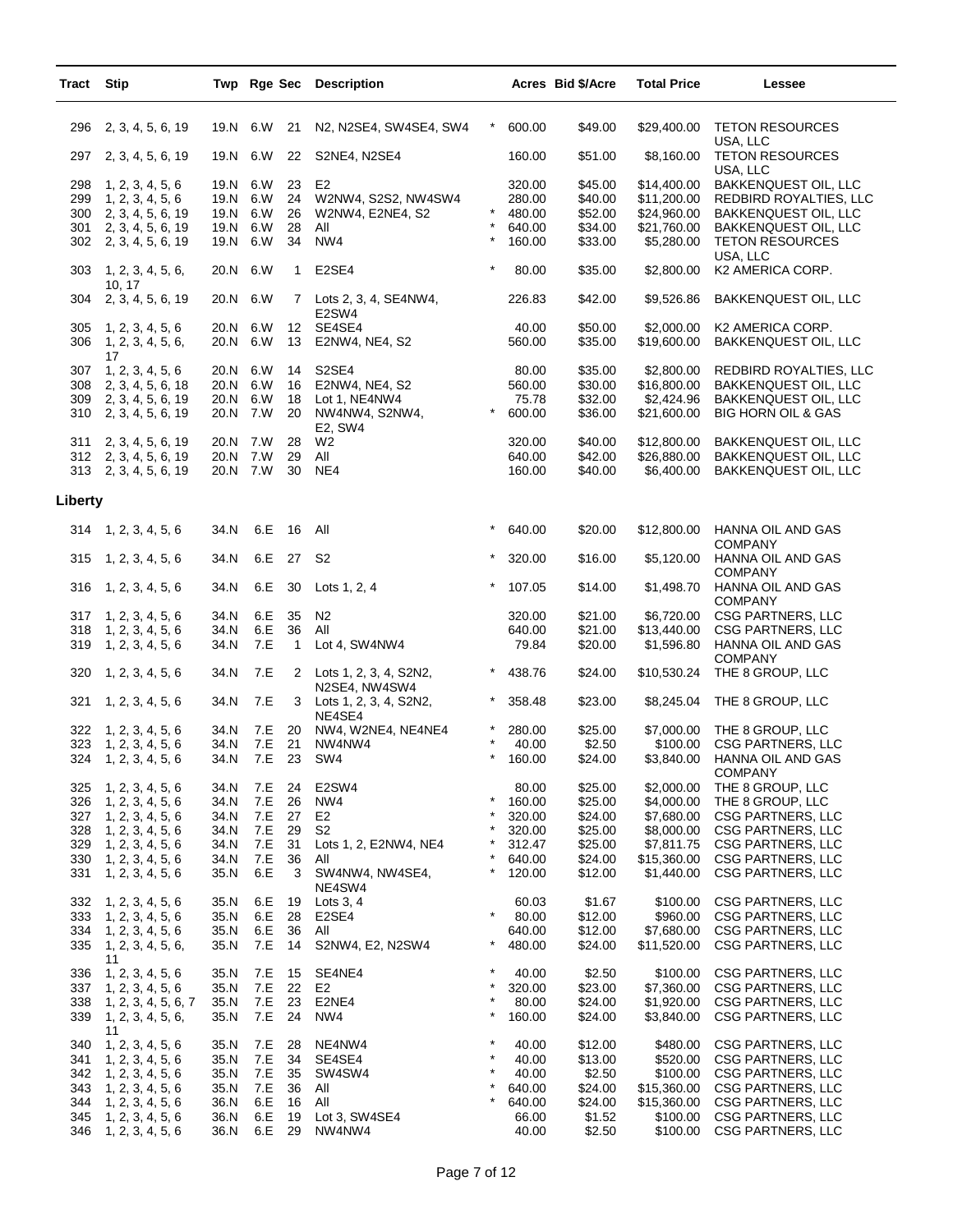| Tract                                                | <b>Stip</b>                                                                                                                                                     |                                                              |                                                      |                                             | Twp Rge Sec Description                                                                                            |                                |                                                                              | Acres Bid \$/Acre                                                                    | <b>Total Price</b>                                                                                                | Lessee                                                                                                                                                                                                         |
|------------------------------------------------------|-----------------------------------------------------------------------------------------------------------------------------------------------------------------|--------------------------------------------------------------|------------------------------------------------------|---------------------------------------------|--------------------------------------------------------------------------------------------------------------------|--------------------------------|------------------------------------------------------------------------------|--------------------------------------------------------------------------------------|-------------------------------------------------------------------------------------------------------------------|----------------------------------------------------------------------------------------------------------------------------------------------------------------------------------------------------------------|
| 347<br>348                                           | 1, 2, 3, 4, 5, 6<br>1, 2, 3, 4, 5, 6, 7                                                                                                                         | 36.N<br>36.N                                                 | 6.E<br>6.E                                           | 30<br>31                                    | NE4NE4<br>Lots 2, 3, 4, SE4NW4,<br>SW4NE4, SE4, E2SW4                                                              |                                | 40.00<br>397.88                                                              | \$4.25<br>\$24.00                                                                    | \$170.00<br>\$9,549.12                                                                                            | <b>CSG PARTNERS, LLC</b><br><b>CSG PARTNERS, LLC</b>                                                                                                                                                           |
| 349<br>350<br>351                                    | 1, 2, 3, 4, 5, 6, 7<br>1, 2, 3, 4, 5, 6<br>1, 2, 3, 4, 5, 6, 8                                                                                                  | 36.N<br>36.N<br>36.N                                         | 6.E<br>6.E<br>6.E                                    | 32<br>33<br>35                              | S2<br>E2NW4, S2<br><b>N2S2</b>                                                                                     |                                | 320.00<br>400.00<br>160.00                                                   | \$24.00<br>\$24.00<br>\$20.00                                                        | \$7,680.00<br>\$9,600.00<br>\$3,200.00                                                                            | CSG PARTNERS, LLC<br>CSG PARTNERS, LLC<br>HANNA OIL AND GAS<br><b>COMPANY</b>                                                                                                                                  |
| 352<br>353<br>354<br>355<br>356<br>357<br>358<br>359 | 1, 2, 3, 4, 5, 6<br>1, 2, 3, 4, 5, 6<br>1, 2, 3, 4, 5, 6<br>1, 2, 3, 4, 5, 6<br>1, 2, 3, 4, 5, 6<br>1, 2, 3, 4, 5, 6<br>1, 2, 3, 4, 5, 6, 7<br>1, 2, 3, 4, 5, 6 | 36.N<br>36.N<br>36.N<br>36.N<br>36.N<br>37.N<br>37.N<br>37.N | 6.E<br>7.E<br>7.E<br>7.E<br>7.E<br>6.E<br>6.E<br>7.E | 36<br>16<br>23<br>24<br>36<br>30<br>36<br>2 | All<br>All<br>S <sub>2</sub><br>S <sub>2</sub><br>All<br>Lots 1, 2, 3, 4, E2W2, W2E2<br>All<br>Lots 9, 10, 11, SW4 | $\star$<br>$^\star$<br>$\star$ | 640.00<br>640.00<br>320.00<br>320.00<br>640.00<br>478.92<br>640.00<br>314.03 | \$26.00<br>\$26.00<br>\$26.00<br>\$26.00<br>\$25.00<br>\$26.00<br>\$25.00<br>\$23.00 | \$16,640.00<br>\$16,640.00<br>\$8,320.00<br>\$8,320.00<br>\$16,000.00<br>\$12,451.92<br>\$16,000.00<br>\$7,222.69 | <b>CSG PARTNERS, LLC</b><br><b>CSG PARTNERS, LLC</b><br><b>CSG PARTNERS, LLC</b><br>CSG PARTNERS, LLC<br><b>CSG PARTNERS, LLC</b><br>CSG PARTNERS, LLC<br><b>CSG PARTNERS, LLC</b><br><b>CSG PARTNERS, LLC</b> |
| 360                                                  | 1, 2, 3, 4, 5, 6                                                                                                                                                | 37.N                                                         | 7.E                                                  | 36                                          | All                                                                                                                |                                | 640.00                                                                       | \$25.00                                                                              | \$16,000.00                                                                                                       | <b>CSG PARTNERS, LLC</b>                                                                                                                                                                                       |
| <b>McCone</b>                                        |                                                                                                                                                                 |                                                              |                                                      |                                             |                                                                                                                    |                                |                                                                              |                                                                                      |                                                                                                                   |                                                                                                                                                                                                                |
| 361                                                  | 1, 2, 3, 4, 5, 6                                                                                                                                                |                                                              | 17.N 48.E                                            | 16                                          | All                                                                                                                |                                | 640.00                                                                       | \$1.50                                                                               | \$960.00                                                                                                          | HARVEY MINERAL<br>PARTNERS, LP                                                                                                                                                                                 |
| 362                                                  | 1, 2, 3, 4, 5, 6                                                                                                                                                |                                                              | 17.N 48.E                                            | 36                                          | All                                                                                                                |                                | 640.00                                                                       | \$6.00                                                                               | \$3,840.00                                                                                                        | <b>HARVEY MINERAL</b><br>PARTNERS, LP                                                                                                                                                                          |
| 363                                                  | 1, 2, 3, 4, 5, 6, 7                                                                                                                                             | 17.N 49.E                                                    |                                                      | 16                                          | All                                                                                                                |                                | 640.00                                                                       | \$6.00                                                                               | \$3,840.00                                                                                                        | UNCONVENTIONAL ENERGY<br>PARTNERS, LLC                                                                                                                                                                         |
| 364                                                  | 1, 2, 3, 4, 5, 6, 7                                                                                                                                             | 17.N 49.E                                                    |                                                      | 36                                          | All                                                                                                                |                                | 640.00                                                                       | \$7.00                                                                               | \$4,480.00                                                                                                        | HARVEY MINERAL<br>PARTNERS, LP                                                                                                                                                                                 |
| 365                                                  | 1, 2, 3, 4, 5, 6, 7                                                                                                                                             | 18.N 48.E                                                    |                                                      | 16                                          | All                                                                                                                |                                | 640.00                                                                       | \$6.00                                                                               | \$3,840.00                                                                                                        | UNCONVENTIONAL ENERGY<br>PARTNERS, LLC                                                                                                                                                                         |
| 366                                                  | 1, 2, 3, 4, 5, 6                                                                                                                                                |                                                              | 18.N 48.E                                            | 30                                          | Lot 4, N2NE4, SE4NE4,<br>SE4, SE4SW4                                                                               |                                | 358.05                                                                       | \$5.00                                                                               | \$1,790.25                                                                                                        | HARVEY MINERAL<br>PARTNERS, LP                                                                                                                                                                                 |
| 367                                                  | 1, 2, 3, 4, 5, 6                                                                                                                                                | 18.N 48.E                                                    |                                                      | 36                                          | All                                                                                                                |                                | 640.00                                                                       | \$5.00                                                                               | \$3,200.00                                                                                                        | UNCONVENTIONAL ENERGY<br>PARTNERS, LLC                                                                                                                                                                         |
| 368                                                  | 1, 2, 3, 4, 5, 6                                                                                                                                                |                                                              | 18.N 49.E                                            | 16                                          | All                                                                                                                |                                | 640.00                                                                       | \$5.00                                                                               | \$3,200.00                                                                                                        | HARVEY MINERAL<br>PARTNERS, LP                                                                                                                                                                                 |
| 369                                                  | 1, 2, 3, 4, 5, 6, 7                                                                                                                                             | 18.N 49.E                                                    |                                                      | 36                                          | All                                                                                                                |                                | 640.00                                                                       | \$7.00                                                                               | \$4,480.00                                                                                                        | HARVEY MINERAL<br>PARTNERS, LP                                                                                                                                                                                 |
| 370                                                  | 1, 2, 3, 4, 5, 6,<br>7, 10                                                                                                                                      |                                                              | 19.N 48.E                                            | 16                                          | All                                                                                                                | $\star$                        | 640.00                                                                       | \$7.00                                                                               | \$4,480.00                                                                                                        | <b>GREAT NORTHERN</b><br>ENERGY, LLC                                                                                                                                                                           |
| 371                                                  | 1, 2, 3, 4, 5, 6                                                                                                                                                | 19.N 48.E                                                    |                                                      | 36                                          | All                                                                                                                |                                | 640.00                                                                       | \$6.00                                                                               | \$3,840.00                                                                                                        | HARVEY MINERAL<br>PARTNERS, LP                                                                                                                                                                                 |
| 372                                                  | 1, 2, 3, 4, 5, 6                                                                                                                                                | 19.N 49.E                                                    |                                                      | 16                                          | All                                                                                                                |                                | 640.00                                                                       | \$8.00                                                                               | \$5,120.00                                                                                                        | UNCONVENTIONAL ENERGY<br>PARTNERS, LLC                                                                                                                                                                         |
| 373                                                  | 1, 2, 3, 4, 5, 6                                                                                                                                                |                                                              | 19.N 49.E                                            | - 36                                        | All                                                                                                                |                                | 640.00                                                                       | \$8.00                                                                               | \$5,120.00                                                                                                        | UNCONVENTIONAL ENERGY<br>PARTNERS, LLC                                                                                                                                                                         |
|                                                      | 374 1, 2, 3, 4, 5, 6, 8                                                                                                                                         |                                                              | 20.N 48.E                                            | 16 All                                      |                                                                                                                    |                                | 640.00                                                                       | \$27.00                                                                              | \$17,280.00                                                                                                       | HANNA OIL AND GAS<br><b>COMPANY</b>                                                                                                                                                                            |
| 375                                                  | 1, 2, 3, 4, 5, 6,<br>10                                                                                                                                         |                                                              | 20.N 48.E                                            | - 36                                        | All                                                                                                                |                                | 640.00                                                                       | \$28.00                                                                              | \$17,920.00                                                                                                       | HARVEY MINERAL<br>PARTNERS, LP                                                                                                                                                                                 |
| 376                                                  | 1, 2, 3, 4, 5, 6,<br>10                                                                                                                                         |                                                              | 20.N 49.E                                            | 10                                          | W2                                                                                                                 |                                | 320.00                                                                       | \$29.00                                                                              | \$9,280.00                                                                                                        | HARVEY MINERAL<br>PARTNERS, LP                                                                                                                                                                                 |
| 377                                                  | 1, 2, 3, 4, 5, 6,<br>10                                                                                                                                         |                                                              | 20.N 49.E                                            | - 16                                        | All                                                                                                                |                                | 640.00                                                                       | \$28.00                                                                              | \$17,920.00                                                                                                       | HARVEY MINERAL<br>PARTNERS, LP                                                                                                                                                                                 |
| 378                                                  | 1, 2, 3, 4, 5, 6                                                                                                                                                |                                                              | 20.N 49.E                                            | - 36                                        | All                                                                                                                |                                | 640.00                                                                       | \$29.00                                                                              | \$18,560.00                                                                                                       | HARVEY MINERAL<br>PARTNERS, LP                                                                                                                                                                                 |
| 379                                                  | 1, 2, 3, 4, 5, 6                                                                                                                                                |                                                              | 21.N 48.E                                            | - 16                                        | All                                                                                                                |                                | 640.00                                                                       | \$31.00                                                                              | \$19,840.00                                                                                                       | <b>GREAT NORTHERN</b><br>ENERGY, LLC                                                                                                                                                                           |
| 380                                                  | 1, 2, 3, 4, 5, 6, 8                                                                                                                                             |                                                              | 21.N 48.E                                            | - 36                                        | All                                                                                                                | $\star$                        | 640.00                                                                       | \$33.00                                                                              | \$21,120.00                                                                                                       | UNCONVENTIONAL ENERGY<br>PARTNERS, LLC                                                                                                                                                                         |
| 381<br>382                                           | 1, 2, 3, 4, 5, 6<br>1, 2, 3, 4, 5, 6                                                                                                                            | 21.N 49.E                                                    | 21.N 49.E                                            | 4<br>6                                      | Lots 1, 2, S2NE4, SE4<br>Lots 1, 2, S2NE4, SE4                                                                     |                                | 320.28<br>320.06                                                             | \$47.00<br>\$29.00                                                                   | \$15,053.16<br>\$9,281.74                                                                                         | WASAABEE ENERGY INC.<br>HARVEY MINERAL                                                                                                                                                                         |
| 383                                                  | 1, 2, 3, 4, 5, 6                                                                                                                                                |                                                              | 21.N 49.E                                            | 16 All                                      |                                                                                                                    | $\star$                        | 640.00                                                                       | \$27.00                                                                              | \$17,280.00                                                                                                       | PARTNERS, LP<br>HANNA OIL AND GAS                                                                                                                                                                              |
| 384                                                  | 1, 2, 3, 4, 5, 6,                                                                                                                                               |                                                              | 21.N 49.E 36                                         |                                             | All                                                                                                                |                                | 640.00                                                                       | \$29.00                                                                              | \$18,560.00                                                                                                       | <b>COMPANY</b><br>HANNA OIL AND GAS                                                                                                                                                                            |
| 385                                                  | 10<br>1, 2, 3, 4, 5, 6, 7                                                                                                                                       |                                                              | 22.N 46.E                                            | - 16                                        | All                                                                                                                |                                | 640.00                                                                       | \$28.00                                                                              | \$17,920.00                                                                                                       | <b>COMPANY</b><br>HARVEY MINERAL                                                                                                                                                                               |
| 386                                                  | 1, 2, 3, 4, 5, 6                                                                                                                                                |                                                              |                                                      |                                             | 22.N 46.E 23 E2SE4                                                                                                 |                                | 80.00                                                                        | \$23.00                                                                              | \$1,840.00                                                                                                        | PARTNERS, LP<br>HANNA OIL AND GAS<br><b>COMPANY</b>                                                                                                                                                            |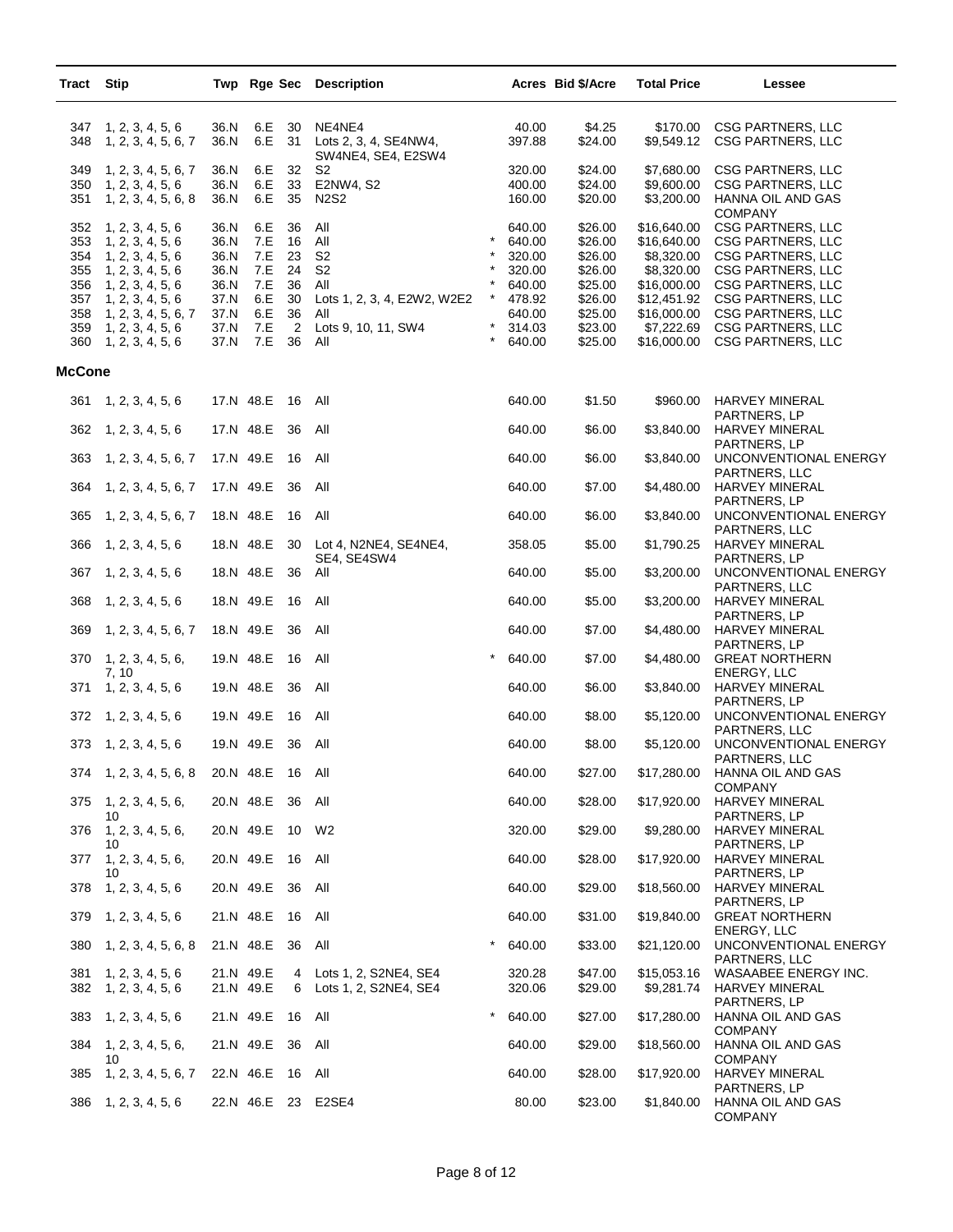| Tract | <b>Stip</b>                 |           |              |        | Twp Rge Sec Description                                                             |         |        | Acres Bid \$/Acre | <b>Total Price</b> | <b>Lessee</b>                                         |
|-------|-----------------------------|-----------|--------------|--------|-------------------------------------------------------------------------------------|---------|--------|-------------------|--------------------|-------------------------------------------------------|
| 387   | 1, 2, 3, 4, 5, 6            |           | 22.N 46.E    | 24     | SW <sub>4</sub>                                                                     |         | 160.00 | \$21.00           | \$3,360.00         | HANNA OIL AND GAS                                     |
| 388   | 1, 2, 3, 4, 5, 6            |           | 22.N 46.E    | 25     | N2NW4                                                                               |         | 80.00  | \$20.00           | \$1,600.00         | <b>COMPANY</b><br>HANNA OIL AND GAS<br><b>COMPANY</b> |
| 389   | 1, 2, 3, 4, 5, 6            | 22.N 46.E |              | 36     | All                                                                                 |         | 640.00 | \$30.00           | \$19,200.00        | <b>HARVEY MINERAL</b><br>PARTNERS, LP                 |
| 390   | 1, 2, 3, 4, 5, 6            |           | 22.N 47.E    | 19     | Lot 3, S2NE4, SE4, E2SW4                                                            |         | 357.93 | \$29.00           | \$10,379.97        | HARVEY MINERAL<br>PARTNERS, LP                        |
| 391   | 1, 2, 3, 4, 5, 6            |           | 22.N 47.E    | 20     | S2NW4, N2SW4, SE4SW4,<br>S <sub>2</sub> SE <sub>4</sub>                             |         | 280.00 | \$16.00           | \$4,480.00         | HANNA OIL AND GAS<br><b>COMPANY</b>                   |
| 392   | 1, 2, 3, 4, 5, 6            | 22.N 47.E |              | 36     | All                                                                                 |         | 640.00 | \$27.00           | \$17,280.00        | HANNA OIL AND GAS<br><b>COMPANY</b>                   |
| 393   | 1, 2, 3, 4, 5, 6            | 22.N 48.E |              | 16     | All                                                                                 |         | 640.00 | \$20.00           | \$12,800.00        | HANNA OIL AND GAS<br><b>COMPANY</b>                   |
| 394   | 1, 2, 3, 4, 5, 6            | 22.N 48.E |              | 36     | All                                                                                 |         | 640.00 | \$25.00           | \$16,000.00        | HANNA OIL AND GAS<br><b>COMPANY</b>                   |
| 395   | 1, 2, 3, 4, 5, 6            | 22.N 49.E |              | 6      | Lots 6, 7, E2SW4, SE4                                                               |         | 313.45 | \$26.00           | \$8,149.70         | WILLIS OIL & GAS, INC.                                |
| 396   | 1, 2, 3, 4, 5, 6, 7         | 22.N 49.E |              | 14     | S <sub>2</sub>                                                                      |         | 320.00 | \$25.00           | \$8,000.00         | WASAABEE ENERGY INC.                                  |
| 397   | 1, 2, 3, 4, 5, 6, 7         |           | 22.N 49.E    | 16     | All                                                                                 |         | 640.00 | \$50.00           | \$32,000.00        | WASAABEE ENERGY INC.                                  |
| 398   | 1, 2, 3, 4, 5, 6, 7         | 22.N 49.E |              | 36     | All                                                                                 |         | 640.00 | \$51.00           | \$32,640.00        | WASAABEE ENERGY INC.                                  |
| 399   | 1, 2, 3, 4, 5, 6, 7         | 23.N 48.E |              | 16     | All                                                                                 |         | 640.00 | \$28.00           | \$17,920.00        | <b>HARVEY MINERAL</b><br>PARTNERS, LP                 |
| 400   | 1, 2, 3, 4, 5, 6            | 23.N 48.E |              | 36     | All                                                                                 | $\star$ | 640.00 | \$26.00           | \$16,640.00        | YATES PETROLEUM<br><b>CORPORATION</b>                 |
| 401   | 1, 2, 3, 4, 5, 6            | 23.N 49.E |              | 16     | All                                                                                 | $\star$ | 640.00 | \$43.00           | \$27,520.00        | HARVEY MINERAL<br>PARTNERS, LP                        |
| 402   | 1, 2, 3, 4, 5, 6            | 23.N 49.E |              | 36     | All                                                                                 |         | 640.00 | \$43.00           | \$27,520.00        | YATES PETROLEUM<br><b>CORPORATION</b>                 |
| 403   | 1, 2, 3, 4, 5, 6, 7         | 24.N 48.E |              | 16     | N2, SW4                                                                             |         | 480.00 | \$31.00           | \$14,880.00        | UNCONVENTIONAL ENERGY<br>PARTNERS, LLC                |
| 404   | 1, 2, 3, 4, 5, 6            | 24.N 49.E |              | 24     | N <sub>2</sub>                                                                      |         | 320.00 | \$50.00           | \$16,000.00        | YATES PETROLEUM<br>CORPORATION                        |
| 405   | 1, 2, 3, 4, 5, 6, 7         | 24.N 49.E |              | 36     | All                                                                                 |         | 640.00 | \$58.00           | \$37,120.00        | YATES PETROLEUM<br><b>CORPORATION</b>                 |
| 406   | 1, 2, 3, 4, 5, 6            | 25.N 48.E |              | 2      | Lots $1, 2$                                                                         |         | 80.96  | \$21.00           | \$1,700.16         | <b>HARVEY MINERAL</b><br>PARTNERS, LP                 |
| 407   | 1, 2, 3, 4, 5, 6            | 25.N 48.E |              | 12     | N2NW4, SE4NW4, SE4,<br>NE4SW4                                                       |         | 320.00 | \$28.00           | \$8,960.00         | <b>HARVEY MINERAL</b><br>PARTNERS, LP                 |
| 408   | 1, 2, 3, 4, 5, 6, 7         | 25.N 48.E |              | 16     | All                                                                                 |         | 640.00 | \$31.00           | \$19,840.00        | <b>HARVEY MINERAL</b><br>PARTNERS, LP                 |
| 409   | 1, 2, 3, 4, 5, 6            | 25.N 48.E |              | 36     | All                                                                                 |         | 640.00 | \$26.00           | \$16,640.00        | UNCONVENTIONAL ENERGY<br>PARTNERS, LLC                |
| 410   | 1, 2, 3, 4, 5, 6, 8         | 25.N 49.E |              | 4      | S <sub>2</sub>                                                                      |         | 320.00 | \$41.00           | \$13,120.00        | <b>HARVEY MINERAL</b><br>PARTNERS, LP                 |
| 411   | 1, 2, 3, 4, 5, 6            | 25.N 49.E |              | 5      | S2SW4                                                                               |         | 80.00  | \$35.00           | \$2,800.00         | YATES PETROLEUM<br>CORPORATION                        |
|       | 412 1, 2, 3, 4, 5, 6        | 25.N 49.E |              | 8      | N2NW4, NE4                                                                          |         | 240.00 | \$45.00           | \$10,800.00        | HARVEY MINERAL<br>PARTNERS, LP                        |
|       | 413 1, 2, 3, 4, 5, 6        |           | 25.N 49.E    | - 16   | All                                                                                 | $\star$ | 640.00 | \$50.00           | \$32,000.00        | YATES PETROLEUM<br><b>CORPORATION</b>                 |
|       | 414 1, 2, 3, 4, 5, 6        |           | 25.N 49.E    | 36     | All                                                                                 |         | 640.00 | \$52.00           | \$33,280.00        | YATES PETROLEUM<br><b>CORPORATION</b>                 |
| 415   | 1, 2, 3, 4, 5, 6, 7         |           | 26.N 48.E    | - 16   | NW4NW4                                                                              |         | 40.00  | \$25.00           | \$1,000.00         | ENA CARPENTRY AND<br>CONSTRUCTION LLC                 |
| 416   | 1, 2, 3, 4, 5, 6, 7         | 26.N 48.E |              | 18     | Lots 1, 2, 3, 4, E2W2                                                               |         | 306.84 | \$21.00           | \$6,443.64         | UNCONVENTIONAL ENERGY<br>PARTNERS, LLC                |
| 417   | 1, 2, 3, 4, 5, 6            |           | 26.N 48.E    | 19     | Lot 1, NE4NW4                                                                       |         | 76.76  | \$18.00           | \$1,381.68         | UNCONVENTIONAL ENERGY<br>PARTNERS, LLC                |
| 418   | 1, 2, 3, 4, 5, 6            |           | 26.N 48.E    | 35     | SW4, W2SE4                                                                          |         | 240.00 | \$20.00           | \$4,800.00         | YATES PETROLEUM<br><b>CORPORATION</b>                 |
| 419   | 1, 2, 3, 4, 5, 6            |           | 26.N 48.E    | 36     | NE4NW4, S2NW4, SW4                                                                  |         | 280.00 | \$22.00           | \$6,160.00         | YATES PETROLEUM<br><b>CORPORATION</b>                 |
| 420   | 1, 2, 3, 4, 5, 6            |           | 26.N 49.E    | 16 All |                                                                                     |         | 640.00 | \$50.00           | \$32,000.00        | HARVEY MINERAL<br>PARTNERS, LP                        |
| 421   | 1, 2, 3, 4, 5, 6, 7         |           | 26.N 49.E    | 36     | All                                                                                 |         | 640.00 | \$50.00           | \$32,000.00        | YATES PETROLEUM<br><b>CORPORATION</b>                 |
| 422   | 1, 2, 3, 4, 5, 6, 7         |           | 27.N 48.E    | 36     | All                                                                                 |         | 640.00 | \$26.00           | \$16,640.00        | YATES PETROLEUM<br><b>CORPORATION</b>                 |
| 423   | 1, 2, 3, 4, 5, 6,<br>13, 16 |           | 27.N 49.E 17 |        | Any and all State interest<br>under the Missouri<br>Riverbed and related<br>acreage |         | 199.00 | \$2.00            | \$398.00           | ENA CARPENTRY AND<br>CONSTRUCTION LLC                 |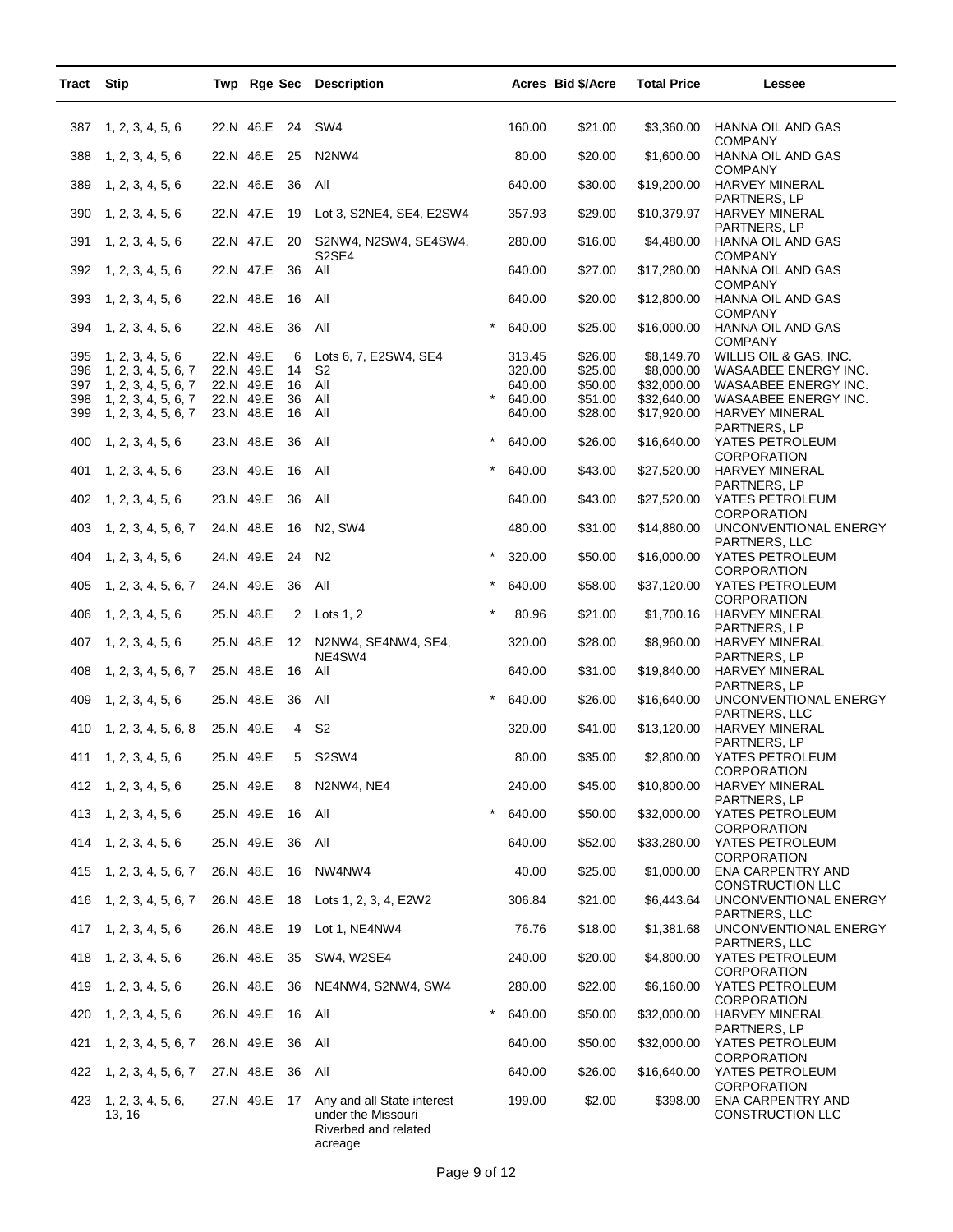| Tract              | <b>Stip</b>                             |      |                      |          | Twp Rge Sec Description                                          |            |                 | Acres Bid \$/Acre | <b>Total Price</b>     | Lessee                                 |
|--------------------|-----------------------------------------|------|----------------------|----------|------------------------------------------------------------------|------------|-----------------|-------------------|------------------------|----------------------------------------|
|                    | 424 1, 2, 3, 4, 5, 6                    |      | 27.N 49.E            | 36       | All                                                              | *          | 640.00          | \$50.00           | \$32,000.00            | YATES PETROLEUM<br><b>CORPORATION</b>  |
| <b>Musselshell</b> |                                         |      |                      |          |                                                                  |            |                 |                   |                        |                                        |
|                    | 425 1, 2, 3, 4, 5, 6                    |      |                      |          | 11.N 24.E 17 N2, SW4, W2SE4,<br>SE4SE4                           |            | 600.00          | \$31.00           | \$18,600.00            | TRUE OIL LLC                           |
| <b>Prairie</b>     |                                         |      |                      |          |                                                                  |            |                 |                   |                        |                                        |
| 426                | 1, 2, 3, 4, 5, 6                        |      | 15.N 48.E            | 16       | All                                                              | $\star$    | 640.00          | \$1.50            | \$960.00               | HARVEY MINERAL                         |
| 427                | 1, 2, 3, 4, 5, 6                        |      | 15.N 48.E            | 36       | All                                                              |            | 640.00          | \$1.50            | \$960.00               | PARTNERS, LP<br><b>HARVEY MINERAL</b>  |
| 428                | 1, 2, 3, 4, 5, 6                        |      | 15.N 49.E            | 16       | All                                                              |            | 640.00          | \$1.50            | \$960.00               | PARTNERS, LP<br><b>HARVEY MINERAL</b>  |
| 429                | 1, 2, 3, 4, 5, 6, 7                     |      | 15.N 49.E            | 36       | All                                                              |            | 640.00          | \$1.50            | \$960.00               | PARTNERS, LP<br><b>HARVEY MINERAL</b>  |
| 430                | 1, 2, 3, 4, 5, 6, 8                     |      | 15.N 50.E            | 4        | S <sub>2</sub>                                                   |            | 320.00          | \$1.50            | \$480.00               | PARTNERS, LP<br><b>HARVEY MINERAL</b>  |
|                    |                                         |      |                      |          |                                                                  |            |                 |                   |                        | PARTNERS, LP                           |
| 431                | 1, 2, 3, 4, 5, 6, 7                     |      | 15.N 50.E            | 16       | All                                                              |            | 640.00          | \$1.50            | \$960.00               | <b>HARVEY MINERAL</b><br>PARTNERS, LP  |
| 432                | 1, 2, 3, 4, 5, 6                        |      | 15.N 50.E            | 36       | All                                                              |            | 640.00          | \$1.50            | \$960.00               | <b>HARVEY MINERAL</b><br>PARTNERS, LP  |
| 433                | 1, 2, 3, 4, 5, 6                        |      | 16.N 48.E            | 16       | All                                                              |            | 640.00          | \$1.50            | \$960.00               | <b>HARVEY MINERAL</b><br>PARTNERS, LP  |
| 434                | 1, 2, 3, 4, 5, 6, 8                     |      | 16.N 48.E            | 36       | All                                                              |            | 640.00          | \$1.50            | \$960.00               | <b>HARVEY MINERAL</b><br>PARTNERS, LP  |
| 435                | 1, 2, 3, 4, 5, 6, 7                     |      | 16.N 49.E            | 16       | All                                                              |            | 640.00          | \$1.50            | \$960.00               | <b>HARVEY MINERAL</b><br>PARTNERS, LP  |
| 436                | 1, 2, 3, 4, 5, 6                        |      | 16.N 49.E            | 36       | All                                                              |            | 640.00          | \$1.50            | \$960.00               | <b>HARVEY MINERAL</b><br>PARTNERS, LP  |
| <b>Teton</b>       |                                         |      |                      |          |                                                                  |            |                 |                   |                        |                                        |
| 437                | 1, 2, 3, 4, 5, 6,                       |      | 20.N 4.W             | 1        | Sun Riverbed and                                                 |            | 14.00           | \$17.00           | \$238.00               | K2 AMERICA CORP.                       |
| 438                | 13, 16<br>1, 2, 3, 4, 5, 6,             | 20.N | 4.W                  |          | related acreage<br>2 Sun Riverbed and                            |            | 15.00           | \$18.00           | \$270.00               | K2 AMERICA CORP.                       |
| 439                | 13, 16<br>1, 2, 3, 4, 5, 6,             | 20.N | 4.W                  | 3        | related acreage<br>Sun Riverbed and                              |            | 13.00           | \$19.00           | \$247.00               | K2 AMERICA CORP.                       |
| 440                | 13, 16<br>1, 2, 3, 4, 5, 6,             | 20.N | 4.W                  | 4        | related acreage<br>Sun Riverbed and                              |            | 20.00           | \$26.00           | \$520.00               | K2 AMERICA CORP.                       |
| 441                | 13, 16<br>1, 2, 3, 4, 5, 6,             |      | 20.N 4.W             | 5        | related acreage<br>Sun Riverbed and                              |            | 25.00           | \$26.00           | \$650.00               | K2 AMERICA CORP.                       |
|                    | 13, 16                                  |      |                      |          | related acreage                                                  |            |                 | \$26.00           |                        |                                        |
|                    | 442 1, 2, 3, 4, 5, 6,<br>13, 16         |      | 20.N 4.W             | 6        | Sun Riverbed and<br>related acreage                              |            | 13.00           |                   | \$338.00               | K2 AMERICA CORP.                       |
| 443                | 1, 2, 3, 4, 5, 6,<br>13, 16             |      | 20.N 4.W             | 7        | Sun Riverbed and<br>related acreage                              |            | 5.00            | \$26.00           | \$130.00               | K2 AMERICA CORP.                       |
| 444                | 1, 2, 3, 4, 5, 6,<br>13, 16             |      | 20.N 4.W             | 9        | Sun Riverbed and<br>related acreage                              |            | 11.50           | \$28.00           | \$322.00               | K2 AMERICA CORP.                       |
| 445                | 1, 2, 3, 4, 5, 6,<br>13, 16             |      | 20.N 4.W             | 10       | Sun Riverbed and<br>related acreage                              |            | 32.00           | \$50.00           | \$1,600.00             | K2 AMERICA CORP.                       |
| 446<br>447         | 1, 2, 3, 4, 5, 6<br>1, 2, 3, 4, 5, 6, 7 | 23.N | 23.N 1.W<br>1.W      | 14<br>15 | S2SW4<br>NW4SE4, SE4SE4,                                         |            | 80.00<br>120.00 | \$10.00<br>\$9.00 | \$800.00<br>\$1,080.00 | LONGSHOT OIL, LLC<br>LONGSHOT OIL, LLC |
| 448                | 1, 2, 3, 4, 5, 6,                       | 23.N | 1.W                  | 16       | NE4SW4<br>All                                                    | $^{\star}$ | 640.00          | \$5.00            | \$3,200.00             | LONGSHOT OIL, LLC                      |
| 449                | 7,8<br>1, 2, 3, 4, 5, 6, 7              |      | 23.N 1.W             | 17       | E2SE4                                                            |            | 80.00           | \$3.00            | \$240.00               | LONGSHOT OIL, LLC                      |
| 450                | 1, 2, 3, 4, 5, 6                        |      | 23.N 1.W             | 20       | S2NW4, NW4NE4                                                    |            | 120.00          | \$1.50            | \$180.00               | LONGSHOT OIL, LLC                      |
| 451<br>452         | 1, 2, 3, 4, 5, 6<br>1, 2, 3, 4, 5, 6    |      | 23.N 1.W<br>23.N 1.W | 21<br>23 | W2NE4<br>N2NE4                                                   | *          | 80.00<br>80.00  | \$5.00<br>\$8.00  | \$400.00<br>\$640.00   | LONGSHOT OIL, LLC<br>LONGSHOT OIL, LLC |
| 453                | 1, 2, 3, 4, 5, 6,                       | 23.N | 1.W                  | 35       | N2SE4, SE4SW4, less                                              |            | 107.53          | \$1.50            | \$161.29               | LONGSHOT OIL, LLC                      |
| 454                | 7, 8<br>1, 2, 3, 4, 5, 6,               | 23.N | 1.W                  | 36       | 12.47 acre pat. RR R/W<br>All, less part of NW4                  | $\star$    | 581.90          | \$5.00            | \$2,909.50             | LONGSHOT OIL, LLC                      |
| 455                | 16<br>1, 2, 3, 4, 5, 6                  |      | 24.N 2.W             | 16       | including pat. RR R/Ws<br>All                                    | *          | 640.00          | \$5.00            | \$3,200.00             | BAKKEN OIL HOLDINGS, LLC               |
| 456                | 1, 2, 3, 4, 5, 6                        |      | 24.N 2.W             | 21       | NE4, E2SE4 (undivided<br>34% ownership interest in<br>240 acres) |            | 81.60           | \$1.50            | \$122.40               | BAKKEN OIL HOLDINGS, LLC               |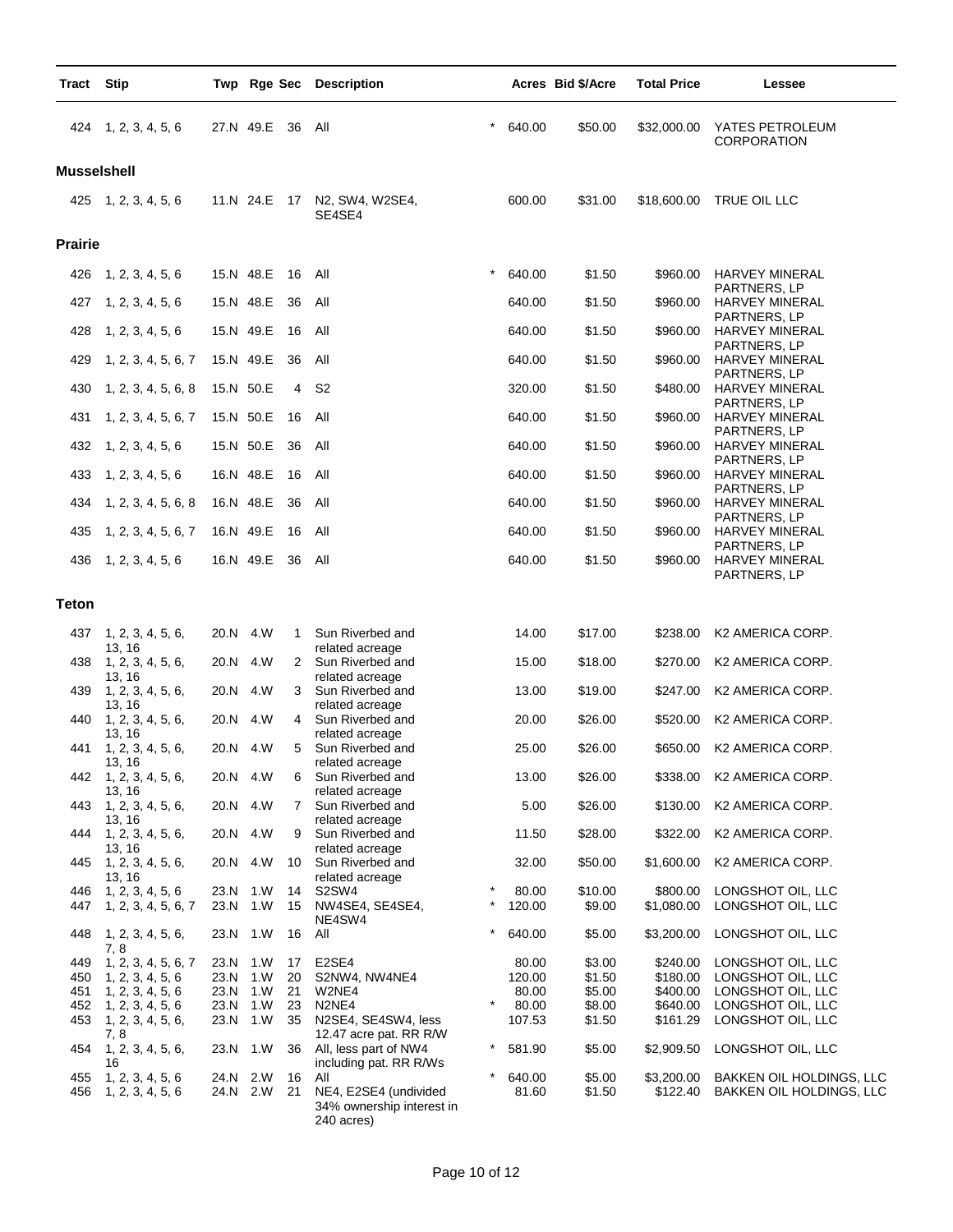| Tract      | <b>Stip</b>                                             |                        |          | Twp Rge Sec Description                                                                                   |         |                  | Acres Bid \$/Acre | <b>Total Price</b>     | Lessee                                                                          |
|------------|---------------------------------------------------------|------------------------|----------|-----------------------------------------------------------------------------------------------------------|---------|------------------|-------------------|------------------------|---------------------------------------------------------------------------------|
| 457        | 1, 2, 3, 4, 5, 6,<br>7, 8                               | 24.N 2.W               | 22       | N2, W2SW4, E2SE4<br>(undivided 12.5%<br>ownership interest in<br>438.20 acres; undivided<br>34% ownership |         | 68.38            | \$1.50            | \$102.57               | BAKKEN OIL HOLDINGS, LLC                                                        |
| 458        | 1, 2, 3, 4, 5, 6, 8                                     | 24.N 2.W               | 23       | interest in 40 acres)<br>All (undivided 12.5%<br>ownership interest in                                    |         | 80.00            | \$1.50            | \$120.00               | BAKKEN OIL HOLDINGS, LLC                                                        |
| 459        | 1, 2, 3, 4, 5, 6,<br>7,8                                | 24.N 2.W               | 24       | 640 acres)<br>NW4 (undivided 12.5%<br>ownership interest in                                               |         | 20.00            | \$5.00            | \$100.00               | BAKKEN OIL HOLDINGS, LLC                                                        |
| 460        | 1, 2, 3, 4, 5, 6,<br>7,8                                | 24.N 2.W               | 25       | 160 acres)<br>SW4, SW4NW4 (undivided<br>50% ownership interest in<br>200 acres)                           |         | 100.00           | \$2.00            | \$200.00               | BAKKEN OIL HOLDINGS, LLC                                                        |
| 461        | 1, 2, 3, 4, 5, 6,                                       | 24.N 3.W               | 3        | Lot 4                                                                                                     | $\star$ | 48.37            | \$3.00            | \$145.11               | <b>HAL OWEN</b>                                                                 |
|            | 7, 10, 13, 16<br>462 1, 2, 3, 4, 5, 6,<br>7, 10, 13, 16 | 24.N 3.W               | 4        | Lot 1, NE4SE4, W2SW4,<br>Teton Riverbed and related<br>acreage                                            |         | 173.22           | \$1.50            | \$259.83               | BAKKEN OIL HOLDINGS, LLC                                                        |
| 463        | 1, 2, 3, 4, 5, 6, 7                                     | 24.N 3.W               | 14       | NW4, W2SW4 (undivided<br>50% ownership interest in<br>234.05 acres)                                       |         | 117.03           | \$1.50            | \$175.54               | BAKKEN OIL HOLDINGS, LLC                                                        |
| 464        | 1, 2, 3, 4, 5, 6, 8                                     | 24.N 3.W               | 15       | E2NE4 (undivided 50%<br>ownership interest in<br>79.43 acres)                                             |         | 39.72            | \$2.52            | \$100.00               | BAKKEN OIL HOLDINGS, LLC                                                        |
| 465        | 1, 2, 3, 4, 5, 6                                        | 24.N 3.W               | 16       | All                                                                                                       |         | 640.00           | \$7.00            | \$4,480.00             | BAKKEN OIL HOLDINGS, LLC                                                        |
| Valley     |                                                         |                        |          |                                                                                                           |         |                  |                   |                        |                                                                                 |
| 466        | 2, 3, 4, 5, 6, 18                                       | 33.N 38.E              | 16       | All                                                                                                       |         | 640.00           | \$1.50            | \$960.00               | <b>HARVEY MINERAL</b><br>PARTNERS, LP                                           |
| 467<br>468 | 1, 2, 3, 4, 5, 6<br>1, 2, 3, 4, 5, 6, 7                 | 33.N 38.E<br>33.N 39.E | 36<br>2  | All<br>W2NW4, SW4                                                                                         |         | 640.00<br>240.00 | \$11.00<br>\$1.50 | \$7,040.00<br>\$360.00 | PETRO-HUNT, LLC<br>HARVEY MINERAL<br>PARTNERS, LP                               |
| 469        | 1, 2, 3, 4, 5, 6                                        | 33.N 39.E              | 6        | Lots 1 thru 6, NE4                                                                                        |         | 392.21           | \$1.50            | \$588.32               | HARVEY MINERAL<br>PARTNERS, LP                                                  |
| 470        | 1, 2, 3, 4, 5, 6                                        | 33.N 39.E              | 9        | All                                                                                                       |         | 640.00           | \$1.50            | \$960.00               | HARVEY MINERAL                                                                  |
| 471        | 1, 2, 3, 4, 5, 6                                        | 33.N 39.E              | 14       | <b>NE4, S2</b>                                                                                            |         | 480.00           | \$2.00            | \$960.00               | PARTNERS, LP<br><b>HARVEY MINERAL</b>                                           |
| 472<br>473 | 1, 2, 3, 4, 5, 6<br>2, 3, 4, 5, 6, 14,<br>16, 18        | 33.N 39.E<br>33.N 39.E | 19<br>24 | Lots 1, 6, 7, 12, E2<br>Lots 6, 7, 8, 9, W2W2                                                             |         | 480.00<br>308.75 | \$7.00<br>\$1.50  | \$3,360.00<br>\$463.12 | PARTNERS, LP<br>WILLIS OIL & GAS, INC.<br><b>HARVEY MINERAL</b><br>PARTNERS, LP |
| 474        | 1, 2, 3, 4, 5, 6                                        | 33.N 39.E 27           |          | All                                                                                                       |         | 640.00           | \$1.50            | \$960.00               | <b>HARVEY MINERAL</b>                                                           |
| 475<br>476 | 1, 2, 3, 4, 5, 6<br>1, 2, 3, 4, 5, 6                    | 33.N 39.E<br>33.N 39.E | 31<br>34 | Lots 1 thru 11, NE4<br>N2                                                                                 |         | 526.60<br>320.00 | \$12.00<br>\$1.50 | \$6,319.20<br>\$480.00 | PARTNERS, LP<br>PETRO-HUNT, LLC<br>HARVEY MINERAL                               |
| 477        | 2, 3, 4, 5, 6, 20                                       | 34.N 38.E              | 16       | All                                                                                                       |         | 640.00           | \$1.50            | \$960.00               | PARTNERS, LP<br>HARVEY MINERAL                                                  |
| 478        | 1, 2, 3, 4, 5, 6                                        | 34.N 39.E              | 24       | SE4                                                                                                       |         | 160.00           | \$1.50            | \$240.00               | PARTNERS, LP<br>HARVEY MINERAL                                                  |
| 479        | 1, 2, 3, 4, 5, 6, 7                                     | 34.N 39.E              | 36       | All                                                                                                       |         | 640.00           | \$1.50            | \$960.00               | PARTNERS, LP<br>HARVEY MINERAL                                                  |
| 480        | 1, 2, 3, 4, 5, 6, 8                                     | 34.N 41.E              | 36       | All                                                                                                       |         | 640.00           | \$3.25            | \$2,080.00             | PARTNERS, LP<br>HARVEY MINERAL                                                  |
| 481        | 1, 2, 3, 4, 5, 6, 8                                     | 34.N 42.E              | 16       | All                                                                                                       |         | 640.00           | \$3.25            | \$2,080.00             | PARTNERS, LP<br>YATES PETROLEUM                                                 |
| 482        | 1, 2, 3, 4, 5, 6,                                       | 34.N 42.E              | 36       | All                                                                                                       |         | 640.00           | \$13.00           | \$8,320.00             | <b>CORPORATION</b><br><b>HARVEY MINERAL</b>                                     |
| 483<br>484 | 8, 17<br>2, 3, 4, 5, 6, 18<br>2, 3, 4, 5, 6, 18         | 35.N 38.E<br>35.N 38.E | 16<br>36 | All<br>All                                                                                                |         | 640.00<br>640.00 | \$11.00<br>\$1.50 | \$7,040.00<br>\$960.00 | PARTNERS, LP<br>PETRO-HUNT, LLC<br><b>HARVEY MINERAL</b>                        |
| 485        | 1, 2, 3, 4, 5, 6, 8                                     | 35.N 41.E              | 16       | N2, NW4SW4                                                                                                |         | 360.00           | \$3.75            | \$1,350.00             | PARTNERS, LP<br>HARVEY MINERAL                                                  |
| 486        | 1, 2, 3, 4, 5, 6                                        | 35.N 41.E              | 36       | All                                                                                                       |         | 640.00           | \$3.50            | \$2,240.00             | PARTNERS, LP<br>HARVEY MINERAL                                                  |
| 487        | 1, 2, 3, 4, 5, 6                                        | 35.N 42.E              | 36       | S2SW4                                                                                                     | $\star$ | 80.00            | \$3.00            | \$240.00               | PARTNERS, LP<br>YATES PETROLEUM                                                 |
| 488        | 1, 2, 3, 4, 5, 6                                        | 36.N 39.E 25 SW4       |          |                                                                                                           |         | 160.00           | \$1.50            | \$240.00               | <b>CORPORATION</b><br>HARVEY MINERAL<br>PARTNERS, LP                            |

÷,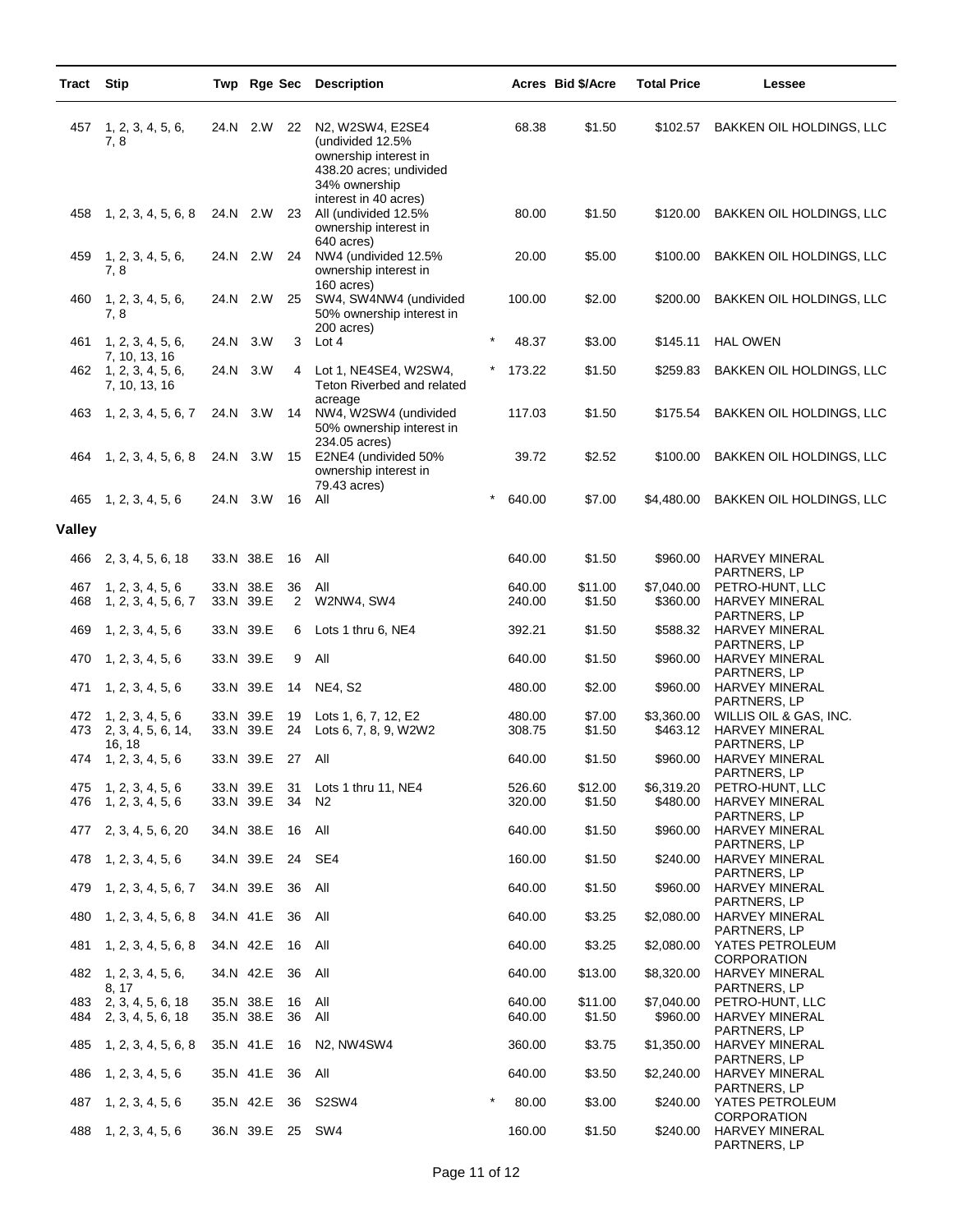| Tract | <b>Stip</b>         | Twp       |              |    | Rge Sec Description                   |                   | Acres Bid \$/Acre | <b>Total Price</b> | Lessee                                       |
|-------|---------------------|-----------|--------------|----|---------------------------------------|-------------------|-------------------|--------------------|----------------------------------------------|
| 489   | 1, 2, 3, 4, 5, 6    |           | 36.N 39.E    | 36 | NE4SE4                                | 40.00             | \$2.50            | \$100.00           | <b>HARVEY MINERAL</b>                        |
|       |                     |           |              |    |                                       |                   |                   |                    | <b>PARTNERS, LP</b>                          |
| 490   | 1, 2, 3, 4, 5, 6, 7 | 36.N 41.E |              | 9  | NE4                                   | 160.00            | \$3.00            | \$480.00           | YATES PETROLEUM<br><b>CORPORATION</b>        |
| 491   | 1, 2, 3, 4, 5, 6    | 36.N 41.E |              | 10 | NW4                                   | 160.00            | \$3.50            | \$560.00           | <b>ENA CARPENTRY AND</b>                     |
|       |                     |           |              |    |                                       |                   |                   |                    | <b>CONSTRUCTION LLC</b>                      |
| 492   | 1, 2, 3, 4, 5, 6, 7 |           | 36.N 41.E    | 16 | All                                   | 640.00            | \$4.75            | \$3,040.00         | <b>HARVEY MINERAL</b>                        |
|       |                     |           |              |    |                                       |                   |                   |                    | <b>PARTNERS, LP</b>                          |
| 493   | 1, 2, 3, 4, 5, 6    | 36.N 41.E |              | 36 | W2NW4, N2S2                           | $\star$<br>240.00 | \$4.00            | \$960.00           | YATES PETROLEUM<br><b>CORPORATION</b>        |
| 494   | 1, 2, 3, 4, 5, 6, 9 | 37.N 36.E |              | 36 | NW4NE4, S2NE4, SE4                    | 280.00            | \$11.00           | \$3,080.00         | PETRO-HUNT, LLC                              |
|       |                     |           |              |    |                                       |                   |                   |                    |                                              |
| 495   | 1, 2, 3, 4, 5, 6,   | 37.N 37.E |              | 16 | N <sub>2</sub> . SW <sub>4</sub>      | 480.00            | \$13.00           | \$6,240.00         | <b>HARVEY MINERAL</b>                        |
|       | 12                  |           |              |    |                                       |                   |                   |                    | PARTNERS, LP                                 |
| 496   | 1, 2, 3, 4, 5, 6, 9 | 37.N 37.E |              | 36 | S2N2, SW4                             | 320.00            | \$1.50            | \$480.00           | <b>HARVEY MINERAL</b>                        |
|       |                     |           |              |    |                                       |                   |                   |                    | PARTNERS, LP                                 |
| 497   | 1, 2, 3, 4, 5, 6    |           | 37.N 38.E    | 16 | NW4NW4, S2NW4,                        | 480.00            | \$1.50            | \$720.00           | <b>HARVEY MINERAL</b>                        |
| 498   | 1, 2, 3, 4, 5, 6    | 37.N 38.E |              | 36 | <b>SW4NE4, S2</b><br>E2W2, NE4, W2SE4 | 400.00            | \$1.50            | \$600.00           | <b>PARTNERS, LP</b><br><b>HARVEY MINERAL</b> |
|       |                     |           |              |    |                                       |                   |                   |                    | PARTNERS, LP                                 |
| 499   | 1, 2, 3, 4, 5, 6,   |           | 37.N 41.E 14 |    | E <sub>2</sub>                        | 320.00            | \$2.75            | \$880.00           | <b>HARVEY MINERAL</b>                        |
|       | 12                  |           |              |    |                                       |                   |                   |                    | <b>PARTNERS, LP</b>                          |
| 500   | 1, 2, 3, 4, 5, 6,   | 37.N 41.E |              | 16 | NW4NW4, S2NW4, E2                     | 440.00            | \$3.00            | \$1,320.00         | YATES PETROLEUM                              |
|       | 7, 12               |           |              |    |                                       |                   |                   |                    | <b>CORPORATION</b>                           |
| 501   | 1, 2, 3, 4, 5, 6    | 37.N 41.E |              | 29 | E2NW4, NE4, N2SE4                     | 320.00            | \$2.75            | \$880.00           | <b>HARVEY MINERAL</b>                        |
|       |                     |           |              |    |                                       |                   |                   |                    | PARTNERS, LP                                 |
| 502   | 1, 2, 3, 4, 5, 6, 8 | 37.N 41.E |              | 36 | N2NW4, NE4, S2SE4                     | 320.00            | \$3.00            | \$960.00           | YATES PETROLEUM<br><b>CORPORATION</b>        |

\* Part or all of tract is not state-owned surface

#### **SUMMARY BY LESSOR**

Dept. of Natural Resources and Conservation 197,777.48 500

## **Oil and Gas Lease Sale Summary**

#### **Lease Sale Totals**

| <b>Tracts</b>            | 500            |
|--------------------------|----------------|
| <b>Acres</b>             | 197,777.48     |
| <b>Total Bid Revenue</b> | \$3,502,554.31 |
| Avg. Bid Per Acre        | \$17.71        |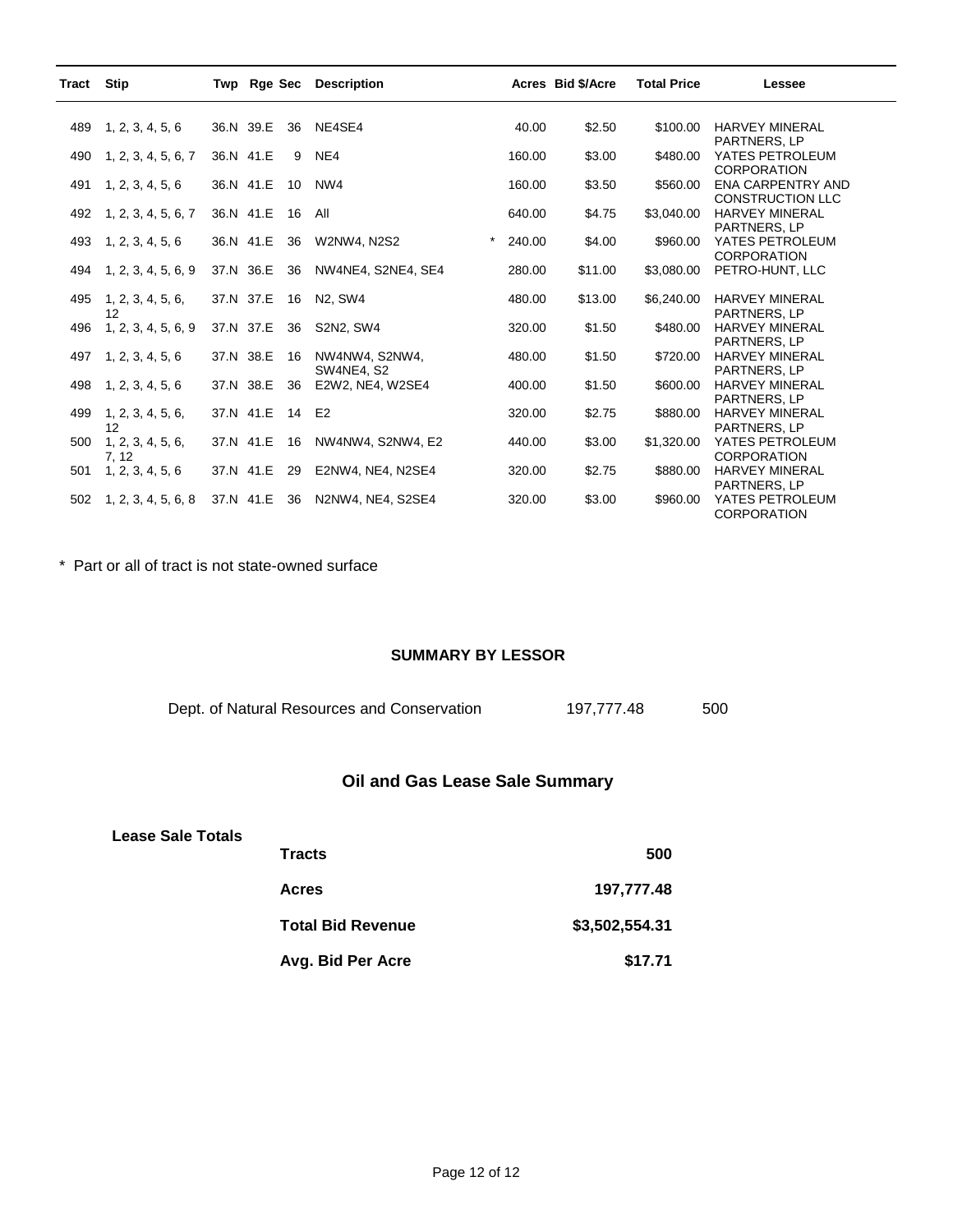## **Stipulations**

- 1. Lessee shall notify and obtain approval from the Department's Trust Land Management Division (TLMD) prior to constructing well pads, roads, power lines, and related facilities that may require surface disturbance on the tract. Lessee shall comply with any mitigation measures stipulated in TLMD's approval.
- 2. Prior to the drilling of any well, lessee shall send one copy of the well prognosis, including Form 22 "Application for Permit" to the Department's Trust Land Management Division (TLMD). After a well is drilled and completed, lessee shall send one copy of all logs run, Form 4A "Completion Report", and geologic report to TLMD. A copy of Form 2 "Sundry Notice and Report of Wells" or other appropriate Board of Oil and Gas Conservation form shall be sent to TLMD whenever any subsequent change in well status or operator is intended or has occurred. Lessee shall also notify and obtain approval from the TLMD prior to plugging a well on the lease premises.

Issuance of this lease in no way commits the Land Board to approval of coal bed methane production on this lease. Any coal bed methane extraction wells would require subsequent review and approval by the board.

- 3. The TLMD will complete an initial review for cultural resources and, where applicable, paleontological resources of the area intended for disturbance and may require a resources inventory. Based on the results of the inventory, the TLMD may restrict surface activity for the purpose of protecting significant resources located on the lease premises.
- 4. The lessee shall be responsible for controlling any noxious weeds introduced by lessee's activity on Stateowned land and shall prevent or eradicate the spread of those noxious weeds onto land adjoining the lease premises.
- 5. The definitions of "oil" and "gas" provided in 82-1-111, MCA, do not apply to this lease for royalty calculation purposes.
- 6. If the State does not own the surface, the lessee must contact the owner of the surface in writing at least 30 days prior to any surface activity. A copy of the correspondence shall be sent to TLMD.
- 7. Due to unstable soil conditions on this tract and/or topography that is rough and/or steep, surface use may be restricted or denied. Seismic activity may be restricted to poltershots.
- 8. The lessee is responsible to pay for all damages, including penalties and charges assessed by the USDA-CFSA on CRP lands, as a result of drilling and production on the tract.
- 9. Active sage grouse lek(s) have been identified on or adjacent to this tract. No activities shall occur on the tract until the proposed action has been approved in writing by the Director of the Department. If surface activity is proposed on the tract, the department will consult with the Director of the Department of Fish, Wildlife and Parks for his or her comments, concerns and recommendations. Additional mitigation measures may be required, including no-surface-occupancy buffers and/or timing restrictions, which may encompass part or all of the tract.
- 10. Unless otherwise approved by the Department in writing, wells and related surface infrastructure, including new road construction, are prohibited within 1/4 mile of the mean high water mark of a navigable river, lake or reservoir, including direct tributary streams of navigable waterways, on or adjacent to this tract. No surface occupancy is allowed within the bed of a river, stream, lake or reservoir, islands and accretions or abandoned channels.
- 11. Due to the floodplain/wetlands area(s), surface use may be restricted or denied.
- 12. Any activity within 1/8 mile of the river, stream, floodplain, or lake/reservoir on or adjacent to this tract must be approved in writing by the TLMD prior to commencement. No surface occupancy is allowed within the bed of the river and/or stream, abandoned channels, the bed of the lake/reservoir, or on islands and accretions associated with the river, stream, or lake/reservoir.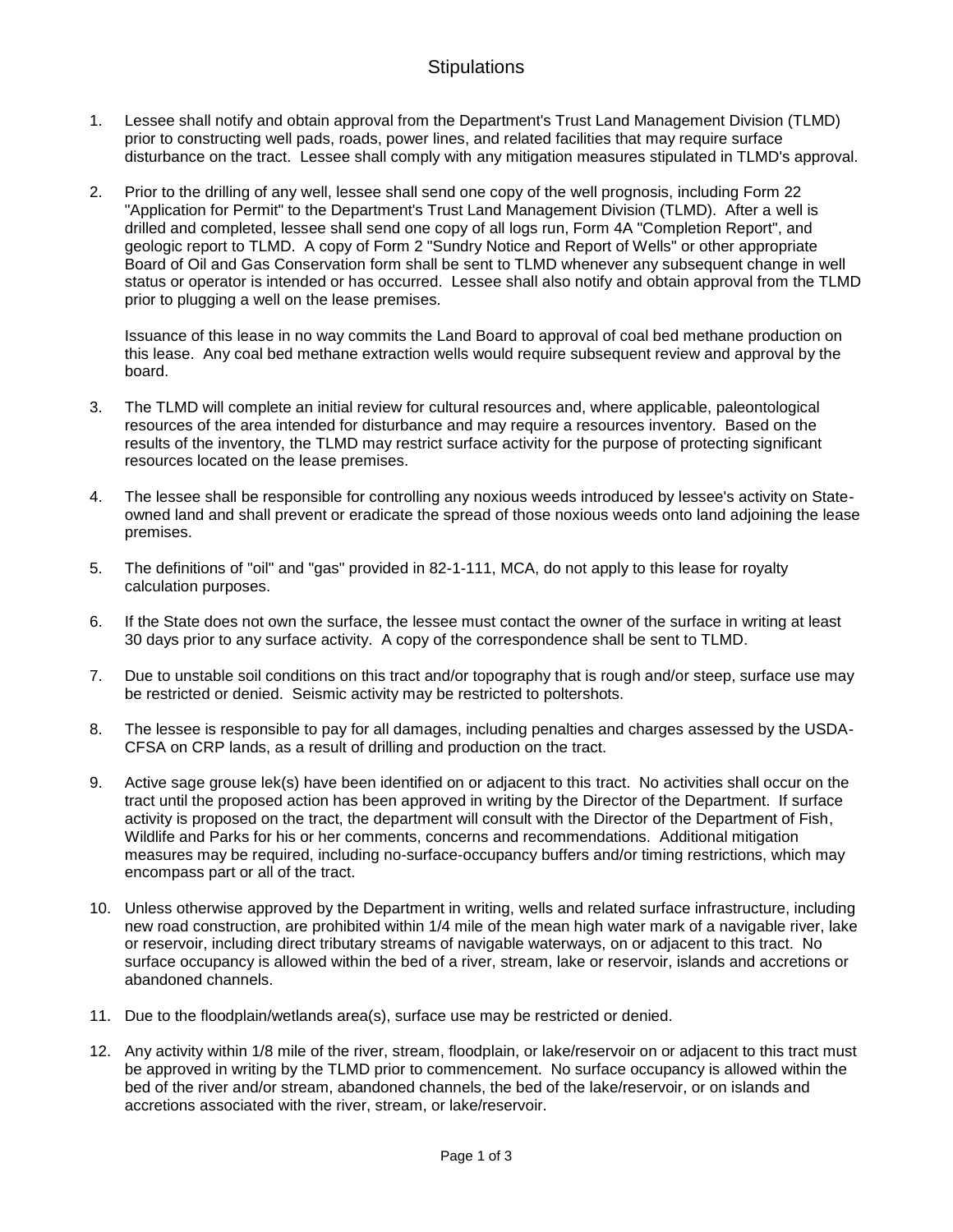## **Stipulations**

- 13. This tract contains navigable riverbeds. No surface occupancy is allowed within the bed of the navigable river, abandoned channels, or on islands and accretions. In addition, upon completion of a successful well, where river title is disputed, the lessee will file an interpleader action under Rule 22, M.R.Civ.P. in the Montana District Court, or other court having jurisdiction, in which the leased lands are located for all acreage within the lease in which the title is disputed. The lessee shall name all potential royalty claimants as defendants.
- 14. The State, as a riparian owner, may have an ownership claim to adjacent river/stream/lake/reservoir bed(s) and related acreage in this section. Upon completion of a successful well, where river, stream, lake, or reservoir title or adjoining land title is disputed, the lessee will file an interpleader action under Rule 22, M.R.Civ.P. in the Montana District Court, or other court having jurisdiction, in which the leased lands are located for all acreage within the lease in which the title is disputed. The lessee shall name all potential royalty claimants as defendants.
- 15. The State, as a riparian owner or as a navigable waterway owner, may have an ownership claim to river/lake/reservoir bed(s) and related acreage in this section. Upon completion of a successful well, where river, lake, or reservoir title or adjoining land title is disputed, the lessee will file an interpleader action under Rule 22, M.R. Civ. P. in the Montana District Court, or other court having jurisdiction, in which the leased lands are located for all acreage within the lease in which the title is disputed. The lessee shall name all potential royalty claimants as defendants.
- 16. If the lessee completes a successful oil and/or gas well, and if land title is disputed, the lessee shall fund professional land surveys as needed to determine the location and acreage encompassed by the spacing and/or pooling unit and the state lease acreage within that unit. Surveys shall be conducted by a licensed land surveyor acceptable to the Department, and shall be prepared pursuant to survey requirements provided by the Department.
- 17. Due to existing surface uses (such as center pivots, wheel lines, etc.) development on this tract may be restricted.
- 18. This lease includes areas that may be environmentally sensitive. Therefore, if the lessee intends to conduct any activities on the lease premises, the lessee shall submit to TLMD one copy of an Operating Plan or Amendment to an existing Operating Plan, describing in detail the proposed activities. No activities shall occur on the tract until the Operating Plan or Amendments have been approved in writing by the Director of the Department. TLMD shall review the Operating Plan or Amendment and notify the lessee if the Plan or Amendment is approved or disapproved.

After an opportunity for an informal hearing with the lessee, surface activity may be denied or restricted on all or portions of any tract if the Director determines in writing that the proposed surface activity will be detrimental to trust resources and therefore not in the best interests of the trust.

19. This lease is located near the Rocky Mountain Front and includes areas that are environmentally sensitive. Therefore, except as otherwise provided below, the lessee shall not conduct any surface operations on the lease premises. If the lessee determines that surface operation on the lease premises may be required, the lessee shall submit a proposed Operating Plan or Amendment to an existing Operating Plan to the State Board of Land Commissioners describing in detail the proposed operations. No surface activities shall occur on the lease premises unless and until the Operating Plan or Amendment is approved by the Board. In determining whether to approve the proposed Operating Plan or Amendment, the following provisions shall apply:

1) If the lessee proposes an activity that does not entail any significant surface disturbance, the Board may approve the same after completion of the appropriate environmental review in accordance with the Montana Environmental Policy Act (MEPA) and an opportunity for public comment on the proposed activity has been provided.